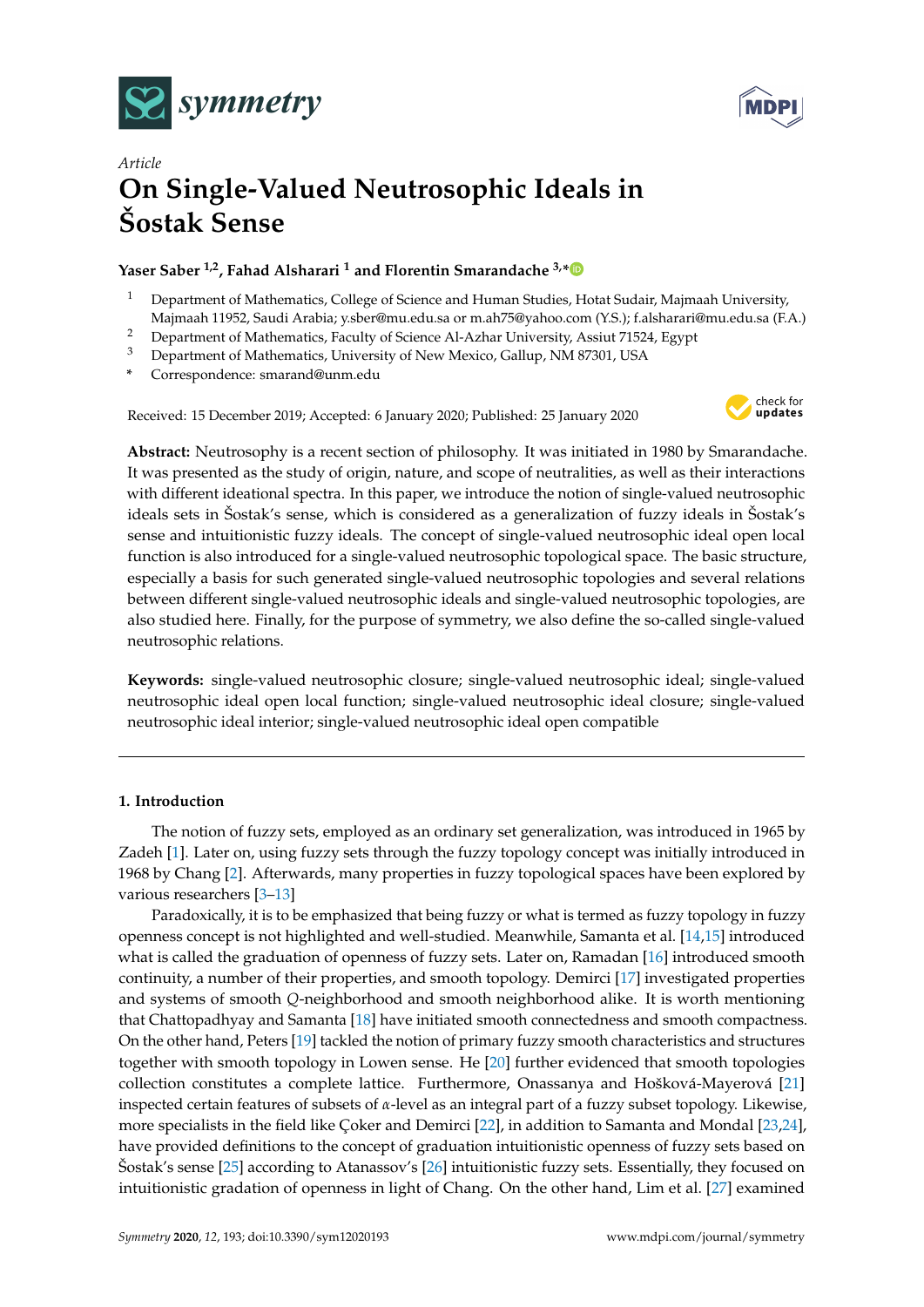Lowen's framework smooth intuitionistic topological spaces. In recent times, Kim et al. [\[28\]](#page-18-18) considered systems of neighborhood and continuities within smooth intuitionistic topological spaces. Moreover, Choi et al. [\[29\]](#page-18-19) scrutinized smooth interval-valued topology through graduation of the concept of interval-valued openness of fuzzy sets, as suggested by Gorzalczany [\[30\]](#page-19-0) and Zadeh [\[31\]](#page-19-1), respectively. Ying [\[32\]](#page-19-2) put forward a topology notion termed as fuzzifying topology, taking into consideration the extent of ordinary subset of a set openness. General properties in ordinary smooth topological spaces were elaborated in 2012 by Lim et al. [\[33\]](#page-19-3). In addition, they [\[34–](#page-19-4)[36\]](#page-19-5) inspected compactness, interiors,

and closures within normal smooth topological spaces. In 2014, Saber et al. [\[37\]](#page-19-6) shaped the notion of fuzzy ideal and r-fuzzy open local function in fuzzy topological spaces in view of the definition of Šostak. In addition, they [\[38](#page-19-7)[,39\]](#page-19-8) inspected intuitionistic fuzzy ideals, fuzzy ideals and fuzzy open local function in fuzzy topological spaces in view of the definition of Chang.

Smarandache [\[40\]](#page-19-9) determined the notion of a neutrosophic set as intuitionistic fuzzy set generalization. Meanwhile, Salama et al. [\[41](#page-19-10)[,42\]](#page-19-11) familiarized the concepts of neutrosophic crisp set and neutrosophic crisp relation neutrosophic set theory. Correspondingly, Hur et al. [\[43](#page-19-12)[,44\]](#page-19-13) initiated classifications NSet(H) and NCSet including neutrosophic crisp and neutrosophic sets, where they examined them in a universe topological position. Furthermore, Salama and Alblowi [\[45\]](#page-19-14) presented neutrosophic topology as they claimed a number of its characteristics. Salama et al. [\[46\]](#page-19-15) defined a neutrosophic crisp topology and studied some of its properties. Others, such as Wang et al. [\[47\]](#page-19-16), defined the single-valued neutrosophic set concept. Currently, Kim et al. [\[48\]](#page-19-17) has come to grips with a neutrosophic partition single-value, neutrosophic equivalence relation single-value, and neutrosophic relation single-value.

Preliminaries of single-value neutrosophic sets and single-valued neutrosophic topology are reviewed in Section [2.](#page-1-0) Section [3](#page-3-0) is devoted to the concepts of single-valued neutrosophic closure space and single-valued neutrosophic ideal. Some of their characteristic properties are considered. Finally, the concepts of single-valued neutrosophic ideal open local function has been introduced and studied. Several preservation properties and some characterizations concerning single-valued neutrosophic ideal open compatible have been obtained.

## <span id="page-1-0"></span>**2. Preliminaries**

In this section, we attempt to cover enough of the fundamental concepts and definitions.

**Definition 1** ([\[49\]](#page-19-18))**.** *A neutrosophic set* H *(***NS***, for short) on a nonempty set* S *is defined as*

$$
\mathcal{H}=\langle\kappa,T_{\mathcal{H}},I_{\mathcal{H}},F_{\mathcal{H}}:\kappa\in\mathcal{S}\rangle,
$$

*where*

$$
T_{\mathcal{H}}:\mathcal{S}\to]^{-0},1^{+}\lfloor,\quad I_{\mathcal{H}}:\mathcal{S}\to]^{-0},1^{+}\lfloor,\quad F_{\mathcal{H}}:\mathcal{S}\to]^{-0},1^{+}\lfloor
$$

*and*

$$
-0 \leq T_{\mathcal{H}}(\kappa) + I_{\mathcal{H}}(\kappa) + F_{\mathcal{H}}(\kappa) \leq 3^+,
$$

*representing the degree of membership (namely,*  $T_H(\kappa)$ ), the degree of indeterminacy (namely,  $I_H(\kappa)$ ), and the *degree of nonmembership (namely,*  $F_H(\kappa)$ *); for all*  $\kappa \in S$  *to the set* H.

**Definition 2** ([\[49\]](#page-19-18)). Let H and R be fuzzy neutrosophic sets in S. Then, H is a subset of R if, for each  $\kappa \in S$ ,

$$
\inf T_{\mathcal{H}}(x) \le \inf T_{\mathcal{R}}(\kappa), \quad \inf I_{\mathcal{H}}(x) \ge \inf I_{\mathcal{R}}(\kappa), \quad \inf F_{\mathcal{H}}(x) \ge \inf F_{\mathcal{R}}(\kappa)
$$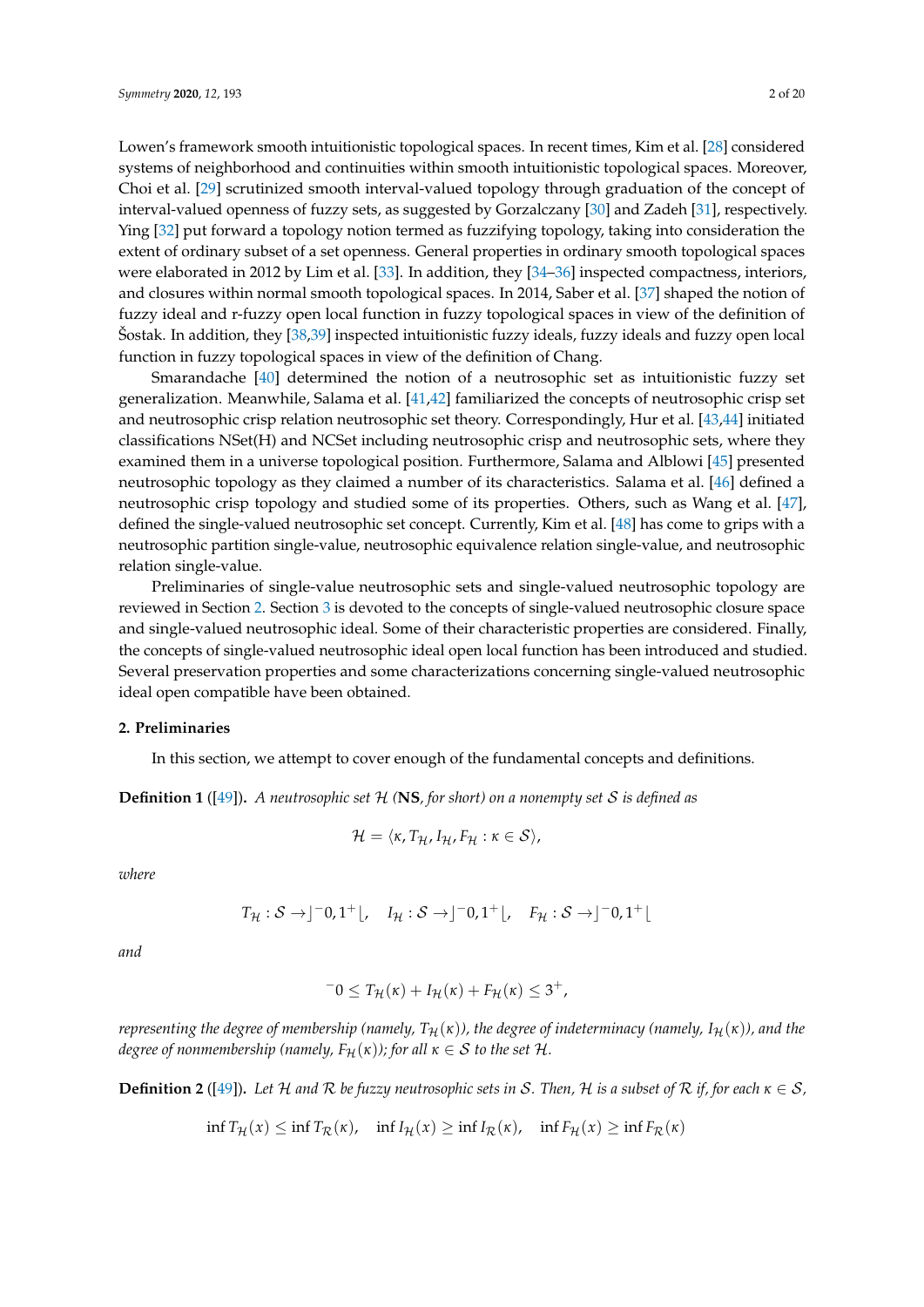*and*

$$
\sup T_{\mathcal{H}}(\kappa) \leq \sup T_{\mathcal{R}}(\kappa), \quad \sup I_{\mathcal{H}}(\kappa) \geq \sup I_{\mathcal{R}}(\kappa), \quad \sup F_{\mathcal{H}}(\kappa) \geq \sup F_{\mathcal{R}}(\kappa).
$$

**Definition 3** ([\[47\]](#page-19-16))**.** *Let* H *be a space of points (objects) with a generic element in* S *denoted by κ. Then,* H is called a single-valued neutrosophic set (in short, **SVNS**) in S if H has the form  $H = \langle T_H, I_H, F_H \rangle$ , *where*  $T_{\mathcal{H}}$ ,  $I_{\mathcal{H}}$ ,  $F_{\mathcal{H}}$  :  $S \rightarrow [0, 1]$ .

*In this case,*  $T_H$ ,  $I_H$ ,  $F_H$  are called truth-membership function, indeterminacy-membership function, and falsity-membership function, respectively, and we will denote the set of all  $\bf S VNS's$  in  $\cal S$  as  $\bf S VNS(\cal S)$ .

*Moreover, we will refer to the Null (empty)* **SVNS** (or the absolute (universe) **SVNS**) in *S* as  $0<sub>N</sub>$  (or  $1<sub>N</sub>$ ) *and define by*  $0_N = (0, 1, 1)$  *(or*  $1_N = (1, 0, 0)$ *) for each*  $\kappa \in S$ *.* 

**Definition 4** ([\[47\]](#page-19-16)). Let  $H = \langle T_H, I_H, F_H \rangle$  be an **SVNS** on S. The complement of the set H (H<sup>c</sup>, for short) *and is defined as follows: for every*  $\kappa \in S$ ,

$$
T_{\mathcal{H}^c}(\kappa) = F_{\mathcal{H}}(\kappa), \quad I_{\mathcal{H}^c}(\kappa) = 1 - I_{\mathcal{H}}(\kappa), \quad F_{\mathcal{H}^c}(\kappa) = T_{\mathcal{H}}(\kappa).
$$

**Definition 5** ([\[50\]](#page-19-19)). *Suppose that*  $H \in \text{SVN}(S)$ *. Then,* 

*(i)* H *is said to be contained in*  $\mathcal{R}$ *, denoted by*  $\mathcal{H} \subseteq \mathcal{R}$ *, if, for every*  $\kappa \in \mathcal{S}$ *,* 

$$
T_{\mathcal{H}}(\kappa) \leq T_{\mathcal{R}}(\kappa), \quad I_{\mathcal{H}}(\kappa) \geq I_{\mathcal{R}}(\kappa), \quad F_{\mathcal{H}}(\kappa) \geq F_{\mathcal{R}}(\kappa);
$$

*(ii)*  $H$  *is said to be equal to*  $R$ *, denoted by*  $H = H$ *, if*  $R \subseteq R$  *and*  $H \supseteq R$ *.* 

**Definition 6** ([\[51\]](#page-19-20)). *Suppose that*  $H, R \in \text{SVN}(S)$ *. Then,* 

*(i) the union of* H *and*  $R$  ( $H \cup R$ , *for short) is an* **SVNS** *in* S *defined as* 

$$
\mathcal{H} \cup \mathcal{R} = (T_{\mathcal{H}} \cup T_{\mathcal{R}}, I_{\mathcal{H}} \cap I_{\mathcal{R}}, F_{\mathcal{H}} \cap F_{\mathcal{R}}),
$$

*where*  $(T_H \cup T_R)(\kappa) = T_H(\kappa) \cup T_R(\kappa)$  *and*  $(F_H \cap F_R)(\kappa) = F_H(\kappa) \cap F_R(\kappa)$ , for each  $\kappa \in S$ ; *(ii) the intersection of*  $H$  *and*  $R$ *,*  $(H \cap R$ *, for short), is an* **SVNS** *in S defined as* 

$$
\mathcal{H} \cap \mathcal{R} = (T_{\mathcal{H}} \cap T_{\mathcal{R}}, I_{\mathcal{H}} \cup I_{\mathcal{R}}, F_{\mathcal{H}} \cup F_{\mathcal{R}}).
$$

**Definition** 7 ([\[45\]](#page-19-14)). *Let*  $H \in \text{SVNS}(\mathcal{S})$ *. Then,* 

 $(i)$  the union of  $\{\mathcal{H}_i\}_{i\in J}$  ( $\bigcup_{i\in J}\mathcal{H}_i$ , for short) is an <code>SVNS</code> in  $\mathcal S$  defined as follows: for every  $\kappa\in\mathcal S$ ,

$$
(\bigcup_{i\in J} \mathcal{H}_i)(\kappa) = (\bigcup_{i\in J} T_{\mathcal{H}_i}(\kappa), \bigcap_{i\in J} I_{\mathcal{H}_i}(\kappa), \bigcap_{i\in J} F_{\mathcal{H}_i}(\kappa);
$$

 $\pi$  *(ii)* the intersection of  $\{\mathcal{H}_i\}_{i\in J}$  ( $\cap_{i\in J}\mathcal{H}_i$ , for short) is an <code>SVNS</code> in  $\mathcal S$  defined as follows: for every  $\kappa\in\mathcal S$ ,

$$
(\bigcap_{i\in J} \mathcal{H}_i)(\kappa) = (\bigcap_{i\in J} T_{\mathcal{H}_i}(\kappa), \bigcup_{i\in J} I_{\mathcal{H}_i}(\kappa), \bigcup_{i\in J} F_{\mathcal{H}_i}(\kappa).
$$

**Definition 8** ([\[52\]](#page-19-21)). A single-valued neutrosophic topology on S is a map  $(\tau^T, \tau^I, \tau^F) : I^S \to I$  satisfying the *following three conditions:*

 $(SVNT1)$   $\tau^T(\underline{0}) = \tau^T(\underline{1}) = 1$  *and*  $\tau^I(\underline{0}) = \tau^I(\underline{1}) = \tau^F(\underline{0}) = \tau^F(\underline{1}) = 0$ ,  $\tau^T(\mathcal{H}\cap\mathcal{R})\geq \tau^T(\mathcal{H})\cap \tau^T(\mathcal{R}),\qquad \tau^I(\mathcal{H}\cap\mathcal{R})\leq \tau^I(\mathcal{H})\cup \tau^I(\mathcal{R}),$  $\tau^F(\mathcal{H}\cap\mathcal{R})\leq \tau^F(\mathcal{H})\cup \tau^F(\mathcal{R})$ , for any  $\mathcal{H},\mathcal{R}\in I^{\mathcal{S}},$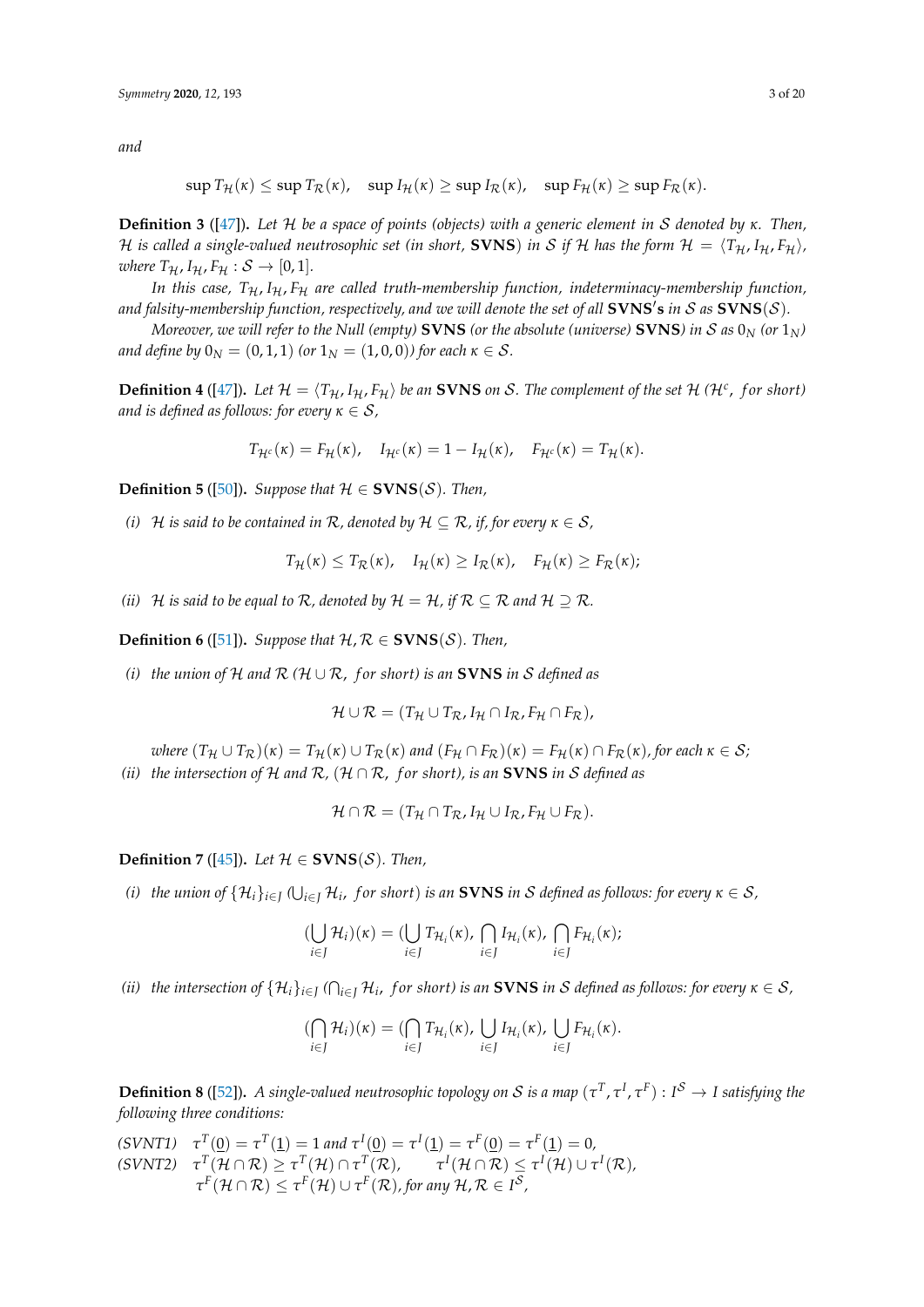$$
(SVNT3) \quad \tau^T(\cup_{i\in j}\mathcal{H}_i) \geq \cap_{i\in j}\tau^T(\mathcal{H}_i), \qquad \tau^I(\cup_{i\in j}\mathcal{H}_i) \leq \cup_{i\in j}\tau^I(\mathcal{H}_i),
$$
  

$$
\tau^F(\cup_{i\in j}\mathcal{H}_i) \leq \cup_{i\in j}\tau^F(\mathcal{H}_i), \text{ for any } \{\mathcal{H}_i\}_{i\in J} \in I^{\mathcal{S}}.
$$

The pair  $(X, \tau^T, \tau^I, \tau^F)$  is called single-valued neutrosophic topological spaces (**SVNTS**, for short). We will occasionally write  $\tau^{TIF}$  for  $(\tau^T, \tau^I, \tau^F)$  and it will cause no ambiguity.

## <span id="page-3-0"></span>**3. Single-Valued Neutrosophic Closure Space and Single-Valued Neutrosophic Ideal in Šostak Sense**

This section deals with the definition of single-valued neutrosophic closure space. The researchers examine the connection between single-valued neutrosophic closure space and **SVNTS** based in Šostak sense. Moreover, the researchers focused on the single-valued neutrosophic ideal notion where they obtained fundamental properties. Based on Šostak's sense, where a single-valued neutrosophic ideal takes the form  $(S, \mathcal{L}^T, \mathcal{L}^I, \mathcal{L}^F)$  and the mappings  $\mathcal{L}^T, \mathcal{L}^I, \mathcal{L}^F : I^S \to I$ , where  $(\mathcal{L}^T, \mathcal{L}^I, \mathcal{L}^F)$  are the degree of openness, the degree of indeterminacy, and the degree of non-openness, respectively.

In this paper, S is used to refer to nonempty sets, whereas *I* is used to refer to closed interval  $[0,1]$ and *I<sup>o</sup>* is used to refer to the interval (0, 1]. Concepts and notations that are not described in this paper are standard, instead,  $S$  is usually used.

**Definition 9.** A mapping  $\mathbb{C}: I^S \times I_0 \to I^S$  is called a single-valued neutrosophic closure operator on S if, for every  $\mathcal{H}, \mathcal{R} \in I^{\mathcal{S}}$  and  $r,s \in I_0$ , the following axioms are satisfied:

 $(\mathbb{C}_1) \mathbb{C}((0.1.1), s) = (0.1.1)$  $(\mathbb{C}_2)$   $\mathcal{H} \leq \mathbb{C}(\mathcal{H},s)$ ,  $(\mathbb{C}_3) \mathbb{C}(\mathcal{H}, s) \vee \mathbb{C}(\mathcal{R}, s) = \mathbb{C}(\mathcal{H} \vee \mathcal{R}, s),$  $(\mathbb{C}_4) \mathbb{C}(\mathcal{H}, s) \leq \mathbb{C}(\mathcal{H}, r)$  *if*  $s \leq r$ ,  $(\mathbb{C}_5) \mathbb{C}(\mathbb{C}(\mathcal{H},s),s) = \mathbb{C}(\mathcal{H},s).$ 

The pair  $(X, \mathbb{C})$  is a single-valued neutrosophic closure space ( $SVNCS$ , *for short*).

Suppose that  $\mathbb{C}_1$  and  $\mathbb{C}_2$  are single-valued neutrosophic closure operators on S. Then,  $\mathbb{C}_1$  is finer than  $\mathbb{C}_2$ , denoted by  $\mathbb{C}_2 \leq \mathbb{C}_1$  iff  $\mathbb{C}_1(\mathcal{H},s) \leq \mathbb{C}_2(\mathcal{H},s)$ , for every  $\mathcal{H} \in I^{\mathcal{S}}$  and  $s \in I_0$ .

**Theorem 1.** Let  $(S, \tau^{TIF})$  be an **SVNTS**. Then, for any  $H \in I^S$  and  $s \in I_0$ , we define an operator  $\mathbb{C}_{\tau^{TIF}} : I^{\mathcal{S}} \times I_0 \rightarrow I^{\mathcal{S}}$  as follows:

$$
\mathbb{C}_{\tau^{TIF}}(\mathcal{H},s) = \bigwedge \{ \mathcal{R} \in I^X : \mathcal{H} \leq \mathcal{R}, \quad \tau^T(\underline{1} - \mathcal{R}) \geq s, \quad \tau^I(\underline{1} - \mathcal{R}) \leq 1 - s, \quad \tau^F(\underline{1} - \mathcal{R}) \leq 1 - s \}.
$$

*Then,*  $(S, \mathbb{C}_{\tau^{TIF}})$  *is an SVNCS.* 

**Proof.** Suppose that  $(S, \tau^{TIF})$  is an **SVNTS**. Then,  $\mathbb{C}_1$ ,  $(\mathbb{C}_2)$  and  $(\mathbb{C}_4)$  follows directly from the definition of  $\mathbb{C}_{\tau^{TIF}}$ .

 $(\mathbb{C}_3)$  Since  $\mathcal{R}, \mathcal{H} \leq \mathcal{H} \cup \mathcal{R}$ ,  $\mathbb{C}_{\tau^{\text{TIF}}}(\mathcal{R}, s) \leq \mathbb{C}_{\tau^{\text{TIF}}}(\mathcal{H} \cup \mathcal{R}, s)$  and  $\mathbb{C}_{\tau^{\text{TIF}}}(\mathcal{H}, s) \leq \mathbb{C}_{\tau^{\text{TIF}}}(\mathcal{H} \cup \mathcal{R}, s)$ , therefore,

$$
\mathbb{C}_{\tau^{TIF}}(\mathcal{H},s) \cup \mathbb{C}_{\tau^{TIF}}(\mathcal{R},s) \leq \mathbb{C}_{\tau^{TIF}}(\mathcal{H} \cup \mathcal{R},s).
$$

Let  $(X, \tau^{TIF})$  be an **SVNTS**. From  $(\mathbb{C}_2)$ , we have

$$
\mathcal{H} \leq \mathbb{C}_{\tau^{TIF}}(\mathcal{H}, s), \quad \tau^T(\underline{1} - \mathbb{C}_{\tau^{TIF}}(\mathcal{H}, s)) \geq s, \ \tau^I(\underline{1} - \mathbb{C}_{\tau^{TIF}}(\mathcal{H}, s)) \leq 1 - s
$$
  
and  $\tau^F(\underline{1} - \mathbb{C}_{\tau^{TIF}}(\mathcal{H}, s)) \leq 1 - s$ ,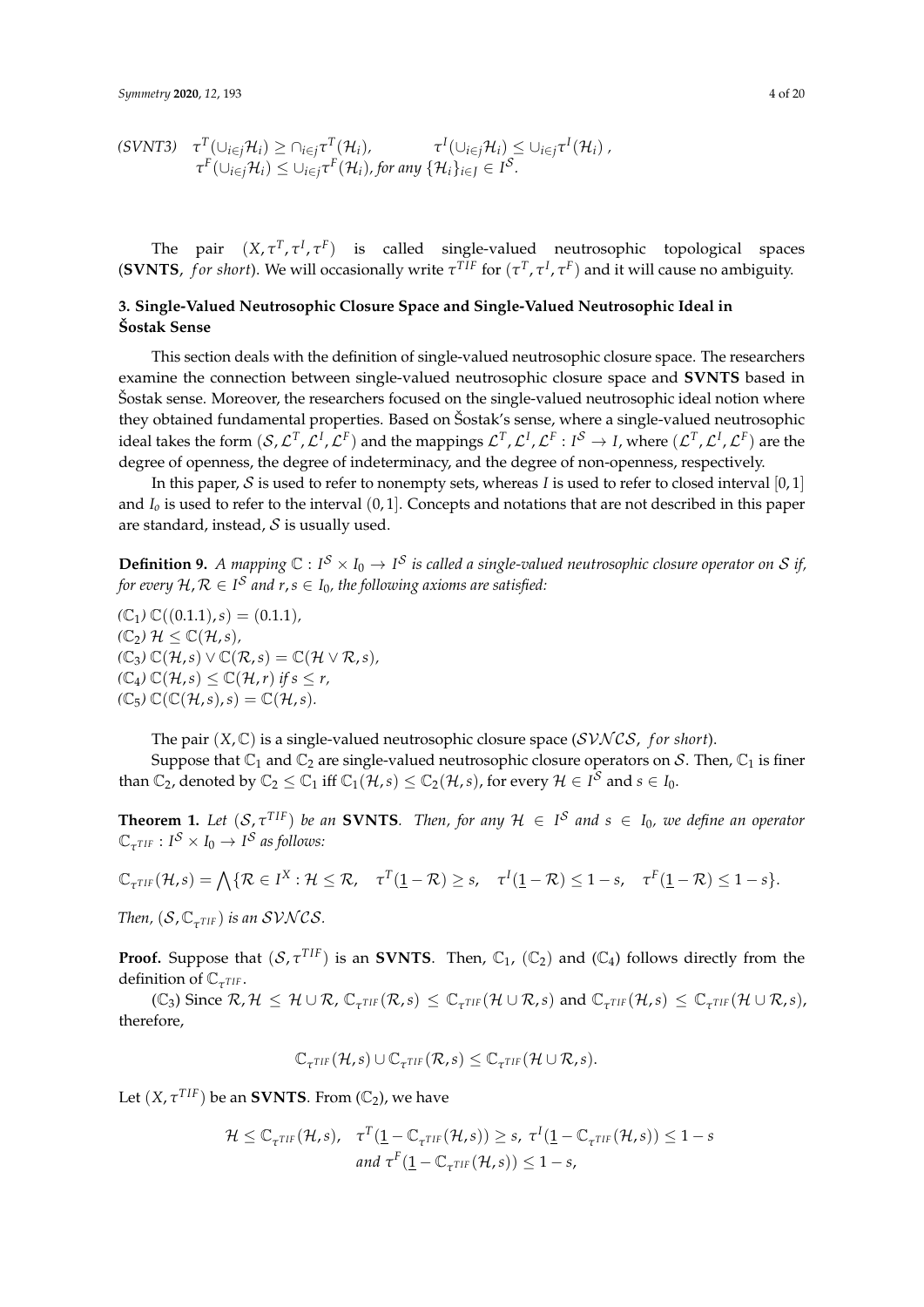$$
\mathcal{R} \leq \mathbb{C}_{\tau^{TIF}}(\mathcal{R}, s), \quad \tau^T(\underline{1} - \mathbb{C}_{\tau^{TIF}}(\mathcal{R}, s)) \geq s, \ \tau^I(\underline{1} - \mathbb{C}_{\tau^{TIF}}(\mathcal{R}, s)) \leq 1 - s
$$
  
and  $\tau^F(\underline{1} - \mathbb{C}_{\tau^{TIF}}(\mathcal{R}, s)) \leq 1 - s$ .

It implies that  $\mathcal{H} \cup \mathcal{R} \leq \mathbb{C}_{\tau^{TIF}}(\mathcal{H}, s) \cup \mathbb{C}_{\tau^{TIF}}(\mathcal{R}, s)$ ,

$$
\tau^T(\underline{1} - (\mathbb{C}_{\tau^{TIF}}(\mathcal{H}, s) \cup \mathbb{C}_{\tau^{TIF}}(\mathcal{R}, s))) = \tau^T((\underline{1} - \mathbb{C}_{\tau^{TIF}}(\mathcal{H}, s)) \cap (\underline{1} - \mathbb{C}_{\tau^{TIF}}(\mathcal{R}, s))) \geq \tau^T(\underline{1} - \mathbb{C}_{\tau^{TIF}}(\mathcal{H}, s)) \cap \tau^T(\underline{1} - \mathbb{C}_{\tau^{TIF}}(\mathcal{R}, s)) \geq s,
$$

$$
\tau^I(\underline{1} - (\mathbb{C}_{\tau^{TIF}}(\mathcal{H}, s) \cup \mathbb{C}_{\tau^{TIF}}(\mathcal{R}, s))) = \tau^I((\underline{1} - \mathbb{C}_{\tau^{TIF}}(\mathcal{H}, s)) \cap (\underline{1} - \mathbb{C}_{\tau^{TIF}}(\mathcal{R}, s))) \leq \tau^I((\underline{1} - \mathbb{C}_{\tau^{TIF}}(\mathcal{H}, s)) \cup \tau^I(\underline{1} - \mathbb{C}_{\tau^{TIF}}(\mathcal{R}, s)) \leq 1 - s,
$$

$$
\tau^F(\underline{1} - (\mathbb{C}_{\tau^{TIF}}(\mathcal{H}, s) \cup \mathbb{C}_{\tau^{TIF}}(\mathcal{R}, s))) = \tau^F((\underline{1} - \mathbb{C}_{\tau^{TIF}}(\mathcal{H}, s)) \cap (\underline{1} - \mathbb{C}_{\tau^{TIF}}(\mathcal{R}, s))) \leq \tau^F(\underline{1} - \mathbb{C}_{\tau^{TIF}}(\mathcal{H}, s)) \cup \tau^F(\underline{1} - \mathbb{C}_{\tau^{TIF}}(\mathcal{R}, s)) \leq 1 - s.
$$

 $Hence, \mathbb{C}_{\tau^{TIF}}(\mathcal{H}, s) \cup \mathbb{C}_{\tau^{TIF}}(\mathcal{H} \cup \mathcal{R}, s) \geq \mathbb{C}_{\tau^{TIF}}(\mathcal{H} \cup \mathcal{R}, s)$ . Therefore,

$$
\mathbb{C}_{\tau^{TIF}}(\mathcal{H},s) \cup \mathbb{C}_{\tau^{TIF}}(\mathcal{H} \cup \mathcal{R},s) = \mathbb{C}_{\tau^{TIF}}(\mathcal{H} \cup \mathcal{R},s).
$$

 $(\mathbb{C}_5)$  Suppose that there exists  $s \in I_0$ ,  $\mathcal{H} \in I^\mathcal{S}$ , and  $\kappa \in \mathcal{S}$  such that

$$
\mathbb{C}_{\tau^{TIF}}(\mathbb{C}_{\tau^{TIF}}(\mathcal{H},s),s)(\kappa) > \mathbb{C}_{\tau^{TIF}}(\mathcal{H},s)(\kappa).
$$

By the definition of  $\mathbb{C}_{\tau^{TIF}}$ , there exists  $\mathcal{D} \in I^S$  with  $\mathcal{D} \geq \mathcal{H}$ , and  $\tau^T(\underline{1} - \mathcal{D}) \geq s$ ,  $\tau^I(\underline{1} - \mathcal{D}) \leq 1 - s$  and  $\tau^F(\underline{1}-\mathcal{D}) \leq 1-s$  such that

$$
\mathbb{C}_{\tau^{TIF}}(\mathbb{C}_{\tau^{TIF}}(\mathcal{H},s),s)(\kappa) > \mathcal{D}(\kappa) \geq \mathbb{C}_{\tau^{TIF}}(\mathcal{H},s)(\kappa).
$$

Since  $\mathbb{C}_{\tau^{TIF}}(\mathcal{H},s) \leq \mathcal{D}$  and  $\tau^{T}(\underline{1}-\mathcal{D}) \geq s$ ,  $\tau^{I}(\underline{1}-\mathcal{D}) \leq 1-s$ , and  $\tau^{F}(\underline{1}-\mathcal{D}) \leq 1-s$ , by the definition of  $\mathbb{C}_{\tau^{TIF}}(\mathbb{C}_{\tau^{TIF}})$ , we have

$$
\mathbb{C}_{\tau^{TIF}}(\mathbb{C}_{\tau^{TIF}}(\mathcal{H},s),s) \leq \mathcal{D}.
$$

It is a contradiction. Thus,  $\mathbb{C}_{\tau^{TIF}}(\mathcal{C}_{\tau^{TIF}}(\mathcal{H},s),s) = \mathbb{C}_{\tau^{TIF}}(\mathcal{H},s)$ . Hence,  $\mathbb{C}_{\tau^{TIF}}$  is a single-valued neutrosophic closure operator on  $S$ .  $\Box$ 

**Theorem 2.** Let  $(S, \mathbb{C})$  be an  $SVNCS$  and  $H \in S$  . Define the mapping  $\tau_C^{TIF}: I^S \to I$  on  $S$  by

$$
\tau_{\mathbb{C}}^T(\mathcal{H}) = \bigcup \{ s \in I_0 \mid \mathbb{C}(\overline{1} - \mathcal{H}, s) = \overline{1} - \mathcal{H} \},
$$

$$
\tau_{\mathbb{C}}^I(\mathcal{H}) = \bigcap \{1 - s \in I_0 \mid \mathbb{C}(\overline{1} - \mathcal{H}, s) = \overline{1} - \mathcal{H}\},\
$$

$$
\tau_{\mathbb{C}}^F(\mathcal{H}) = \bigcap \{1 - s \in I_0 \mid \mathbb{C}(\overline{1} - \mathcal{H}, s) = \overline{1} - \mathcal{H}\},\
$$

*Then,*

*(1)*  $\tau_{\mathbb{C}}^{TIF}$  is an **SVNTS** on *S*;

(2)  $\mathbb{C}_{\tau_{\mathbb{C}}^{TIF}}$  *is finer than*  $\mathbb{C}$ *.*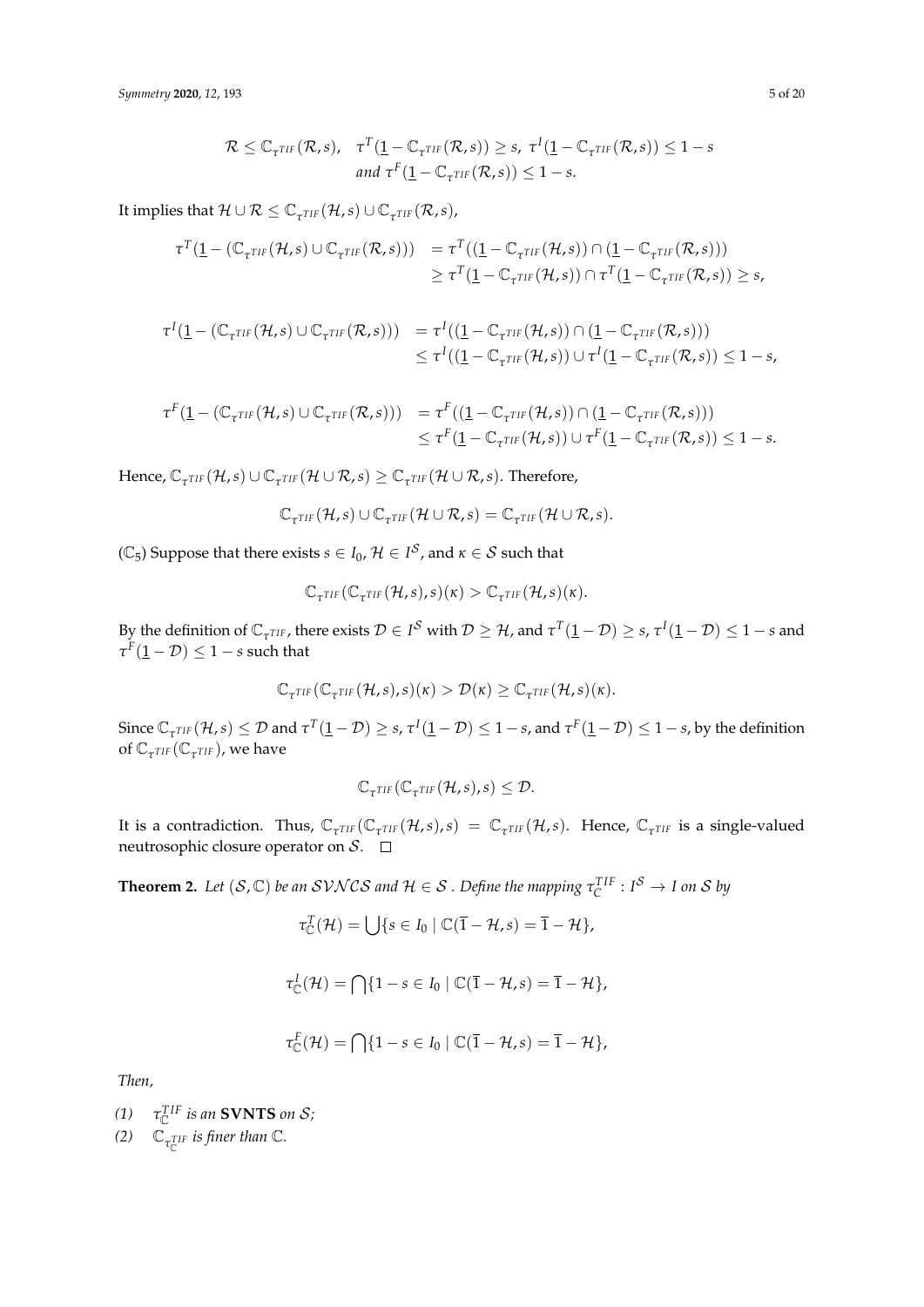**Proof.** (SVNT1) Let  $(S,\mathbb{C})$  be an  $SVNCS$ . Since  $\mathbb{C}((0.1.1),r) = (0.1.1)$  and  $\mathbb{C}(1,0,0),r) = (1,0,0)$  for every  $s \in I_0$ , (SVNT1).

(SVNT2) Let  $(S,\mathbb{C})$  be an  $SVNCS$ . Suppose that there exists  $\mathcal{H}_1, \mathcal{H}_2 \in I^S$  such that

$$
\tau_{\mathbb{C}}^T(\mathcal{H}_1\cap \mathcal{H}_2)<\tau_{\mathbb{C}}^T(\mathcal{H}_1)\cap \tau_{\mathbb{C}}^T(\mathcal{H}_2),\quad \tau_{\mathbb{C}}^I(\mathcal{H}_1\cap \mathcal{H}_2)>\tau_{\mathbb{C}}^I(\mathcal{H}_1)\cup \tau_{\mathbb{C}}^I(\mathcal{H}_2),
$$

$$
\tau_{\mathbb{C}}^F(\mathcal{H}_1 \cap \mathcal{H}_2) > \tau_{\mathbb{C}}^F(\mathcal{H}_1) \cup \tau_{\mathbb{C}}^F(\mathcal{H}_2).
$$

There exists *s*  $\in$  *I*<sub>0</sub> such that

$$
\tau_{\mathbb{C}}^T(\mathcal{H}_1 \cap \mathcal{H}_2) < s < \tau_{\mathbb{C}}^T(\mathcal{H}_1) \cap \tau_{\mathbb{C}}^T(\mathcal{H}_2), \qquad \tau_{\mathbb{C}}^I(\mathcal{H}_1 \cap \mathcal{H}_2) > 1 - s > \tau_{\mathbb{C}}^I(\mathcal{H}_1) \cup \tau_{\mathbb{C}}^I(\mathcal{H}_2),
$$

 $\tau_{\mathbb{C}}^{\mathbb{F}}(\mathcal{H}_1 \cap \mathcal{H}_2) > 1 - s > \tau_{\mathbb{C}}^{\mathbb{F}}(\mathcal{H}_1) \cup \tau_{\mathbb{C}}^{\mathbb{F}}(\mathcal{H}_2).$ 

For each  $i \in \{1, 2\}$ , there exists  $s \in I_0$  with  $\mathbb{C}(\mathcal{H}_i, s_i) = \overline{1} - \mathcal{H}_i$  such that

$$
s < s_i \leq \tau_{\mathbb{C}}^T(\mathcal{H}_i), \quad \tau_{\mathbb{C}}^I(\mathcal{H}_i) \leq 1 - s_i < 1 - s, \quad \tau_{\mathbb{C}}^F(\mathcal{H}_i) \leq 1 - s_i < 1 - s.
$$

In addition, since  $(\bar{1} - \mathcal{H}_i, r) = \bar{1} - \mathcal{H}_i$  by  $\mathbb{C}_2$  and  $\mathbb{C}_4$  of Definition 9, for any  $i \in \{1, 2\}$ ,

$$
\mathbb{C}((\overline{1}-\mathcal{H}_1)\cup(\overline{1}-\mathcal{H}_2),s)=(\overline{1}-\mathcal{H}_1)\cup(\overline{1}-\mathcal{H}_2).
$$

It follows that  $\tau_\mathbb{C}^T(\mathcal{H}_1\cap\mathcal{H}_2)\geq s$ ,  $\tau_\mathbb{C}^I(\mathcal{H}_1\cap\mathcal{H}_2)\leq 1-s$ , and  $\tau_\mathbb{C}^F(\mathcal{H}_1\cap\mathcal{H}_2)\leq 1-s.$  It is a contradiction. Thus, for every  $\mathcal{H}, \mathcal{R} \in I^{\mathcal{S}}, \ \tau_{\mathbb{C}}^T(\mathcal{H} \cap \mathcal{R}) \ \geq \ \tau_{\mathbb{C}}^T(\mathcal{H}) \cap \tau_{\mathbb{C}}^T(\mathcal{B}), \ \ \tau_{\mathbb{C}}^I(\mathcal{H} \cap \mathcal{R}) \ \leq \ \tau_{\mathbb{C}}^I(\mathcal{H}) \cup \tau_{\mathbb{C}}^I(\mathcal{R}),$ and  $\tau_{\mathbb{C}}^F(\mathcal{H} \cap \mathcal{R}) \leq \tau_{\mathbb{C}}^F(\mathcal{H}) \cup \tau_{\mathbb{C}}^F(\mathcal{R})$ .

(SVNT3) Suppose that there exists  $\mathcal{H} = \bigcup_{i \in I} \mathcal{H}_i \in I^{\mathcal{S}}$  such that

$$
\tau_{\mathbb{C}}^T(\mathcal{H}) < \bigcup_{i \in I} \tau_{\mathbb{C}}^T(\mathcal{H}_i), \quad \tau_{\mathbb{C}}^I(\mathcal{H}) > \bigcup_{i \in I} \tau_{\mathbb{C}}^I(\mathcal{H}_i), \quad \tau_{\mathbb{C}}^F(\mathcal{H}) > \bigcup_{i \in I} \tau_{\mathbb{C}}^F(\mathcal{H}_i).
$$

There exists  $s_0 \in I_0$  such that

$$
\tau_C^T(\mathcal{H}) < s_0 < \bigcup_{i \in I} \tau_C^T(\mathcal{H}_i), \quad \tau_C^I(\mathcal{H}) > 1 - s_0 > \bigcup_{i \in I} \tau_C^I(\mathcal{H}_i), \quad \tau_C^F(\mathcal{H}) > 1 - s_0 > \bigcup_{i \in I} \tau_C^F(\mathcal{H}_i).
$$

For every  $i \in I$ , there exists  $\mathbb{C}(\mathcal{H}_i, s_i) = \overline{1} - \mathcal{H}_i$  and  $s_i \in I_0$  such that

$$
s_0 < s_i \leq \tau_{\mathbb{C}}^T(\mathcal{H}_i), \quad 1 - s_0 > 1 - s_i \geq \tau_{\mathbb{C}}^T(\mathcal{H}_i), \quad 1 - s_i > 1 - s_0 \geq \tau_{\mathbb{C}}^F(\mathcal{H}_i).
$$

In addition, since  $\mathbb{C}(\bar{1} - \mathcal{H}_i, r_0) \leq \mathbb{C}(\bar{1} - \mathcal{H}_i, s_i) = \bar{1} - \mathcal{H}_i$ , by  $\mathbb{C}_2$  of Definition 9,

$$
\mathbb{C}(\overline{1}-\mathcal{H}_i,s_0)=\overline{1}-\mathcal{H}_i.
$$

It implies, for all  $i \in I$ ,

$$
\mathbb{C}(\overline{1}-\mathcal{H},s_0)\leq \mathbb{C}(\overline{1}-\mathcal{H}_i,s_0)=\overline{1}-\mathcal{H}_i.
$$

It follows that

$$
\mathbb{C}(\overline{1}-\mathcal{H},r_0)\leq \bigcap_{i\in J}(\overline{1}-\mathcal{H}_i)=\overline{1}-\mathcal{H}.
$$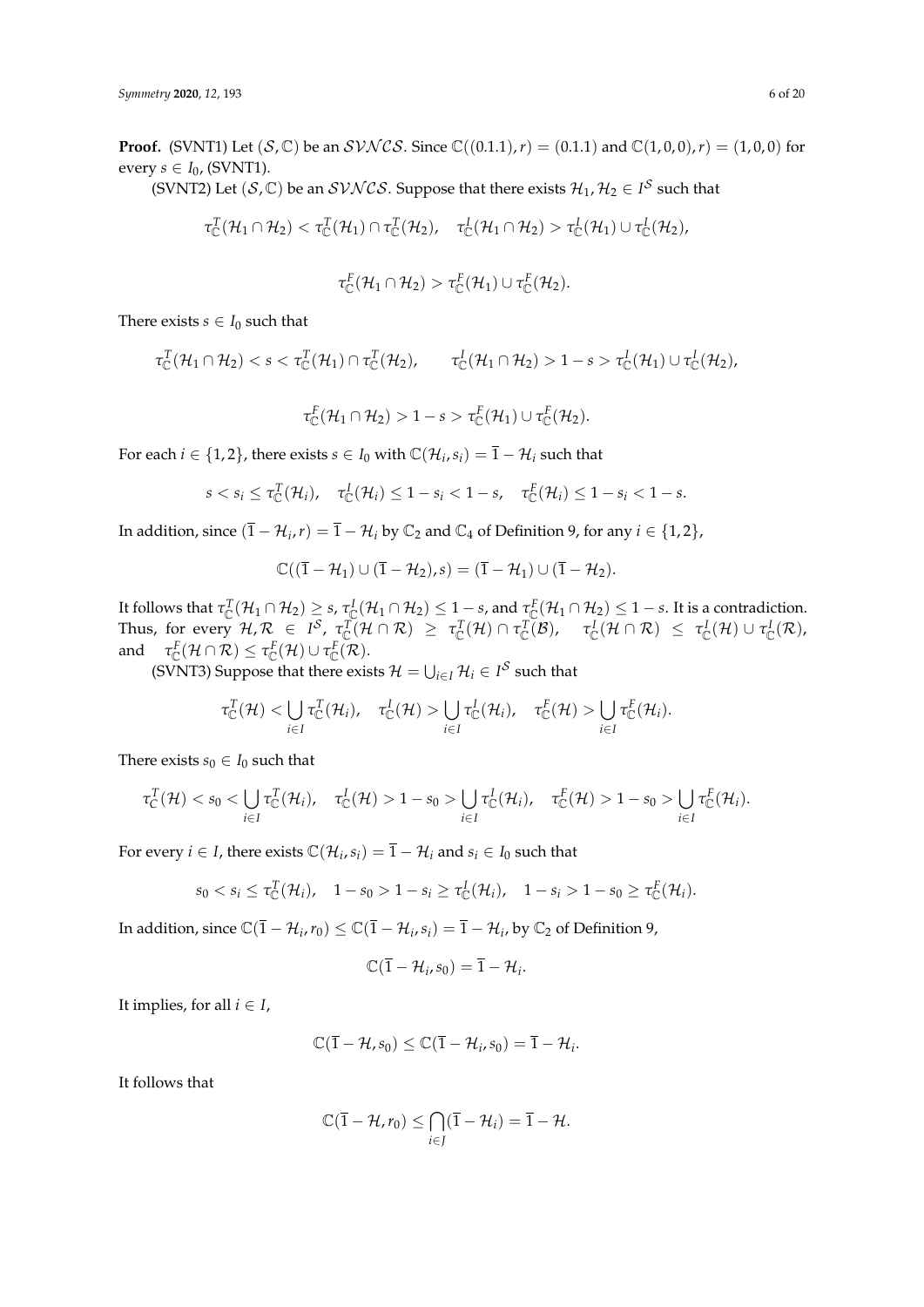Thus,  $\mathbb{CI}(\overline{1}-\mathcal{H},s_0) = \overline{1}-\mathcal{H}$ , that is,  $\tau_{\mathbb{C}}^T(\mathcal{H}) \geq s_0$ ,  $\tau_{\mathbb{C}}^I(\mathcal{H}) \leq 1-s_0$ , and  $\tau_{\mathbb{C}}^F(\mathcal{H}) \leq 1-s_0$ . It is a contradiction. Hence,  $\tau_{\mathbb{C}}^{TIF}$  is an **SVNTS** on  $\mathcal{S}.$ 

(2) Since  $\mathcal{H} \leq \mathbb{C}(\mathcal{H},r)$ ,

$$
\tau_{\mathbb{C}}^T(\overline{1}-\mathbb{C}(\mathcal{H},s))\geq s, \ \tau_{\mathbb{C}}^I(\overline{1}-\mathbb{C}(\mathcal{H},s))\leq 1-s, \ \tau_{\mathbb{C}}^F(\overline{1}-\mathbb{C}(\mathcal{H},s))\leq 1-s.
$$

From  $\mathbb{C}_5$  of Definition 9, we have  $\mathbb{C}_{\tau_{\mathbb{C}}^{TIF}}(\mathcal{H},s) \leq \mathbb{C}(\mathcal{H},s)$ . Thus,  $\mathbb{C}_{\tau_{\mathbb{C}}^{TIF}}$  is finer than  $\mathbb{C}.$ 

**Example 1.** *Let*  $S = \{a, b\}$ *. Define*  $B$ *,*  $H$ *,*  $A \in I^S$  *as follows:* 

$$
\mathcal{B} = \langle (0.2, 0.2), (0.3, 0.3), (0.3, 0.3) \rangle; \mathcal{H} = \langle (0.5, 0.5), (0.1, 0.1), (0.1, 0.1) \rangle.
$$

*We define the mapping*  $\mathbb{C}: I^{\mathcal{S}} \times I_0 \rightarrow I^{\mathcal{S}}$  *as follows:* 

$$
\mathbb{C}(\mathcal{A},s) = \begin{cases}\n(0.1.1), & \text{if } \mathcal{A} = (0.1.1), \quad s \in I_0, \\
\mathcal{B} \cap \mathcal{H}, & \text{if } 0 \neq \mathcal{A} \leq \mathcal{B} \cap \mathcal{H}, \quad 0 < r < \frac{1}{2}, \\
\mathcal{B}, & \text{if } \mathcal{A} \leq \mathcal{B}, \mathcal{A} \not\leq \mathcal{H}, \quad 0 < r < \frac{1}{2}, \\
& \text{or } 0 \neq \mathcal{A} \leq \mathcal{B} & \frac{1}{2} < r < \frac{2}{3}, \\
\mathcal{H}, & \text{if } \mathcal{A} \leq \mathcal{H}, \mathcal{A} \not\leq \mathcal{B}, \quad 0 < r < \frac{1}{2}, \\
\mathcal{B} \cup \mathcal{H}, & \text{if } 0 \neq \mathcal{A} \leq \mathcal{B} \cup \mathcal{H}, \quad 0 < r < \frac{1}{2}, \\
& \text{otherwise.} & \n\end{cases}
$$

*Then,* C *is a single-valued neutrosophic closure operator. From Theorem 2, we have a single-valued neutrosophic topology* (*τ T* C , *τ I* C , *τ F* C ) *on* S *as follows:*

$$
\tau_{\mathbb{C}}^{T}(\mathcal{A}) = \begin{cases}\n1, & \text{if } \mathcal{A} = (1,0,0) \text{ or } (0,1,1), \\
\frac{2}{3}, & \text{if } \mathcal{A} = \mathcal{B}^{c}, \\
\frac{1}{2}, & \text{if } \mathcal{A} = \mathcal{H}^{c}, \\
\frac{1}{2}, & \text{if } \mathcal{A} = \mathcal{B}^{c} \cup \mathcal{H}^{c}, \\
\frac{1}{2}, & \text{if } \mathcal{A} = \mathcal{B}^{c} \cap \mathcal{H}^{c}, \\
0, & \text{otherwise.} \n\end{cases}
$$

$$
\tau_{\mathbb{C}}^I(\mathcal{A}) = \begin{cases}\n0, & \text{if } \mathcal{A} = (1,0,0) \text{ or } (0,1,1), \\
\frac{1}{3}, & \text{if } \mathcal{A} = \mathcal{B}^c, \\
\frac{1}{2}, & \text{if } \mathcal{A} = \mathcal{H}^c, \\
\frac{1}{2}, & \text{if } \mathcal{A} = \mathcal{B}^c \cup \mathcal{H}^c, \\
\frac{1}{2}, & \text{if } \mathcal{A} = \mathcal{B}^c \cap \mathcal{H}^c, \\
1, & \text{otherwise.} \n\end{cases}
$$

$$
\tau_{\mathbb{C}}^F(\mathcal{A}) = \begin{cases}\n0, & \text{if } \mathcal{A} = (1,0,0) \text{ or } (0,1,1), \\
\frac{1}{3}, & \text{if } \mathcal{A} = \mathcal{B}^c, \\
\frac{1}{2}, & \text{if } \mathcal{A} = \mathcal{H}^c, \\
\frac{1}{2}, & \text{if } \mathcal{A} = \mathcal{B}^c \cup \mathcal{H}^c, \\
\frac{1}{2}, & \text{if } \mathcal{A} = \mathcal{B}^c \cap \mathcal{H}^c, \\
1, & \text{otherwise.} \n\end{cases}
$$

Thus, the  $\tau^{\rm TIF}_{\mathbb C}$  is a single-valued neutrosophic topology on  $\mathcal S.$ 

**Definition 10.** *A single-valued neutrosophic ideal (***SVNI***) on* S *in Šostak's sense on a nonempty set* S *is a family* L *T* ,L *I* ,L *F of single-valued neutrosophic sets in* S *satisfying the following axioms:*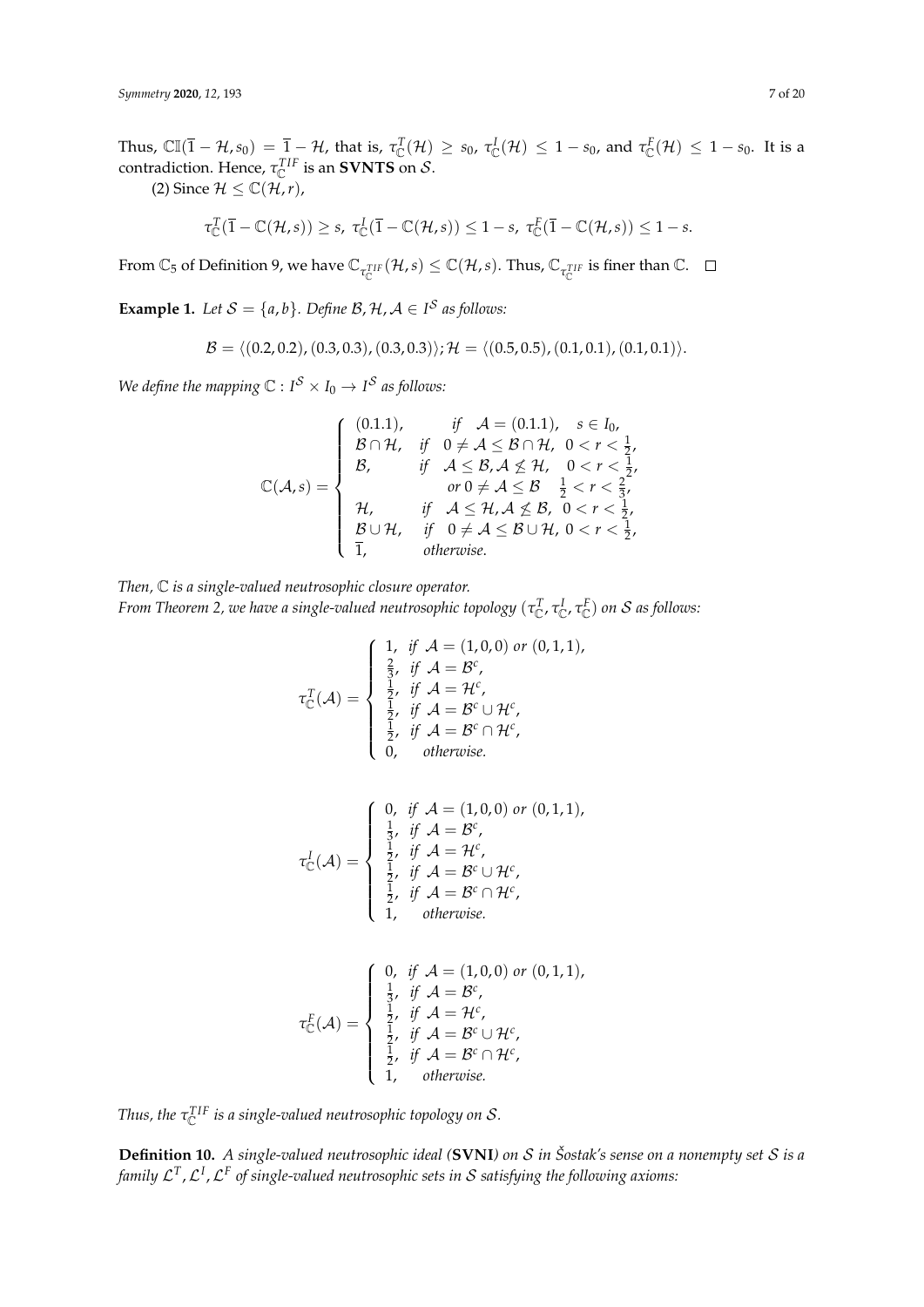$(L_1) \mathcal{L}^T(\underline{0}) = 1$  and  $\mathcal{L}^I(\underline{0}) = \mathcal{L}^F(\underline{0}) = 0$ .

 $(L_2)$  If  $H \leq B$ , then  $\mathcal{L}^T(\mathcal{R}) \leq \mathcal{L}^T(\mathcal{H})$ ,  $\mathcal{L}^I(\mathcal{R}) \geq \mathcal{L}^I(\mathcal{H})$ , and  $\mathcal{L}^F(\mathcal{R}) \geq \mathcal{L}^F(\mathcal{H})$ , for each single-valued *neutrosophic set* R, H *in I*<sup>S</sup> *.*

 $\mathcal{L}^T(\mathcal{R}\cup\mathcal{H})\geq \mathcal{L}^T(\mathcal{R})\cap\mathcal{L}^T(\mathcal{H}),\mathcal{L}^I(\mathcal{R}\cup\mathcal{H})\leq \mathcal{L}^I(\mathcal{R})\cup\mathcal{L}^I(\mathcal{H}),$  and  $\mathcal{L}^F(\mathcal{R}\cup\mathcal{H})\leq \mathcal{L}^F(\mathcal{R})\cup\mathcal{L}^I(\mathcal{H})$  $\mathcal{L}^{\mathrm{F}}(\mathcal{H})$ , for each single-valued neutrosophic set  $\mathcal{R}$ ,  $\mathcal{H}$  in  $I^{\mathcal{S}}$ .

*If*  $\mathcal{L}_1$  and  $\mathcal{L}_2$  are SVNI on  $\mathcal{S}$ , we say that  $\mathcal{L}_1$  is finer than  $\mathcal{L}_2$ , denoted by  $\mathcal{L}_1 \leq \mathcal{L}_2$ , iff  $\mathcal{L}_1^T(\mathcal{H}) \leq \mathcal{L}_2^T(\mathcal{H})$ ,  $\mathcal{L}_1^I(\mathcal{H}) \geq \mathcal{L}_2^I(\mathcal{A})$ , and  $\mathcal{L}_1^F(\mathcal{H}) \geq \mathcal{L}_2^F(\mathcal{H})$ , for  $\mathcal{H} \in I^{\mathcal{S}}$ .

The triable  $(X,(\tau^T,\tau^I,\tau^F),(\mathcal{L}^T,\mathcal{L}^I,\mathcal{L}^F)$  is called a single-valued neutrosophic ideal topological space in  $\check{S}$ ostak sense (**SVNITS**, *for short*).

We will occasionally write  $\mathcal{L}^{TIF}$ ,  $\mathcal{L}^{TIF}_i$ , and  $\mathcal{L}^{TIF}$  :  $I^X \to I$  for  $(\mathcal{L}^T, \mathcal{L}^I, \mathcal{L}^F)$ ,  $(\mathcal{L}^T_i, \mathcal{L}^I_i, \mathcal{L}^F_i)$ , and  $\mathcal{L}^T$ ,  $\mathcal{L}^I$ ,  $\mathcal{L}^F: I^{\mathcal{S}} \to I$ , respectively.

**Remark 1.** *The conditions* (*L*2) *and* (*L*3)*, which are given in Definition 10, are equivalent to the following* axioms:  $\mathcal{L}^T(\mathcal{H}\cup \mathcal{R})=\mathcal{L}^T(\mathcal{H})\cap \mathcal{L}^T(\mathcal{R})$ ,  $\mathcal{L}^I(\mathcal{H}\cup \mathcal{R})\neq \mathcal{L}^I(\mathcal{H})\cup \mathcal{L}^I(\mathcal{R})$ , and  $\mathcal{L}^F(\mathcal{H}\cup \mathcal{R})\neq \mathcal{L}^F(\mathcal{H})\cup$  $\mathcal{L}^F(\mathcal{R})$ , for every  $\mathcal{R}, \mathcal{H} \in I^{\mathcal{S}}$ .

**Example 2.** Let  $S = \{a, b\}$ . Define the single-valued neutrosophic sets  $R, C, H, A$  and  $(L^T, L^T, L^T) : I^S \to$ *I as follows:*

 $\mathcal{R} = \langle (0.3, 0.5), (0.4, 0.5), (0.5, 0.5)\rangle; \quad \mathcal{C} = \langle (0.3, 0.4), (0.5, 0.5), (0.3, 0.4)\rangle,$ 

$$
\mathcal{H} = \langle (0.1, 0.2), (0.5, 0.5), (0.5, 0.5) \rangle.
$$

$$
\mathcal{L}^{T}(\mathcal{A}) = \begin{cases} 1, & \text{if } \mathcal{B} = (0.1.1), \\ \frac{1}{2}, & \text{if } \mathcal{A} = \mathcal{R}, \\ \frac{2}{3}, & \text{if } (0.1.1) < \mathcal{A} < \mathcal{R}, \\ 0, & \text{otherwise.} \end{cases}
$$

$$
\mathcal{L}^{I}(\mathcal{A}) = \begin{cases} 0, & \text{if } \mathcal{A} = (0.1.1), \\ \frac{1}{2}, & \text{if } \mathcal{A} = \mathcal{C}, \\ \frac{1}{4}, & \text{if } (0.1.1) < \mathcal{A} < \mathcal{C}, \\ 1, & \text{otherwise.} \end{cases}
$$

$$
\mathcal{L}^{T}(\mathcal{B}) = \begin{cases} 0, & \text{if } \mathcal{A} = (0,1,1), \\ \frac{1}{2}, & \text{if } \mathcal{A} = \mathcal{H}, \\ \frac{1}{4}, & \text{if } (0.1.1) < \mathcal{A} < \mathcal{H}, \\ 1, & \text{otherwise.} \end{cases}
$$

*Then,*  $\mathcal{L}^{TIF}$  *is an* **SVNI** *on*  $\mathcal{S}.$ 

- **Remark 2.** (i) If  $\mathcal{L}^T(\mathbf{1}) = 1$ ,  $\mathcal{L}^I(\mathbf{1}) = 0$ , and  $\mathcal{L}^F(\mathbf{1}) = 0$ , then  $\mathcal{L}^{TIF}$  is called a single-valued neutrosophic *proper ideal.*
- (*ii*) If  $\mathcal{L}^T(\mathbf{1}) = 0$ ,  $\mathcal{L}^I(\mathbf{1}) = 1$ , and  $\mathcal{L}^F(\mathbf{1}) = 1$ , then  $\mathcal{L}^{TIF}$  is called a single-valued neutrosophic improper *ideal.*

**Proposition 1.** Let  $\{\mathcal{L}_i^{\text{TIF}}\}_{i\in J}$  be a family of SVNI on S. Then, their intersection  $\bigcap_{i\in J}\mathcal{L}_i^{\text{TIF}}$  is also SVNI.

**Proof.** Directly from Definition 7. □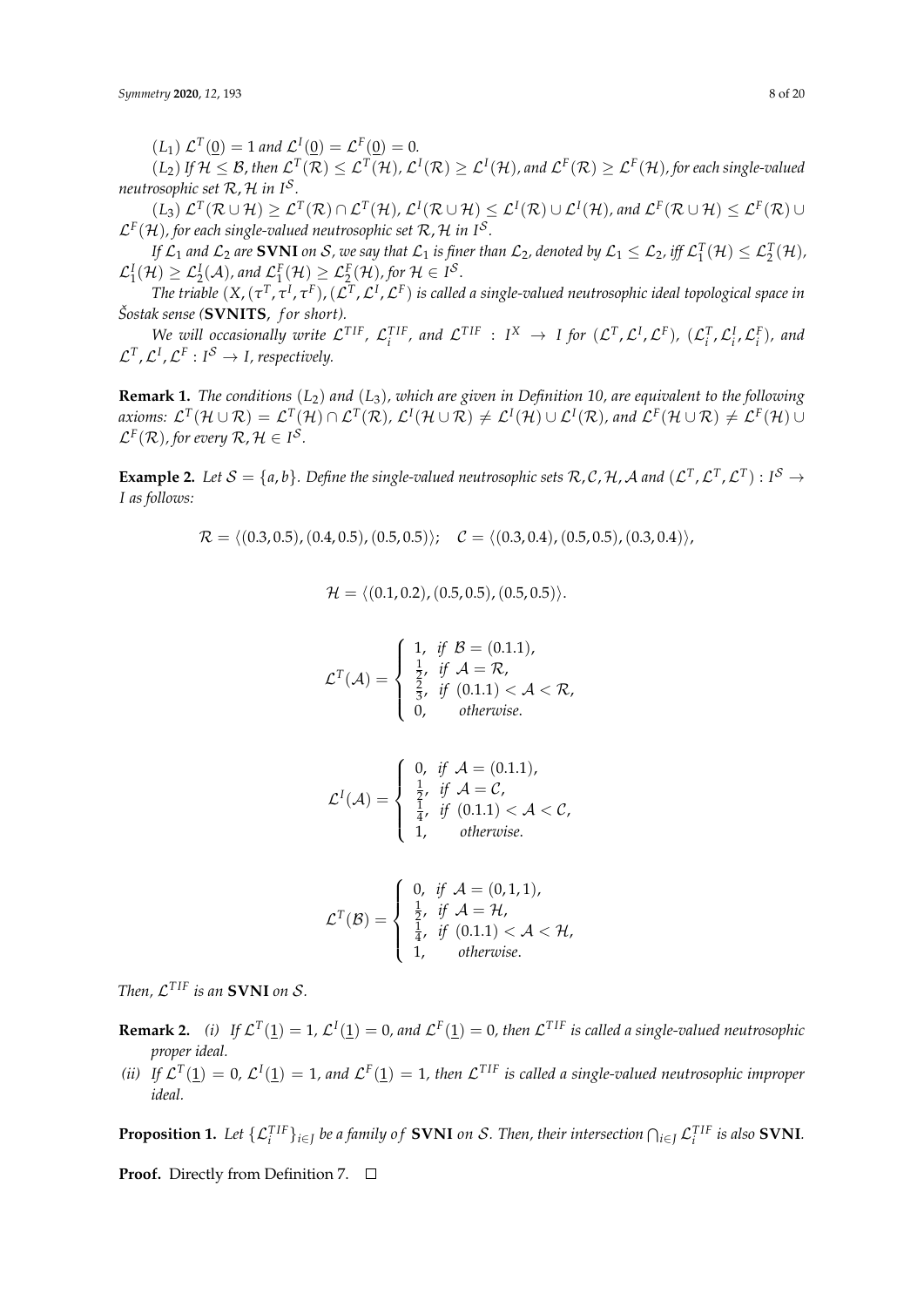**Proposition 2.** Let  $\{\mathcal{L}_i^{TIF}\}_{i\in J}$  be a family of SVNI on S. Then, their union  $\bigcup_{i\in J}\mathcal{L}_i^{TIF}$  is also an SVNI.

**Proof.** Directly from Definition 7. □

## **4. Single-Valued Neutrosophic Ideal Open Local Function in Šostak Sense**

In this section, we study the single-valued neutrosophic ideal open local function in Šostak's sense and present some of their properties. Additionally, properties preserved by single-valued neutrosophic ideal open compatible are examined.

**Definition 11.** Let  $s, t, p \in I_0$  and  $s + t + p \leq 3$ . A single-valued neutrosophic point  $x_{s,t,r}$  of S is the *single-valued neutrosophic set in I*<sup>S</sup> *for each κ* ∈ H*, defined by*

$$
x_{s,t,p}(\kappa) = \begin{cases} (s,t,p), & \text{if } x = \kappa, \\ (0,1,1), & \text{if } x \neq \kappa. \end{cases}
$$

*A single-valued neutrosophic point xs*,*t*,*<sup>p</sup> is said to belong to a single-valued neutrosophic set*  $\mathcal{H}=\langle T_{\mathcal{H}} , I_{\mathcal{H}} , F_{\mathcal{H}}\rangle\in I^{\mathcal{S}}$ , denoted by  $x_{s,t,p}\in\mathcal{H}$  iff  $s< T_{\mathcal{H}}$ ,  $t\geq I_{\mathcal{H}}$  and  $p\geq F_{\mathcal{H}}.$  1. We indicate the set *of all single-valued neutrosophic points in* S *as* **SVNP**(S)*.*

For every  $x_{s,t,p}\in\mathbf{SVNP}(\mathcal{S})$  and  $\mathcal{H}\in I^\mathcal{S}$  we shall write  $x_{s,t,p}$  quasi-coincident with  $\mathcal{H}$ , denoted by  $x_{s,t,p} q$ H, if

$$
s + T_{\mathcal{H}}(\kappa) > 1, \qquad t + I_{\mathcal{H}}(\kappa) \le 1, \qquad p + F_{\mathcal{H}}(\kappa) \le 1.
$$

For every  $\mathcal{R}, \mathcal{H} \in \mathcal{S}$  we shall write  $\mathcal{H} \overline{q} \mathcal{R}$  to mean that  $\mathcal{H}$  is quasi-coincident with  $\mathcal{R}$  if there exists  $\kappa \in \mathcal{S}$  such that

$$
T_{\mathcal{H}}(\kappa)+T_{\mathcal{R}}(\kappa) > 1, \quad I_{\mathcal{H}}(\kappa)+I_{\mathcal{R}}(\kappa) \leq 1, \quad F_{\mathcal{H}}(\kappa)+F_{\mathcal{R}}(\kappa) \leq 1.
$$

**Definition 12.** Let  $(S, \tau^{TIF})$  be an **SVNTS**. For each  $r \in I_0$ ,  $\mathcal{H} \in I^S$ ,  $x_{s,t,p} \in \mathbf{SVNP}(S)$ , a single-valued *neutrosophic open Q<sup>τ</sup> T IF -neighborhood of xs*,*t*,*<sup>p</sup> is defined as follows:*

$$
Q_{\tau^{TIF}}(x_{s,t,p}, r) = \{ \mathcal{H} | (x_{s,t,p})q\mathcal{H}, \qquad \tau^{T}(\mathcal{H}) \geq r, \qquad \tau^{I}(\mathcal{H}) \leq 1 - r, \qquad \tau^{F}(\mathcal{H}) \leq 1 - r \}.
$$

**Lemma 1.** A single-valued neutrosophic point  $x_{s,t,p} \in \mathbb{C}_{\tau^{TIF}}(\mathcal{R},r)$  iff every single-valued neutrosophic open  $Q_{\tau^{TIF}}$  *-neighborhood of*  $x_{s,t,p}$  *is quasi-coincident with H.* 

**Definition 13.** Let  $(S, \tau^{TIF})$  be an **SVNTS** for each  $H \in I^S$ . Then, the single-valued neutrosophic ideal  $p$  *open local function*  $H_r^\star(\tau^{TIF},\mathcal{L}^{TIF})$  *of*  $\mathcal H$  *is the union of all single-valued neutrosophic points*  $x_{s,t,p}$  *such that if*  $\mathcal{R}\in\mathcal{Q}_{\tau^{TIF}}(x_{s,t,p},r)$  and  $\mathcal{L}^{T}(\mathcal{C})\geq r$ ,  $\mathcal{L}^{I}(\mathcal{C})\leq1-r$ ,  $\mathcal{L}^{F}(\mathcal{C})\leq1-r$ , then there is at least one  $\kappa\in\mathcal{S}$  for which  $T_{\mathcal{R}}(\kappa) + T_{\mathcal{H}}(\kappa) - 1 > T_{\mathcal{C}}(\kappa)$ ,  $I_{\mathcal{R}}(\kappa) + I_{\mathcal{H}}(\kappa) - 1 \leq I_{\mathcal{C}}(\kappa)$ , and  $F_{\mathcal{R}}(\kappa) + F_{\mathcal{H}}(\kappa) - 1 \leq F_{\mathcal{C}}(\kappa)$ .

Occasionally, we will write  $\mathcal{H}^\star_r$  for  $\mathcal{H}^\star_r(\tau^{TIF},\mathcal{L}^{TIF})$  and it will have no ambiguity.

**Example 3.** Let  $(S, \tau^{TIF}, \mathcal{L}^{TIF})$  be an **SVNITS**. The simplest single-valued neutrosophic ideal on S is  $\mathcal{L}_0^{TIF}: I^{\mathcal{S}} \rightarrow I$ , where

$$
\mathcal{L}_0^{TIF}(\mathcal{R}) = \begin{cases} 1, & \text{if } \mathcal{R} = (1,0,0), \\ 0, & \text{otherwise.} \end{cases}
$$

*If we take*  $\mathcal{L}^{TIF} = \mathcal{L}_0^{TIF}$ , for each  $\mathcal{H} \in I^{\mathcal{S}}$  we have  $\mathcal{H}_r^* = \mathbb{C}_{\tau^{TIF}}(\mathcal{H}, r)$ .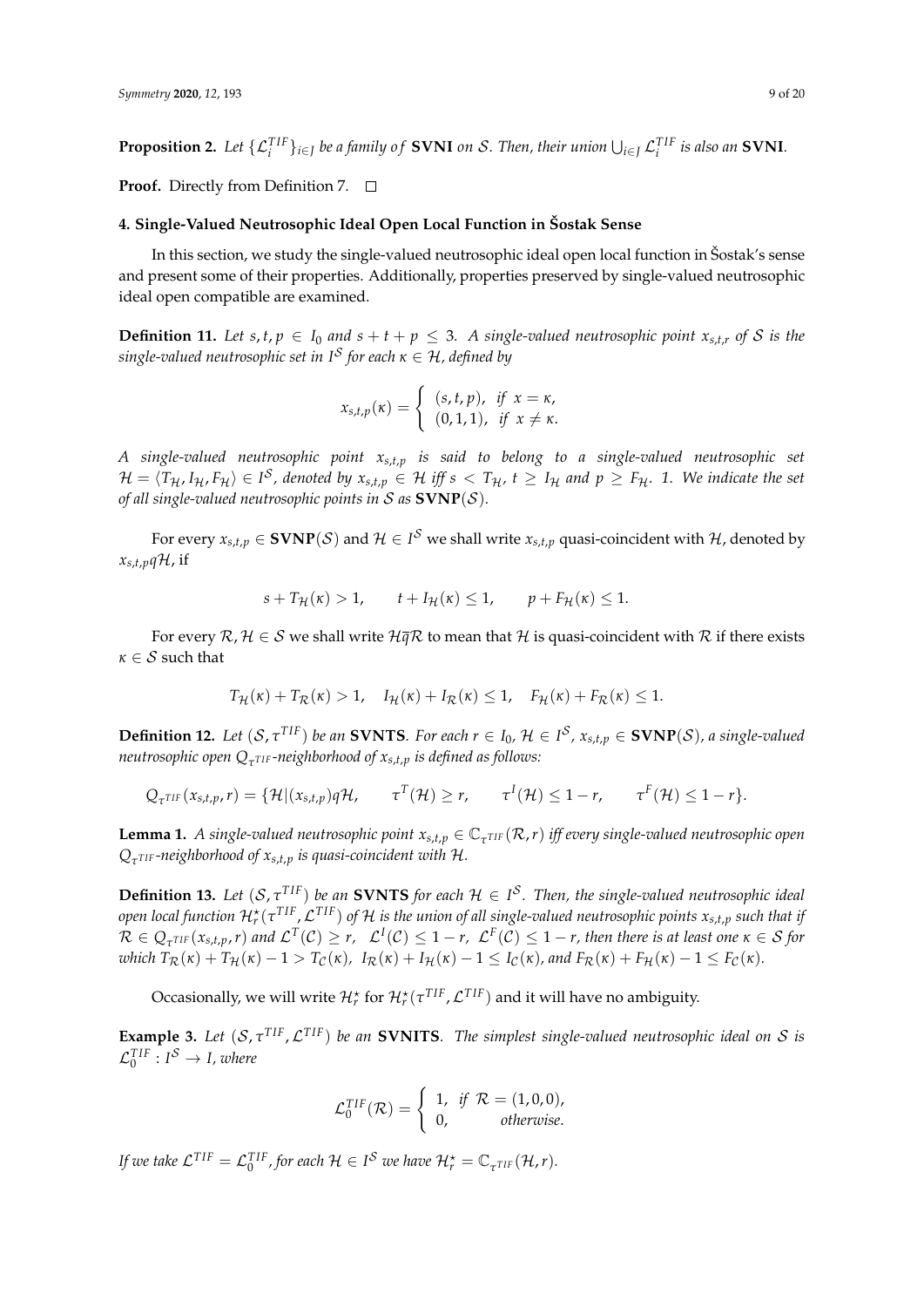**Theorem 3.** Let  $(S, \tau^{TIF})$  be an SVNTS and  $\mathcal{L}_1^{TIF}, \mathcal{L}_2^{TIF} \in \textbf{SVNI}(\mathcal{S})$ . Then, for any  $\mathcal{H}, \mathcal{R} \in I^{\mathcal{S}}$  and  $r \in I_0$ , *we have*

(1) If  $\mathcal{H} \leq \mathcal{R}$ , then  $\mathcal{H}_r^{\star} \leq \mathcal{R}_r^{\star}$ ; (2) If  $\mathcal{L}_1^T \leq \mathcal{L}_2^T$ ,  $\mathcal{L}_1^I \geq \mathcal{L}_2^I$  and  $\mathcal{L}_1^F \geq \mathcal{L}_2^F$ , then  $\mathcal{H}_r^{\star}(\mathcal{L}_1^{TIF}, \tau^{TIF}) \geq \mathcal{H}_r^{\star}((\mathcal{L}_2^{TIF}, \tau^{TIF})$ ; (3)  $\mathcal{H}_r^* = C_{\tau^{TIF}}(\mathcal{A}_r^*, r) \leq C_{\tau^{TIF}}(\mathcal{H}, r);$ (4)  $(\mathcal{H}_r^{\star})_r^{\star} \leq \mathcal{H}_r^{\star}$ ; (5)  $(\mathcal{H}_r^* \vee \mathcal{R}_r^*) = (\mathcal{H} \vee \mathcal{R})_r^*$ (6) If  $\mathcal{L}^T(\mathcal{H}) \ge r$ ,  $\mathcal{L}^I(\mathcal{R}) \le 1 - r$ , and  $\mathcal{L}^F(\mathcal{R}) \le 1 - r$  then  $(\mathcal{H} \vee \mathcal{R})^{\star}_r = \mathcal{A}^{\star}_r \vee \mathcal{R}^{\star}_r = \mathcal{H}^{\star}_r$ , *(7) If*  $\tau^{T}(\mathcal{R}) \geq r$ ,  $\tau^{I}(\mathcal{R}) \leq 1 - r$ , and  $\tau^{F}(\mathcal{R}) \leq 1 - r$ , then  $(\mathcal{R} \wedge \mathcal{H}_{r}^{*}) \leq (\mathcal{R} \wedge \mathcal{H})_{r}^{*}$ , (8)  $(\mathcal{H}_r^{\star} \wedge \mathcal{R}_r^{\star}) \geq (\mathcal{H} \wedge \mathcal{R})_r^{\star}.$ 

**Proof.** (1) Suppose that  $H \in I^S$  and  $H_r^* \nleq R_r^*$ . Then, there exists  $\kappa \in S$  and  $s, t, p \in I_0$  such that

$$
T_{\mathcal{H}_r^*}(\kappa) \geq s > T_{\mathcal{R}_r^*}(\kappa), \quad I_{\mathcal{H}_r^*}(\kappa) < t \leq I_{\mathcal{R}_r^*}(\kappa), \quad F_{\mathcal{H}_r^*}(\kappa) < p \leq F_{\mathcal{R}_r^*}(\kappa). \tag{1}
$$

Since  $T_{\mathcal{R}_{r}^{\star}}(\kappa) < s$ ,  $I_{\mathcal{R}_{r}^{\star}}(\kappa) \geq t$ , and  $F_{\mathcal{R}_{r}^{\star}}(\kappa) \geq p$ . Then, there exists  $\mathcal{D} \in Q_{(\tau^{TIF})}(x_{s,t,p},r)$ ,  $\mathcal{L}^{T}(\mathcal{C}) \geq r$ ,  $\mathcal{L}^I(\mathcal{C}) \leq 1-r$ , and  $\mathcal{L}^F(\mathcal{C}) \leq 1-r$  such that for any  $\kappa_1 \in \mathcal{S}$ ,

$$
T_{\mathcal{D}}(\kappa_1) + T_{\mathcal{R}}(\kappa_1) - 1 \leq T_{\mathcal{C}}(\kappa_1), \quad I_{\mathcal{D}}(\kappa_1) + I_{\mathcal{R}}(\kappa_1) - 1 > I_{\mathcal{C}}(\kappa_1), \quad F_{\mathcal{D}}(\kappa_1) + F_{\mathcal{R}}(\kappa_1) - 1 > F_{\mathcal{C}}(\kappa_1).
$$

Since  $H \leq R$ .

$$
T_{\mathcal{D}}(\kappa_1) + T_{\mathcal{H}}(\kappa_1) - 1 \leq T_{\mathcal{C}}(\kappa_1), \quad I_{\mathcal{D}}(\kappa_1) + I_{\mathcal{H}}(\kappa_1) - 1 > I_{\mathcal{C}}(\kappa_1), \quad F_{\mathcal{D}}(\kappa_1) + F_{\mathcal{H}}(\kappa_1) - 1 > F_{\mathcal{C}}(\kappa_1).
$$

So,  $T_{\mathcal{H}^*_r}(\kappa) < s$ ,  $I_{\mathcal{H}^*_r}(\kappa) \ge t$ , and  $F_{\mathcal{H}^*_r}(\kappa) \ge p$  and we arrive at a contradiction for Equation (1). Hence,  $\mathcal{H}_r^{\star} \leq \mathcal{R}_r^{\star}.$ 

(2) Suppose  $\mathcal{H}_r^{\star}(\mathcal{L}_1^{TIF}, \tau^{TIF}) \not\geq \mathcal{H}_r^{\star}(\mathcal{L}_2^{TIF}, \tau^{TIF})$ . Then, there exists *s*, *t*,  $p \in I_0$  and  $\kappa \in S$  such that

$$
T_{\mathcal{H}_r^{\star}(\mathcal{L}_1^{TIF}, \tau^{TIF})}(\kappa) < s \leq T_{\mathcal{H}_r^{\star}(\mathcal{L}_2^{TIF}, \tau^{TIF})}(\kappa),
$$
\n
$$
I_{\mathcal{H}_r^{\star}(\mathcal{L}_1^{TIF}, \tau^{TIF})}(\kappa) \geq t > I_{\mathcal{H}_r^{\star}(\mathcal{L}_2^{TIF}, \tau^{TIF})}(\kappa),
$$
\n
$$
\tag{2}
$$

$$
F_{\mathcal{H}_r^{\star}(\mathcal{L}_1^{TIF}, \tau^{TIF})}(\kappa) \ge p > F_{\mathcal{H}_r^{\star}(\mathcal{L}_2^{TIF}, \tau^{TIF})}(\kappa).
$$

Since  $T_{\mathcal{H}_r^*(\mathcal{L}_1^{TIF}, \tau^{TIF})}(\kappa) < s$ ,  $I_{\mathcal{H}_r^*(\mathcal{L}_1^{TIF}, \tau^{TIF})}(\kappa) \ge t$ , and  $F_{\mathcal{H}_r^*(\mathcal{L}_1^{TIF}, \tau^{TIF})}(\kappa) \ge p$ ,  $\mathcal{D} \in Q_{\tau^{TIF}}(x_{s,t,p}, r)$  with  $\mathcal{L}_1^T(\mathcal{C}) \geq r$ ,  $\mathcal{L}_1^I(\mathcal{C}) \leq 1 - r$  and  $\mathcal{L}_1^F(\mathcal{C}) \leq 1 - r$ . Thus, for every  $\kappa_1 \in \mathcal{S}$ ,

$$
T_{\mathcal{D}}(\kappa_{1}) + T_{\mathcal{H}}(\kappa_{1}) - 1 \leq T_{\mathcal{C}}(\kappa_{1}), \quad I_{\mathcal{D}}(\kappa_{1}) + I_{\mathcal{H}}(\kappa_{1}) - 1 > I_{\mathcal{C}}(\kappa_{1}), \quad F_{\mathcal{D}}(\kappa_{1}) + F_{\mathcal{H}}(\kappa_{1}) - 1 > F_{\mathcal{C}}(\kappa_{1}).
$$
  
Since  $\mathcal{L}_{2}^{T}(\mathcal{C}) \geq \mathcal{L}_{1}^{T}(\mathcal{C}) \geq r$ ,  $\mathcal{L}_{2}^{I}(\mathcal{C}) \leq \mathcal{L}_{1}^{I}(\mathcal{C}) \leq 1 - r$ , and  $\mathcal{L}_{2}^{F}(\mathcal{C}) \leq \mathcal{L}_{1}^{F}(\mathcal{C}) \leq 1 - r$ ,

$$
T_{\mathcal{D}}(\kappa_1) + T_{\mathcal{H}}(\kappa_1) - 1 \leq T_{\mathcal{C}}(\kappa_1), \quad I_{\mathcal{D}}(\kappa_1) + I_{\mathcal{H}}(\kappa_1) - 1 > I_{\mathcal{C}}(\kappa_1), \quad F_{\mathcal{D}}(\kappa_1) + F_{\mathcal{H}}(\kappa_1) - 1 > F_{\mathcal{C}}(\kappa_1).
$$

Thus,  $T_{\mathcal{H}^*_{\mathcal{T}}(\mathcal{L}^{\text{TF}}_2, \tau^{\text{TF}})}(\kappa) < s$ ,  $I_{\mathcal{H}^*_{\mathcal{T}}(\mathcal{L}^{\text{TF}}_2, \tau^{\text{TF}})}(\kappa) \geq t$ , and  $F_{\mathcal{H}^*_{\mathcal{T}}(\mathcal{L}^{\text{TF}}_2, \tau^{\text{TF}})}(\kappa) \geq p$ . This is a contradiction for Equation (2). Hence,  $\mathcal{H}_r^{\star}((\mathcal{L}_1^{TIF}, \tau^{TIF})) \geq \mathcal{H}_r^{\star}((\mathcal{L}_2^{TIF}, \tau^{TIF})).$ 

 $(3)(\Rightarrow)$  Suppose  $\mathcal{H}_{r}^{\star} \not\leq \mathbb{C}_{\tau^{TIF}}(\mathcal{H}, r)$ . Then, there exists *s*, *t*,  $p \in I_0$  and  $\kappa \in S$  such that

$$
T_{\mathcal{H}^{\star}_{r}}(\kappa) \geq s > T_{\mathbb{C}_{\tau^{TIF}}(\mathcal{H},r)}(\kappa), \quad I_{\mathcal{H}^{\star}_{r}}(\kappa) < t \leq I_{\mathbb{C}_{\tau^{TIF}}(\mathcal{H},r)}(\kappa), \quad F_{\mathcal{H}^{\star}_{r}}(\kappa) < p \leq F_{\mathbb{C}_{\tau^{TIF}}(\mathcal{H},r)}(\kappa). \tag{3}
$$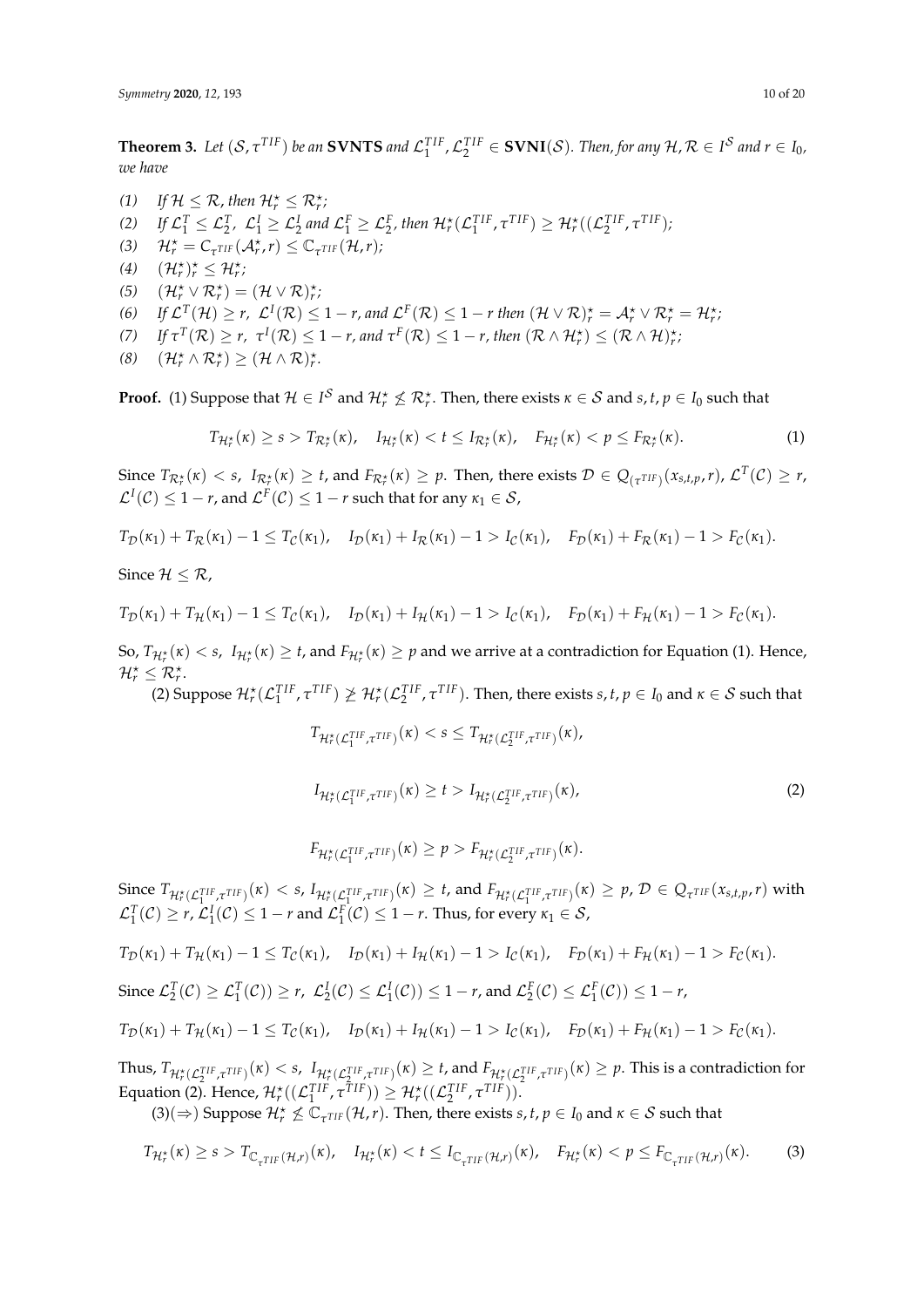Since  $T_{\mathcal{H}_r^*}(\kappa) \geq s$ ,  $I_{\mathcal{H}_r^*}(\kappa) \leq t$  and  $F_{\mathcal{H}_r^*}(\kappa) < p$ ,  $x_{s,t,p} \in \mathcal{H}_r^*$ . So there is at least one  $\kappa_1 \in \mathcal{S}$  for every  $\mathcal{D} \in Q_{\tau^{TIF}}(x_{s,t,p}, r)$  with  $\mathcal{L}_{1}^{T}(\mathcal{C}) \geq r$ ,  $\mathcal{L}_{1}^{I}(\mathcal{C}) \leq 1 - r$ ,  $\mathcal{L}_{1}^{F}(\mathcal{C}) \leq 1 - r$  such that

$$
T_{\mathcal{D}}(\kappa_1) + T_{\mathcal{H}}(\kappa_1) > T_{\mathcal{C}}(\kappa_1) + 1, \quad I_{\mathcal{D}}(\kappa_1) + I_{\mathcal{H}}(\kappa_1) \leq I_{\mathcal{C}}(\kappa_1) + 1, \quad F_{\mathcal{D}}(\kappa_1) + F_{\mathcal{H}}(\kappa_1) \leq F_{\mathcal{C}}(\kappa_1) + 1.
$$

Therefore, by Lemma 1,  $x_{s,t,p} \in \mathbb{C}_{\tau^{TIF}}(\mathcal{H},r)$  which is a contradiction for Equation (3). Hence,  $\mathcal{H}_r^{\star} \leq \mathbb{C}_{\tau^{TIF}}(\mathcal{H}, r).$ 

 $\Rightarrow$   $(\Leftarrow)$  Suppose  $\mathcal{H}_r^{\star} \not\geq \mathbb{C}_{\tau^{TIF}}(\mathcal{H}_r^{\star}, r)$ . Then, there exists *s*, *t*,  $p \in I_0$  and  $\kappa \in S$  such that

$$
T_{\mathcal{H}_r^*}(\kappa) < s \leq T_{\mathbb{C}_{\tau^{TIF}}(\mathcal{H}_r^*, r)}(\kappa), \quad I_{\mathcal{H}_r^*}(\kappa) \geq t > I_{\mathbb{C}_{\tau^{TIF}}(\mathcal{H}_r^*, r)}(\kappa), \quad F_{\mathcal{H}_r^*}(\kappa) \geq p > F_{\mathbb{C}_{\tau^{TIF}}(\mathcal{H}_r^*, r)}(\kappa). \tag{4}
$$

Since  $T_{\mathbb{C}_{\tau^{TIF}}(\mathcal{H}_{r}^{*},r)}(\kappa) \geq t$ ,  $I_{\mathbb{C}_{\tau^{TIF}}(\mathcal{H}_{r}^{*},r)}(\kappa) < s$ ,  $\mathbb{C}_{\tau^{TIF}}(\mathcal{H}_{r}^{*},r)(\kappa) < p$  we have  $x_{s,t,p} \in \mathbb{C}_{\tau^{TIF}}(\mathcal{H}_{r}^{*},r)$ . So, there is at least one  $\kappa_1 \in \mathcal{S}$  with  $\mathcal{R} \in Q_{\tau^{TIF}}(x_{s,t,p}, r)$  such that

$$
T_{\mathcal{R}}(\kappa_1) + T_{\mathcal{H}_r^*}(\kappa_1) > 1, \quad I_{\mathcal{R}}(\kappa_1) + I_{\mathcal{H}_r^*}(\kappa_1) \leq 1, \quad F_{\mathcal{R}}(\kappa_1) + F_{\mathcal{H}_r^*}(\kappa_1) \leq 1.
$$

Therefore,  $\mathcal{H}_r^{\star}(\kappa_1) \neq 0$ . Let  $s_1 = T_{\mathcal{H}_r^{\star}}(\kappa_1)$ ,  $t_1 = I_{\mathcal{H}_r^{\star}}(\kappa_1)$ , and  $p_1 = F_{\mathcal{H}_r^{\star}}(\kappa_1)$ . Then,  $(\kappa_1)_{s_1,t_1,p_1} \in \mathcal{H}_r^{\star}$ and  $s_1 + T_{\mathcal{R}}(\kappa_1) > 1$ ,  $t_1 + I_{\mathcal{R}}(\kappa_1) \leq 1$ , and  $p_1 + F_{\mathcal{R}}(\kappa_1) \leq 1$  so that  $\mathcal{R} \in Q_{\tau^{TIF}}((\kappa_1)_{s_1,t_1,p_1}, r)$ . Now,  $(\kappa_1)_{s_1,t_1,p_1} \in \mathcal{H}_r^{\star}$  implies there is at least one  $\kappa' \in \mathcal{S}$  such that  $T_{\mathcal{D}}(\kappa') + T_{\mathcal{H}}(\kappa') - 1 > T_{\mathcal{C}}(\kappa')$ ,  $I_{\mathcal{D}}(\kappa') +$  $I_{\mathcal{H}}(\kappa^{'})-1\leq I_{\mathcal{C}}(\kappa^{'})$ , and  $F_{\mathcal{D}}(\kappa^{'})+F_{\mathcal{H}}(\kappa^{'})-1\leq F_{\mathcal{C}}(\kappa^{'})$ , for all  $\mathcal{L}^{T}(\mathcal{C})\geq$   $r$ ,  $\mathcal{L}^{I}(\mathcal{C})\leq1-r$ ,  $\mathcal{L}^{F}(\mathcal{C})\leq1-r$ , and  $\mathcal{D} \in Q_{\tau^{TIF}}((\kappa_1)_{s_1,t_1,p_1},r)$ . That is also true for R. So there is at least one  $\kappa'' \in \mathcal{S}$  such that  $T_{\mathcal{R}}(\kappa^{''})+T_{\mathcal{H}}(\kappa^{''})-1>T_{\mathcal{C}}(\kappa^{''}), \ I_{\mathcal{R}}(\kappa^{''})+I_{\mathcal{H}}(\kappa^{''})-1\leq I_{\mathcal{C}}(\kappa^{''}),$  and  $F_{\mathcal{R}}(x^{''})+F_{\mathcal{H}}(\kappa^{''})-1\leq F_{\mathcal{C}}(\kappa^{''}).$ Since  $\mathcal{R} \in Q_{\tau^{TIF}}(\kappa_{s,t,p}, r)$  and  $\mathcal{R}$  is arbitrary; then  $T_{\mathcal{H}^*_{r}}(\kappa) > s$ ,  $I_{\mathcal{H}^*_{r}}(\kappa) \leq t$  and  $T_{\mathcal{H}^*_{r}}(\kappa) \leq p$ . It is a contradiction for (4). Thus,  $\mathcal{H}_r^{\star} \geq \mathbb{C}_{\tau^{TIF}}(\mathcal{H}_r^{\star}, r)$ .

(4)  $(\Rightarrow)$  Can be easily established using standard technique.

(5)  $(\Rightarrow)$  Since  $\mathcal{H}, \mathcal{R} \leq \mathcal{H} \cup \mathcal{R}$ . By (1),  $\mathcal{H}_r^{\star} \leq (\mathcal{H} \cup \mathcal{R})_r^{\star}$  and  $\mathcal{R}_r^{\star} \leq (\mathcal{H} \cup \mathcal{R})_r^{\star}$ . Hence,  $\mathcal{H}_r^{\star} \cup \mathcal{B}_r^{\star} \leq$  $(\mathcal{H} \cup \mathcal{R})_r^{\star}$ .

 $(\Leftarrow)$  Suppose  $(\mathcal{H}_r^* \cup \mathcal{R}_r^*) \not\geq (\mathcal{H} \cup \mathcal{R})_r^*$ . Then, there exists *s*, *t*,  $p \in I_0$  and  $\kappa \in S$  such that

$$
T_{(\mathcal{H}_r^{\star} \cup \mathcal{R}_r^{\star})}(\kappa) < s \leq T_{(\mathcal{H} \cup \mathcal{R})_r^{\star}}(\kappa), \ I_{(\mathcal{H}_r^{\star} \cup \mathcal{R}_r^{\star})}(\kappa) \geq t > I_{(\mathcal{H} \cup \mathcal{R})_r^{\star}}(\kappa), \ F_{(\mathcal{H}_r^{\star} \cup \mathcal{R}_r^{\star})}(\kappa) \geq p > F_{(\mathcal{H} \cup \mathcal{R})_r^{\star}}(\kappa). \tag{5}
$$

Since  $T_{(\mathcal{H}_r^{\star} \cup \mathcal{R}_r^{\star})}(\kappa) < s$ ,  $I_{(\mathcal{H}_r^{\star} \cup \mathcal{R}_r^{\star})}(\kappa) \geq t$ , and  $F_{(\mathcal{H}_r^{\star} \cup \mathcal{R}_r^{\star})}(\kappa) \geq p$ , we have  $T_{\mathcal{H}_r^{\star}}(\kappa) < s$ ,  $I_{\mathcal{H}_r^{\star}}(\kappa) \geq t$ ,  $F_{\mathcal{H}^{\star}_{r}}(\kappa)\geq p$  or  $T_{\mathcal{R}^{\star}_{r}}(\kappa)< t$ ,  $I_{\mathcal{R}^{\star}_{r}}(\kappa)\geq t$ ,  $F_{\mathcal{R}^{\star}_{r}}(\kappa)\geq t$ . So, there exists  $\mathcal{D}_{1}\in\mathcal{Q}_{\tau^{TIF}}(x_{s,t,p},r)$  such that for  $\text{every } \kappa_1 \in \mathcal{S} \text{ and for some } \mathcal{L}^T(\mathcal{C}_1) \geq r$ ,  $\mathcal{L}^I(\mathcal{C}_1) \leq 1-r$ ,  $\mathcal{L}^F(\mathcal{C}_1) \leq 1-r$ , we have

$$
T_{\mathcal{D}_1}(\kappa_1) + T_{\mathcal{H}}(\kappa_1) - 1 \leq T_{\mathcal{C}_1}(\kappa_1), \quad I_{\mathcal{D}_1}(\kappa_1) + I_{\mathcal{H}}(\kappa_1) - 1 > I_{\mathcal{C}_1}(\kappa_1), \quad F_{\mathcal{D}_1}(\kappa_1) + F_{\mathcal{H}}(\kappa_1) - 1 > F_{\mathcal{C}_1}(\kappa_1).
$$

Similarly, there exists  $\mathcal{D}_2 \in Q_{\tau^{TIF}}(x_{s,t,p}, r)$  such that for every  $\kappa_1 \in \mathcal{S}$  and for some  $\mathcal{L}^T(\mathcal{C}_2) \geq r$ ,  $\mathcal{L}^I(\mathcal{C}_2) \leq 1 - r$ ,  $\mathcal{L}^F(\mathcal{C}_2) \leq 1 - r$ , we have

$$
T_{\mathcal{D}_2}(\kappa_1) + T_{\mathcal{H}}(\kappa_1) - 1 \leq T_{\mathcal{C}_2}(\kappa_1), \quad I_{\mathcal{D}_2}(\kappa_1) + I_{\mathcal{H}}(\kappa_1) - 1 > I_{\mathcal{C}_2}(\kappa_1), \quad F_{\mathcal{D}_2}(\kappa_1) + F_{\mathcal{H}}(\kappa_1) - 1 > F_{\mathcal{C}_2}(\kappa_1).
$$

Since  $\mathcal{D} = \mathcal{D}_1 \wedge \mathcal{D}_2 \in Q_{\tau^{TIF}}(x_{s,t,p}, r)$  and by  $(L_3)$ ,  $\mathcal{L}^T(\mathcal{C}_1 \cup \mathcal{C}_2) \geq \mathcal{L}^T(\mathcal{C}_1) \cap \mathcal{L}^T(\mathcal{C}_2) \geq r$ ,  $\mathcal{L}^I(\mathcal{C}_1 \cup \mathcal{C}_2) \leq$  $\mathcal{L}^I(\mathcal{C}_1)\cup\mathcal{L}^I(\mathcal{C}_2)\leq 1-r$ , and  $\mathcal{L}^F(\mathcal{C}_1\cup\mathcal{C}_2)\leq\mathcal{L}^T(\mathcal{C}_1)\cup\mathcal{L}^T(\mathcal{C}_2)\leq 1-r.$  Thus, for every  $\kappa_1\in\mathcal{S}$ ,

$$
T_{\mathcal{D}}(\kappa_1) + T_{\mathcal{R}\cup\mathcal{H}}(\kappa_1) - 1 \leq T_{\mathcal{C}_1\cup\mathcal{C}_2}(\kappa_1),
$$
  
\n
$$
I_{\mathcal{D}}(\kappa_1) + I_{\mathcal{R}\cup\mathcal{H}}(\kappa_1) - 1 \geq I_{\mathcal{C}_1\cup\mathcal{C}_2}(\kappa_1),
$$
  
\n
$$
F_{\mathcal{D}}(\kappa_1) + F_{\mathcal{R}\cup\mathcal{H}}(\kappa_1) \geq F_{\mathcal{C}_1\cup\mathcal{C}_2}(\kappa_1).
$$

 $\text{Therefore, } T_{(\mathcal{H} \cup \mathcal{R})^{\star}_{r}}(\kappa) < s$ ,  $I_{(\mathcal{H} \cup \mathcal{R})^{\star}_{r}}(\kappa) \geq t$ , and  $F_{(\mathcal{H} \cup \mathcal{R})^{\star}_{r}}(\kappa) \geq p$ . So, we arrive at a contradiction for (5). Hence,  $(\mathcal{H}_r^{\star} \cup \mathcal{R}_r^{\star}) \geq (\mathcal{H} \cup \mathcal{R})_r^{\star}$ .

(6), (7), and (8) can be easily established using the standard technique.  $\Box$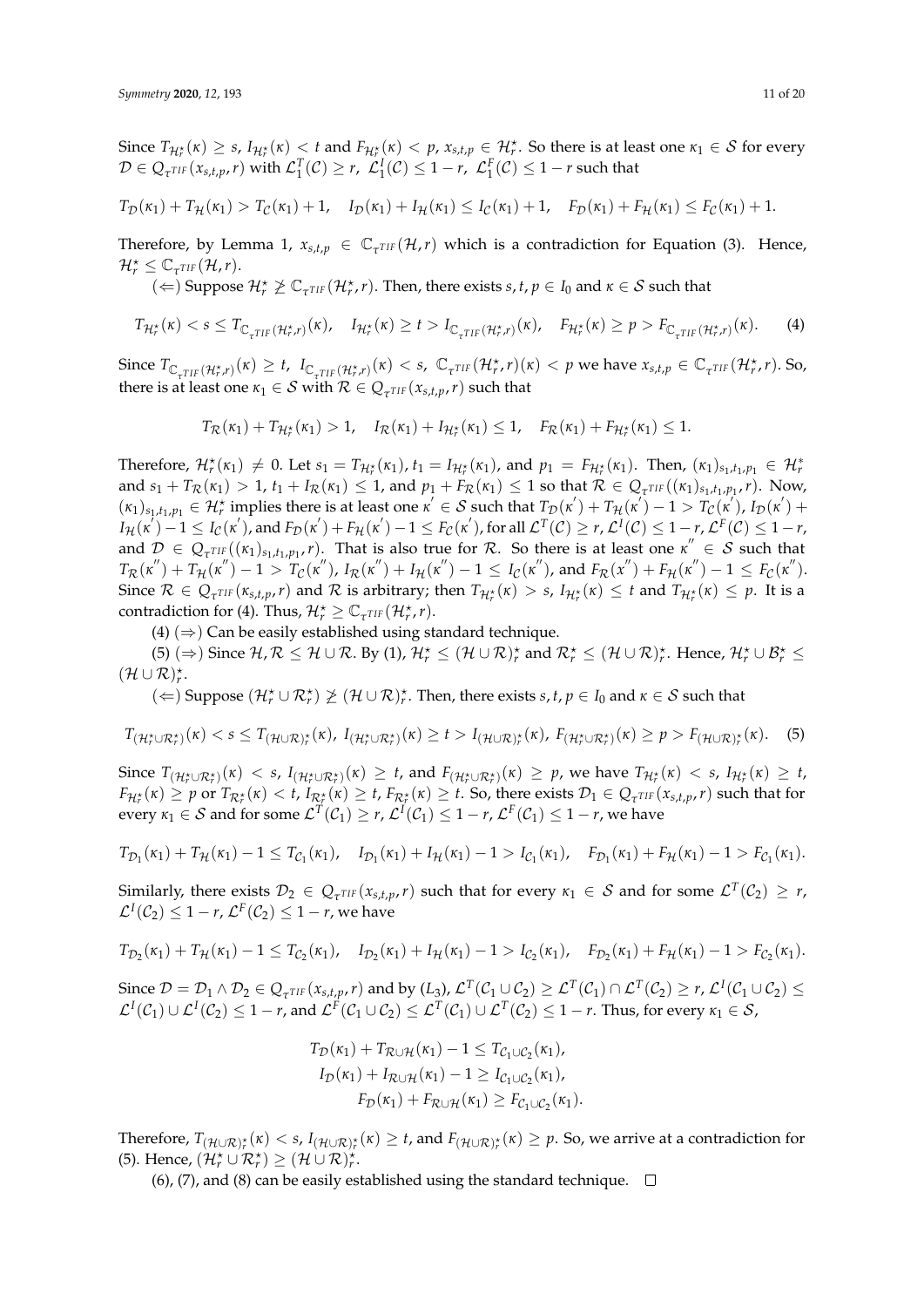**Example 4.** *Let*  $S = \{a, b\}$ *. Define*  $R, C, H \in S$  *as follows:*  $\mathcal{R}_1 = \langle (0.5, 0.5, 0.5), (0.5, 0.5, 0.5), (0.5, 0.5, 0.5)\rangle; \quad \mathcal{R}_2 = \langle (0.4, 0.4, 0.4), (0.1, 0.1, 0.1), (0.1, 0.1, 0.1)\rangle;$  $\mathcal{R}_3 = \langle (0.3, 0.3, 0.3), (0.1, 0.1, 0.1), (0.1, 0.1, 0.1); \quad \mathcal{C}_1 = \langle (0.3, 0.3, 0.3), (0.3, 0.3, 0.3), (0.1, 0.1, 0.1)\rangle;$ 

 $C_2 = \langle (0.2, 0.2, 0.2), (0.2, 0.2, 0.2), (0.1, 0.1, 0.1); \quad C_3 = \langle (0.1, 0.1, 0.1), (0.1, 0.1), (0.1, 0.1, 0.1)\rangle.$  $\mathcal{D}$ *efine*  $\tau^{\text{TIF}}$ ,  $\mathcal{L}^{\text{TIF}}$  :  $I^X \rightarrow I$  as follows:

$$
\tau^{T}(\mathcal{H}) = \begin{cases}\n1, & \text{if } \mathcal{H} = (0,1,1), \\
1, & \text{if } \mathcal{H} = (1,0,0), \\
\frac{1}{2}, & \text{if } \mathcal{H} = \mathcal{R}_{1};\n\end{cases}
$$
\n
$$
\mathcal{L}^{T}(\mathcal{H}) = \begin{cases}\n1, & \text{if } \mathcal{H} = (0,1,1), \\
\frac{1}{2}, & \text{if } \mathcal{H} = \mathcal{R}_{1}; \\
\frac{2}{3}, & \text{if } 0 < \mathcal{H} < \mathcal{C}_{1}; \\
\frac{2}{3}, & \text{if } 0 < \mathcal{H} < \mathcal{C}_{1};\n\end{cases}
$$
\n
$$
\tau^{I}(\mathcal{H}) = \begin{cases}\n0, & \text{if } \mathcal{H} = (0,1,1), \\
0, & \text{if } \mathcal{H} = (1,0,0), \\
\frac{1}{2}, & \text{if } \mathcal{H} = \mathcal{R}_{2};\n\end{cases}
$$
\n
$$
\mathcal{L}^{I}(\mathcal{R}) = \begin{cases}\n0, & \text{if } \mathcal{H} = (0,1,1), \\
\frac{1}{4}, & \text{if } 0 < \mathcal{H} < \mathcal{C}_{2}; \\
\frac{1}{4}, & \text{if } 0 < \mathcal{H} < \mathcal{C}_{2};\n\end{cases}
$$
\n
$$
\tau^{F}(\mathcal{H}) = \begin{cases}\n0, & \text{if } \mathcal{H} = (0,1,1), \\
0, & \text{if } \mathcal{H} = (1,0,0), \\
\frac{1}{2}, & \text{if } \mathcal{H} = \mathcal{R}_{3};\n\end{cases}
$$
\n
$$
\mathcal{L}^{F}(\mathcal{H}) = \begin{cases}\n0, & \text{if } \mathcal{H} = (0,1,1), \\
\frac{1}{2}, & \text{if } \mathcal{H} = \mathcal{C}_{3}, \\
\frac{1}{4}, & \text{if } 0 < \mathcal{H} < \mathcal{C}_{3}.\n\end{cases}
$$

Let  $\mathcal{G} = \langle (0.4, 0.4, 0.4), (0.4, 0.4, 0.4), (0.4, 0.4, 0.4), \rangle$ *. Then,*  $\mathcal{G}_{\frac{1}{2}}^{\star} = \mathcal{R}_1$ *.* 

 $\bf{Theorem~4.}$  Let  $\{\mathcal{H}_i\}_{i\in J}\subset I^{\mathcal{S}}$  be a family of single-valued neutrosophic sets on  $\cal S$  and  $(\cal S$ ,  $\tau^{TIF}$ ,  $\cal L^{TIF})$  be an **SVNITS***. Then,*

(1)  $(\bigcup (\mathcal{H}_i)_r^{\star} : i \in J) \leq (\bigcup \mathcal{H}_i : i \in J)_r^{\star}$ (2)  $(\bigcap (\mathcal{H}_i)_r^* : i \in J) \geq (\bigcap \mathcal{H}_i : i \in J)_r^*$ .

**Proof.** (1) Since  $\mathcal{H}_i \leq \bigcup \mathcal{H}_i$  for all  $i \in J$ , and by Theorem 3 (1), we obtain  $(\bigcup (\mathcal{H}_i)_r^*, i \in J) \leq (\bigcup \mathcal{H}_i, i \in J)_r^*$ . Then, (1) holds. (2) Easy, so omitted.  $\square$ 

**Remark 3.** Let  $(S, \tau^{TIF}, \mathcal{L}^{TIF})$  be an **SVNITS** and  $\mathcal{H} \in I^S$ , we can define

$$
\mathbb{C}^{\star}_{\tau^{TIF}}(\mathcal{H},r) = \mathcal{H} \cup \mathcal{H}^{\star}_{r}, \qquad \text{int}_{\tau^{TIF}}^{\star}(\mathcal{H},r) = \mathcal{H} \wedge [\underline{1} - (\underline{1} - \mathcal{H})^{\star}_{r}].
$$

*It is clear,*  $\mathbb{C}_{\tau^{\text{TIF}}}^{\star}$  *is a single-valued neutrosophic closure operator and*  $(\tau^{\text{T*}}(\mathcal{L}^{\text{T}}), \tau^{\text{I*}}(\mathcal{L}^{\text{I}}), \tau^{\text{F*}}(\mathcal{L}^{\text{F}})$  *is the single-valued neutrosophic topology generated by* C? *τ T IF , i.e.,*

$$
\tau^{\star}(\mathcal{I})(\mathcal{H}) = \bigcup \{ r | \mathbb{C}^{\star}_{\tau^{\text{TIF}}}(\underline{1} - \mathcal{H}, r) = \underline{1} - \mathcal{H} \}.
$$

Now, if  $\mathcal{L}^{TIF} = \mathcal{L}_{TIF}^{TIF}$ , then,  $\mathbb{C}_{\tau^{TIF}}^{\star}(\mathcal{H}, r) = \mathcal{H}_{r}^{*} \cup \mathcal{H} = \mathbb{C}_{\tau^{TIF}}^{\star}(\mathcal{H}, r) \cup \mathcal{H} = \mathbb{C}_{\tau^{TIF}}(\mathcal{H}, r)$ , for  $\mathcal{H} \in I^{\mathcal{S}}$ . So,  $\tau^{TIF*}(\mathcal{L}_0^{TIF}) = \tau^{TIF}.$ 

**Proposition 3.** Let  $(S, \tau^{TIF}, \mathcal{L}^{TIF})$  be an **SVNITS**,  $r \in I_0$ , and  $\mathcal{H} \in I^{\mathcal{S}}$ . Then,

*(1)*  $\mathbb{C}_{\tau^{TIF}}^{\star}(\underline{1}, r) = \underline{1};$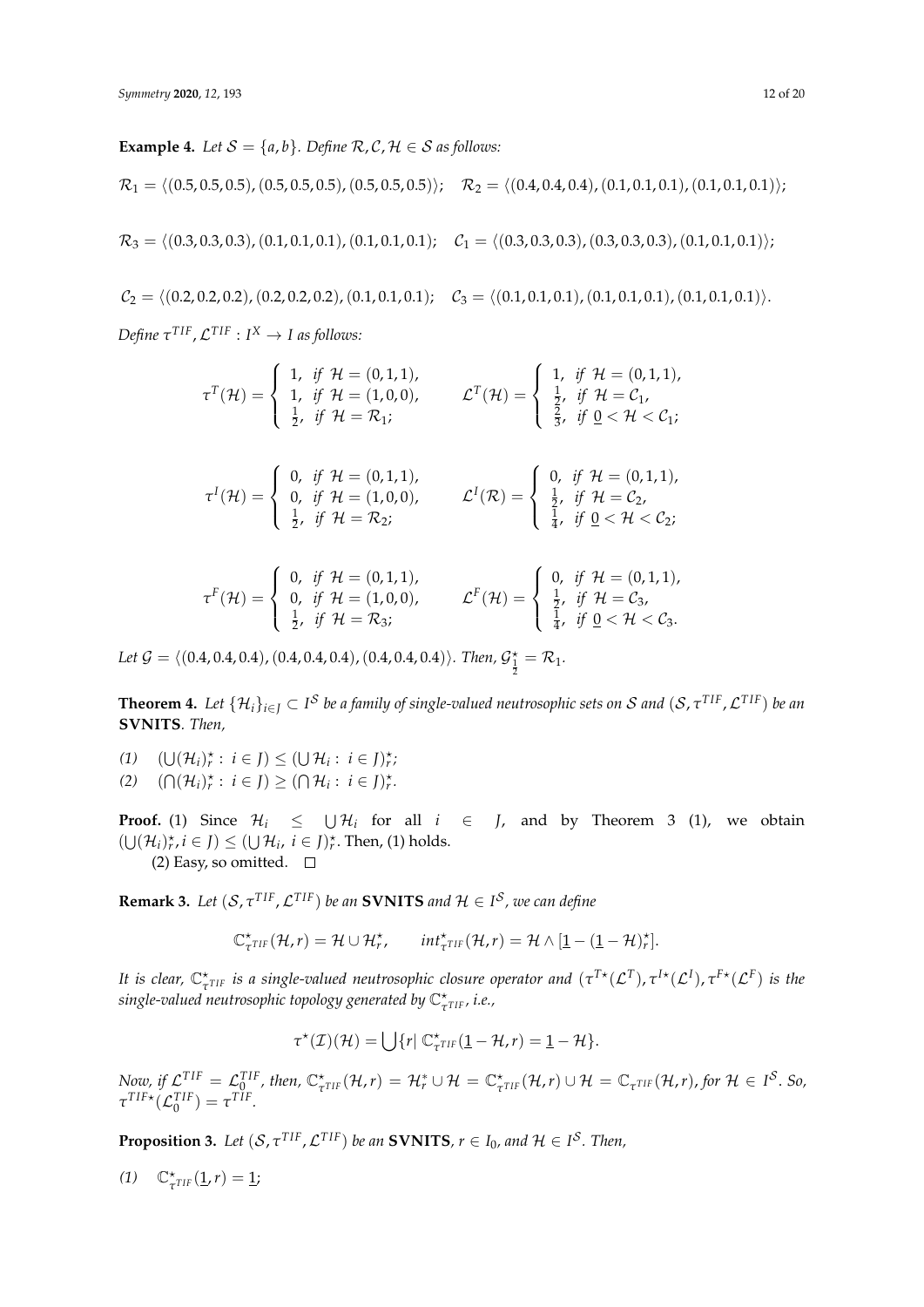*Symmetry* **2020**, 12, 193 13 of 20

- *(2)*  $C^*_{\tau^{TIF}}(\underline{0}, r) = \underline{0};$
- $\int$  *(3)*  $int_{\tau}^* \tau_{IIF}(\mathcal{H} \cup \mathcal{R}, r) \leq int_{\tau}^* \tau_{IIF}(\mathcal{H}, r) \cup int_{\tau}^* \tau_{IIF}(\mathcal{R}, r);$
- $\mathcal{H} \leq \mathbb{C}^{\star}_{\tau^{\text{TIF}}}(\mathcal{H}, r) \leq \mathcal{H} \leq \mathbb{C}^{\star}_{\tau^{\text{TIF}}}(\mathcal{H}, r) \leq \mathbb{C}_{\tau^{\text{TIF}}}(\mathcal{H}, r);$
- (5)  $\mathbb{C}_{\tau^{\text{TIF}}}^{\star}(\mathbf{1} \mathcal{H}, r) = \mathbf{1} \text{int}_{\tau^{\text{TIF}}}^{\star}(\mathcal{H}, r) \text{ and } \mathbf{1} \mathbb{C}_{\tau^{\text{TIF}}}^{\star}(\mathcal{H}, r) = \text{int}_{\tau^{\text{TIF}}}^{\star}(\mathbf{1} \mathcal{H}, r);$
- (6)  $int_{\tau}^* \mathcal{F}_{TIF}(\mathcal{H} \cap \mathcal{R}, r) = int_{\tau}^* \mathcal{F}_{TIF}(\mathcal{H}, r) \cap int_{\tau}^* \mathcal{F}_{TIF}(\mathcal{R}, r).$

**Proof.** Follows directly from definitions of  $\mathbb{C}_{\tau^{TIF}}^*$ ,  $int_{\tau^{TIF}}^* \mathbb{C}_{\tau^{TIF}}$ , and Theorem 3 (5).

**Theorem 5.** Let  $(S, \tau_1^{TIF}, \mathcal{L}^{TIF})$  and  $(S, \tau_2^{TIF}, \mathcal{L}^{TIF})$  be **SVNTS's** and  $\tau_1^{TIF} \leq \tau_2^{TIF}$ <br> $\mathcal{H}_r^{\star}(\tau_2^{TIF}, \mathcal{L}^{TIF}) \leq \mathcal{H}_r^{\star}(\tau_1^{TIF}, \mathcal{L}^{TIF}).$ *. Then,*

**Proof.** Suppose  $\mathcal{H}_r^{\star}(\tau_2^{TIF}, \mathcal{L}^{TIF}) \nleq \mathcal{H}_r^{\star}(\tau_1^{TIF}, \mathcal{L}^{TIF})$ . Then, there exists *s*, *t*,  $p \in I_0$ ,  $\kappa \in S$  such that

$$
T_{\mathcal{H}_{r}^{\star}(\tau_{2}^{TIF}, \mathcal{L}^{TIF})}(\kappa) \geq s > T_{\mathcal{H}_{r}^{\star}(\tau_{1}^{TIF}, \mathcal{L}^{TIF})}(\kappa),
$$
  
\n
$$
I_{\mathcal{H}_{r}^{\star}(\tau_{2}^{TIF}, \mathcal{L}^{TIF})}(\kappa) < t \leq I_{\mathcal{H}_{r}^{\star}(\tau_{1}^{TIF}, \mathcal{L}^{TIF})}(\kappa),
$$
  
\n
$$
F_{\mathcal{H}_{r}^{\star}(\tau_{2}^{TIF}, \mathcal{L}^{TIF})}(\kappa) < t \leq F_{\mathcal{H}_{r}^{\star}(\tau_{1}^{TIF}, \mathcal{L}^{TIF})}(\kappa).
$$
  
\n(6)

Since  $T_{\mathcal{H}^*_r(\tau_1^{TIF}, \mathcal{L}^{TIF})}(\kappa) < s$ ,  $I_{\mathcal{H}^*_r(\tau_1^{TIF}, \mathcal{L}^{TIF})}(\kappa) \ge t$ ,  $F_{\mathcal{H}^*_r(\tau_1^{TIF}, \mathcal{L}^{TIF})}(\kappa) \ge p$ , there exists  $\mathcal{D} \in Q_{\tau_1^{TIF}}(x_{s,t,p}, r)$ with  $\mathcal{L}^T(\mathcal{C}_1) \ge r$ ,  $\mathcal{L}^I(\mathcal{C}_1) \le 1-r$  and  $\mathcal{L}^F(\mathcal{C}_1) \le 1-r$ , such that for any  $\kappa_1 \in \mathcal{S}$ ,

$$
T_{\mathcal{D}}(\kappa_1) + T_{\mathcal{H}}(\kappa_1) - 1 \leq T_{\mathcal{C}}\kappa_1, \quad I_{\mathcal{D}}(\kappa_1) + I_{\mathcal{H}}(\kappa_1) - 1 > I_{\mathcal{C}}(\kappa_1), \quad F_{\mathcal{D}}(\kappa_1) + F_{\mathcal{H}}(\kappa_1) - 1 > F_{\mathcal{C}}(\kappa_1).
$$

Since  $\tau_1^{TIF} \leq \tau_2^{TIF}$ ,  $\mathcal{D} \in Q_{\tau_2^{TIF}}(x_{s,t,p}, r)$ . Thus,  $T_{\mathcal{H}_r^{\star}(\tau_2^{TIF}, \mathcal{L}^{TIF})}(x) < s$ ,  $I_{\mathcal{H}_r^{\star}(\tau_2^{TIF}, \mathcal{L}^{TIF})}(x) \geq t$ ,  $F_{\mathcal{H}_r^\star(\tau_2^{TIF}, \mathcal{L}^{TIF})}(\kappa) \geq p.$  It is a contradiction for Equation (6).

**Theorem 6.** Let  $(S, \tau^{TIF}, \mathcal{L}_1^{TIF})$  and  $(S, \tau^{TIF}, \mathcal{L}_2^{TIF})$  be **SVNTS's** and  $\mathcal{L}_1^{TIF} \leq \mathcal{L}_2^{TIF}$ <br> $\mathcal{H}_r^{\star}(\mathcal{L}_1^{TIF}, \tau^{TIF}) \geq \mathcal{H}_r^{\star}(\mathcal{L}_2^{TIF}, \tau^{TIF}).$ *. Then,*

**Proof.** Clear.

**Definition 14.** Let  $\Theta$  be a subset of  $I^S$ , and  $\underline{0} \notin \Theta$ . A mapping  $\beta^T$ ,  $\beta^I$ ,  $\beta^F$  :  $\Theta \to I$  is called a single-valued *neutrosophic base on* S *if it satisfies the following conditions:*

(1)  $\beta^T(\mathbf{1}) = 1$  *and*  $\beta^I(\mathbf{1}) = \beta^F(\mathbf{1}) = 0$ ;

*(2) For all*  $H$ *,* $R \in \Theta$ *,* 

$$
\beta^T(\mathcal{H}\cap\mathcal{R})\geq \beta^T(\mathcal{H})\cap\beta^T(\mathcal{R}),\quad \beta^I(\mathcal{H}\cap\mathcal{R})\leq \beta^I(\mathcal{H})\cup\beta^I(\mathcal{R}),\quad \beta^F(\mathcal{H}\cap\mathcal{R})\leq \beta^F(\mathcal{H})\cup\beta^F(\mathcal{R}).
$$

**Theorem 7.** *Define a mapping*  $\beta$  :  $\Theta \rightarrow I$  *on S by* 

$$
\beta^{I}(\mathcal{H}) = \bigcup \{\tau^{T}(\mathcal{R}) \cap \mathcal{I}^{T}(\mathcal{C}) | \mathcal{H} = \mathcal{R} \cap (\underline{1} - \mathcal{C})\},
$$
  

$$
\beta^{I}(\mathcal{H}) = \bigcap \{\tau^{I}(\mathcal{R}) \cup \mathcal{I}^{I}(\mathcal{C}) | \mathcal{H} = \mathcal{R} \cap (\underline{1} - \mathcal{C})\},
$$
  

$$
\beta^{F}(\mathcal{H}) = \bigcap \{\tau^{F}(\mathcal{R}) \cup \mathcal{I}^{F}(\mathcal{C}) | \mathcal{H} = \mathcal{R} \cap (\underline{1} - \mathcal{C})\}.
$$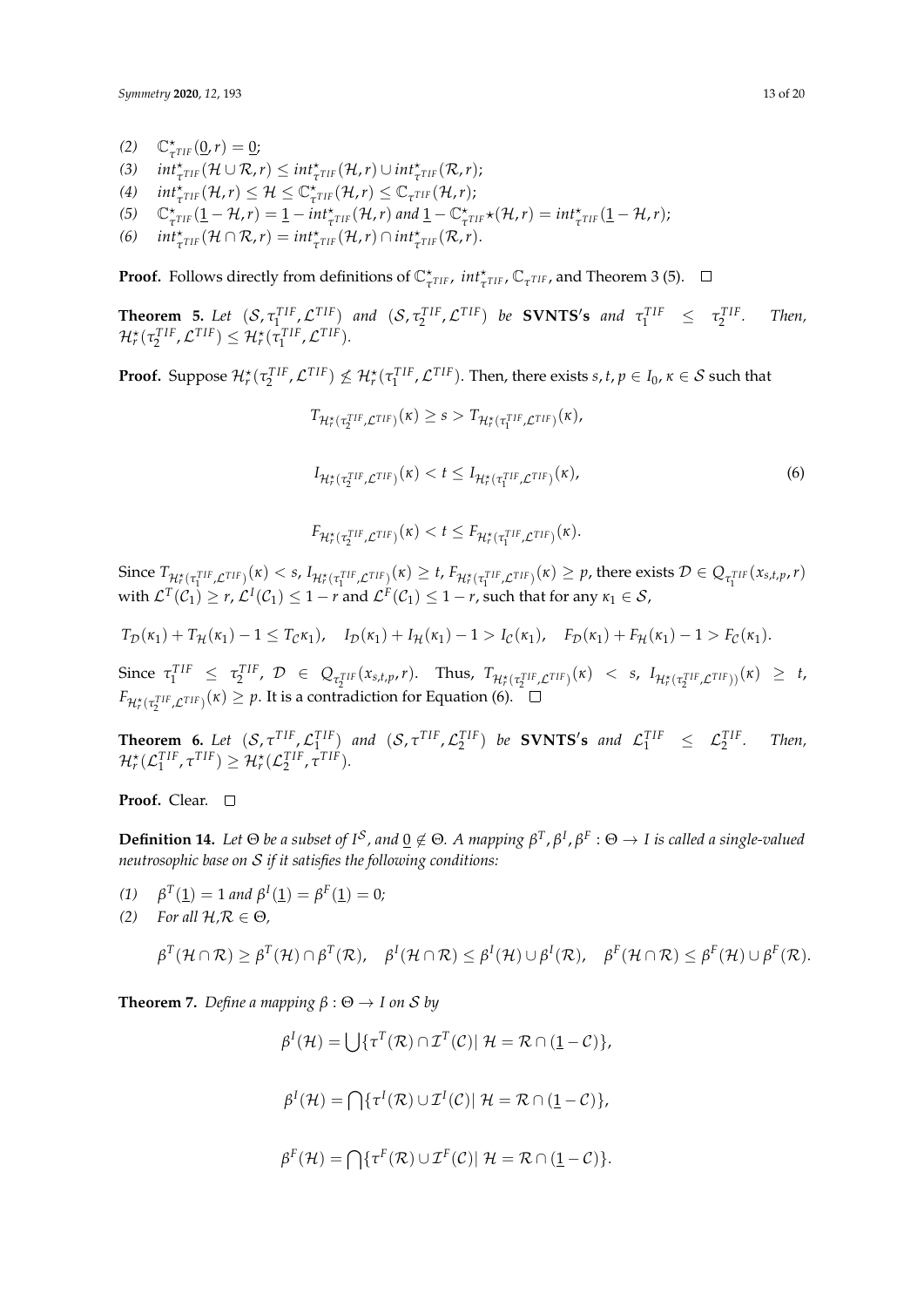*Then, β T IF is a base for the single-valued neutrosophic topology τ T IF*? *.*

**Proof.** (1) Since  $\mathcal{L}^T(\mathbf{0}) = 1$  and  $\mathcal{L}^I(\mathbf{0}) = \mathcal{L}^F(\mathbf{0}) = 0$ , we have  $\beta^T(\mathbf{1}) = 1$  and  $\beta^I(\mathbf{1}) = \beta^F(\mathbf{1}) = 0$ ; (2) Suppose that there exists  $\mathcal{H}_1, \mathcal{H}_2 \in \Theta$  such that

$$
\beta^T(\mathcal{H}_1 \cap \mathcal{H}_2) \not\geq \beta^T(\mathcal{H}_1) \cap \beta^T(\mathcal{H}_2),
$$
  
\n
$$
\beta^I(\mathcal{H}_1 \cap \mathcal{H}_2) \not\leq \beta^I(\mathcal{H}_1) \cup \beta^I(\mathcal{H}_2),
$$
  
\n
$$
\beta^F(\mathcal{H}_1 \cap \mathcal{H}_2) \not\leq \beta^F(\mathcal{H}_1) \cup \beta^F(\mathcal{H}_2).
$$

There exists *s*, *t*,  $p \in I_0$  and  $\kappa \in S$  such that

$$
\beta^{T}(\mathcal{H}_{1} \cap \mathcal{H}_{2})(\kappa) < s \leq \beta^{T}(\mathcal{H}_{1})(x) \cap \beta^{T}(\mathcal{H}_{2})(\kappa),
$$
\n
$$
\beta^{I}(\mathcal{H}_{1} \cap \mathcal{H}_{2})(\kappa) \geq t > \beta^{I}(\mathcal{H}_{1})(\kappa) \cap \beta^{I}(\mathcal{H}_{2})(\kappa), \tag{7}
$$

$$
\beta^{F}(\mathcal{H}_{1} \cap \mathcal{H}_{2})(\kappa) \geq p > \beta^{F}(\mathcal{H}_{1})(\kappa) \cup \beta^{F}(\mathcal{H}_{2})(\kappa).
$$

Since  $\beta^T(\mathcal{H}_1)(\kappa) \geq s$ ,  $\beta^I(\mathcal{H}_1)(\kappa) < t$ ,  $\beta^F(\mathcal{H}_1)(\kappa) < p$ , and  $\beta^T(\mathcal{H}_2)(\kappa) \geq s$ ,  $\beta^I(\mathcal{H}_2)(\kappa) < t$ ,  $\beta^F(\mathcal{H}_2)(\kappa) < p$ , then there exists  $\mathcal{R}_1$ ,  $\mathcal{R}_1$ ,  $\mathcal{C}_1$ ,  $\mathcal{C}_2 \in \Theta$  with  $\mathcal{H}_1 = \mathcal{R}_1 \cap (\underline{1} - \mathcal{C}_1)$  and  $\mathcal{H}_2 = \mathcal{R}_2 \cap (\underline{1} - \mathcal{C}_2)$ , such that  $\beta^T(\mathcal{H}_1) \geq \tau^T(\mathcal{R}_1) \cap \mathcal{L}^T(\mathcal{C}_1) \geq s$ ,  $\beta^I(\mathcal{H}_1) \leq \tau^I(\mathcal{R}_1) \cup \mathcal{L}^I(\mathcal{C}_1) < t$ ,  $\beta^F(\mathcal{H}_1) \leq$  $\tau^F(\mathcal{R}_1) \cup \mathcal{L}^F(\mathcal{C}_1) \ <\ p$ , and  $\beta^T(\mathcal{H}_2) \ \ge\ \tau^T(\mathcal{R}_2) \cap \mathcal{L}^T(\mathcal{C}_2) \ \ge\ s$ ,  $\ \beta^I(\mathcal{H}_2) \ \le\ \tau^I(\mathcal{R}_2) \cup \mathcal{L}^I(\mathcal{C}_2) \ <\ t$ ,  $\beta^F(\mathcal{H}_2) \leq \tau^F(\mathcal{R}_2) \cup \mathcal{L}^F(\mathcal{C}_2) < p.$  Therefore,

$$
\mathcal{H}_1 \cap \mathcal{H}_2 = (\mathcal{R}_1 \cap (\underline{1} - \mathcal{C}_1)) \cap (\mathcal{R}_2 \cap (\underline{1} - \mathcal{C}_2))
$$
  
= (\mathcal{R}\_1 \cap \mathcal{R}\_2) \cap ((\underline{1} - \mathcal{C}\_1) \cap (\underline{1} - \mathcal{C}\_2))  
= (\mathcal{R}\_1 \cap \mathcal{R}\_2) \cap (\underline{1} - (\mathcal{C}\_1 \cup \mathcal{C}\_2)).

Hence, from Definition 14, we have

$$
\beta^T(\mathcal{H}_1 \cap \mathcal{H}_2) \geq \tau^T(\mathcal{R}_1 \cap \mathcal{R}_2) \cap \mathcal{L}^T(\mathcal{C}_1 \cup \mathcal{C}_2)
$$
  
\n
$$
\geq \tau^T(\mathcal{R}_1) \cap \tau^T(\mathcal{R}_2) \cap \mathcal{L}^T(\mathcal{C}_1) \cap \mathcal{L}^T(\mathcal{C}_2)
$$
  
\n
$$
= (\tau^T(\mathcal{R}_1) \cap \mathcal{L}^T(\mathcal{C}_1)) \cap (\tau^T(\mathcal{R}_2) \cap \mathcal{L}^T(\mathcal{C}_2)) \geq s,
$$

$$
\beta^I(\mathcal{H}_1 \cap \mathcal{H}_2) \leq \tau^I(\mathcal{R}_1 \cap \mathcal{R}_2) \cup \mathcal{L}^I(\mathcal{C}_1 \cup \mathcal{C}_2) \leq \tau^I(\mathcal{R}_1) \cup \tau^I(\mathcal{R}_2) \cup \mathcal{L}^I(\mathcal{C}_1) \cup \mathcal{L}^I(\mathcal{C}_2) = (\tau^I(\mathcal{R}_1) \cup \mathcal{L}^F(\mathcal{C}_1)) \cup (\tau^I(\mathcal{R}_2) \cup \mathcal{L}^I(\mathcal{C}_2)) < t,
$$

$$
\beta^{F}(\mathcal{H}_{1} \cap \mathcal{H}_{2}) \leq \tau^{F}(\mathcal{R}_{1} \cap \mathcal{R}_{2}) \cup \mathcal{L}^{F}(\mathcal{C}_{1} \cup \mathcal{C}_{2})
$$
  
\n
$$
\leq \tau^{F}(\mathcal{R}_{1}) \cup \tau^{F}(\mathcal{R}_{2}) \cup \mathcal{L}^{F}(\mathcal{C}_{1}) \cup \mathcal{L}^{F}(\mathcal{C}_{2})
$$
  
\n
$$
= (\tau^{F}(\mathcal{R}_{1}) \cup \mathcal{L}^{F}(\mathcal{C}_{1})) \cup (\tau^{F}(\mathcal{R}_{2}) \cup \mathcal{L}^{F}(\mathcal{C}_{2})) < p.
$$

It is a contradiction for Equation (7). Thus,

$$
\beta^T(\mathcal{H}_1 \cap \mathcal{H}_2) \geq \beta^T(\mathcal{H}_1) \cap \beta^T(\mathcal{H}_2), \beta^I(\mathcal{H}_1 \cap \mathcal{H}_2) \leq \beta^I(\mathcal{H}_1) \cup \beta^I(\mathcal{H}_2), \beta^F(\mathcal{H}_1 \cap \mathcal{H}_2) \leq \beta^F(\mathcal{H}_1) \cup \beta^F(\mathcal{H}_2).
$$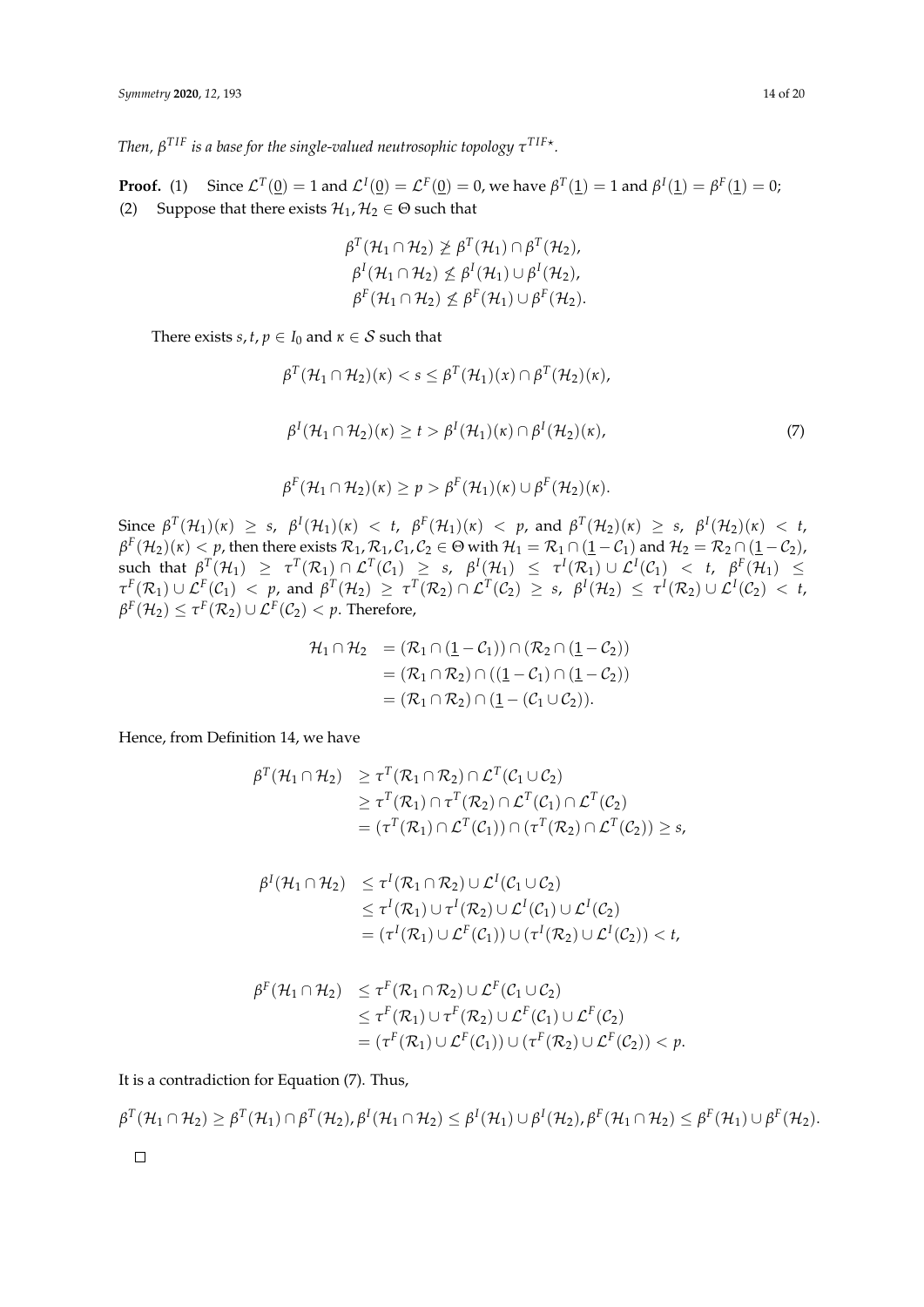**Theorem 8.** Let  $(S, \tau^{TIF})$  be an **SVNTS**, and  $\mathcal{L}_1^{TIF}$  and  $\mathcal{L}_1^{TIF}$  be two single-valued neutrosophic ideals on S. *Then, for every*  $r \in I_0$  and  $H \in I^S$ ,

 $\mathcal{H}_r^{\star}(\mathcal{L}_1^{TIF} \cap \mathcal{L}_2^{TIF}, \tau^{TIF}) = \mathcal{H}_r^{\star}(\mathcal{L}_1^{TIF}, \tau^{TIF}) \cup \mathcal{H}_r^{\star}(\mathcal{L}_2^{TIF}, \tau^{TIF}),$  $\mathcal{H}_r^{\star}(\mathcal{L}_1^{TIF} \cup \mathcal{L}_2^{TIF}, \tau) = \mathcal{H}_r^{\star}(\mathcal{L}_1^{TIF}, \tau^{T\star}(\mathcal{L}_2^{TIF})) \cap \mathcal{H}^{\star}(\mathcal{L}_2^{TIF}, \tau^{T\star}(\mathcal{L}_1^{TIF})).$ 

**Proof.** (1) Suppose that  $\mathcal{H}_r^{\star}(\mathcal{L}_1^{TIF} \cap \mathcal{L}_2^{TIF}, \tau^{TIF}) \nleq \mathcal{H}_r^{\star}(\mathcal{L}_1^{TIF}, \tau^{TIF}) \cup \mathcal{H}_r^{\star}(\mathcal{L}_2^{TIF}, \tau^{TIF})$ , there exists  $\kappa \in \mathcal{S}$ and *s*,  $t$ ,  $p \in I_0$  such that

$$
T_{\mathcal{H}_r^{\star}(\mathcal{L}_1^T \cap \mathcal{L}_2^T, \tau^T)}(\kappa) \ge s > T_{\mathcal{H}_r^{\star}(\mathcal{L}_1^T, \tau^T)}(\kappa) \cup T_{\mathcal{H}_r^{\star}(\mathcal{L}_2^T, \tau^T)}(\kappa),
$$
\n
$$
I_{\mathcal{H}_r^{\star}(\mathcal{L}_1^I \cap \mathcal{L}_2^I, \tau^I)}(\kappa) < t \le I_{\mathcal{H}_r^{\star}(\mathcal{L}_1^I, \tau^I)}(\kappa) \cup I_{\mathcal{H}_r^{\star}(\mathcal{L}_2^I, \tau^I)}(\kappa),
$$
\n
$$
(8)
$$

$$
F_{\mathcal{H}_r^{\star}(\mathcal{L}_1^F \cap \mathcal{L}_2^F, \tau^F)}(\kappa) < p \leq F_{\mathcal{H}_r^{\star}(\mathcal{L}_1^F, \tau^F)}(\kappa) \cap F_{\mathcal{H}_r^{\star}(\mathcal{L}_2^F, \tau^F)}(\kappa).
$$

Since  $T_{\mathcal{H}_{r}^{*}(\mathcal{L}_{1}^{T},\tau^{T})}(x) \cup T_{\mathcal{H}_{r}^{*}(\mathcal{L}_{2}^{T},\tau^{T})}(x) < s, I_{\mathcal{H}_{r}^{*}(\mathcal{L}_{1}^{I},\tau^{I})}(x) \cap I_{\mathcal{H}_{r}^{*}(\mathcal{L}_{2}^{I},\tau^{I})}(x) \geq t, F_{\mathcal{H}_{r}^{*}(\mathcal{L}_{1}^{F},\tau^{F})}(x) \cap$  $F_{\mathcal{H}_r^*(\mathcal{L}_2^F, \tau^F)}(\kappa) \geq p$ , we have,  $T_{\mathcal{H}_r^*(\mathcal{L}_1^T, \tau^T)}(\kappa) < s$ ,  $I_{\mathcal{H}_r^*(\mathcal{L}_1^F, \tau^I)}(\kappa) \geq t$ ,  $F_{\mathcal{H}_r^*(\mathcal{L}_1^F, \tau^F)}(\kappa) \geq p$ , and  $I_{\mathcal{H}_r^{\star}(\mathcal{L}_2^l, \tau^I)}(\kappa) < s$ ,  $I_{\mathcal{H}_r^{\star}(\mathcal{L}_2^l, \tau^I)}(\kappa) \geq t$ ,  $F_{\mathcal{H}_r^{\star}(\mathcal{L}_2^F, \tau^F)}(\kappa) \geq p$ .

Now,  $T_{\mathcal{H}_{r}^{\star}(\mathcal{L}_{1}^{T},\tau^{T})}(x) < s$ ,  $I_{\mathcal{H}_{r}^{\star}(\mathcal{L}_{1}^{I},\tau^{I})}(x) \geq t$ ,  $F_{\mathcal{H}_{r}^{\star}(\mathcal{L}_{1}^{F},\tau^{F})}(x) \geq p$  implies that there exists  $\mathcal{D}_{1} \in$  $Q_{\tau^{TIF}}(x_{s,t,p}, r)$  and for some  $\mathcal{L}_{1}^{T}(C_{1}) \geq r$ ,  $\mathcal{L}_{1}^{I}(C_{1}) \leq 1 - r$  and  $\mathcal{L}_{1}^{F}(C_{1}) \leq 1 - r$  such that for every  $\kappa_1 \in \mathcal{S}$ ,

$$
T_{\mathcal{D}_1}(\kappa_1) + T_{\mathcal{H}}(\kappa_1) - 1 \leq T_{\mathcal{C}_1}(\kappa_1), \quad I_{\mathcal{D}_1}(\kappa_1) + I_{\mathcal{H}}(\kappa_1) - 1 \geq I_{\mathcal{C}_1}(\kappa_1), \quad F_{\mathcal{D}_1}(\kappa_1) + F_{\mathcal{H}}(\kappa_1) - 1 \geq F_{\mathcal{C}_1}(\kappa_1).
$$

Once again,  $T_{\mathcal{H}^{\star}_r(\mathcal{L}^T_2,\tau^T)}(\kappa)< s$ ,  $I_{\mathcal{H}^{\star}_r(\mathcal{L}^I_2,\tau^I)}(\kappa)\geq t$ ,  $F_{\mathcal{H}^{\star}_r(\mathcal{L}^F_2,\tau^F)}(\kappa)\geq p$ , implies there exists  $\mathcal{D}_2\in$  $Q_{\tau^{TIF}}(x_{s,t,p}, r)$  and for some  $\mathcal{L}_2^T(\mathcal{C}_2) \ge r$ ,  $\mathcal{L}_2^T(\mathcal{C}_2) \le 1 - r$  and  $\mathcal{L}_2^F(\mathcal{C}_2) \le 1 - r$ , such that for  $\kappa_1 \in \mathcal{S}$ ,

$$
T_{\mathcal{D}_2}(\kappa_1) + T_{\mathcal{H}}(\kappa_1) - 1 \leq T_{\mathcal{C}_2}(\kappa_1), \quad I_{\mathcal{D}_2}(\kappa_1) + I_{\mathcal{H}}(\kappa_1) - 1 \geq I_{\mathcal{C}_2}(\kappa), \quad F_{\mathcal{D}_2}(\kappa_1) + F_{\mathcal{H}}(\kappa_1) - 1 \geq F_{\mathcal{C}_2}(\kappa_1),
$$

Therefore, for every  $\kappa_1 \in S$ , we have

$$
T_{\mathcal{D}_1 \cap \mathcal{D}_2}(\kappa_1) + T_{\mathcal{H}}(\kappa_1) - 1 \leq T_{\mathcal{C}_1 \cap \mathcal{C}_2}(\kappa_1), \quad I_{\mathcal{D}_1 \cup \mathcal{D}_2}(\kappa_1) + I_{\mathcal{H}}(\kappa_1) - 1 \geq I_{\mathcal{C}_1 \cup \mathcal{C}_2}(\kappa_1),
$$

$$
F_{\mathcal{D}_1 \cup \mathcal{D}_2}(\kappa_1) + F_{\mathcal{H}}(\kappa_1) - 1 \geq F_{\mathcal{C}_1 \cup \mathcal{C}_2}(\kappa_1).
$$

 $\text{Since } (\mathcal{D}_1 \wedge \mathcal{D}_2) \in Q_{\tau^{TIF}}(x_{s,t,p}, r) \text{ and } (\mathcal{L}_1^T \cap \mathcal{L}_2^T)(\mathcal{C}_1 \cap \mathcal{C}_2) \ge r$ ,  $(\mathcal{L}_1^I \cap \mathcal{L}_2^I)(\mathcal{C}_1 \cup \mathcal{C}_2) \le 1 - r$ , and  $(\mathcal{L}_1^F \cap \mathcal{L}_2^I)$  $\mathcal{L}_2^F(C_1 \cup C_2) \ge 1-r$  we have  $T_{\mathcal{H}_r^*(\mathcal{L}_1^T \cap \mathcal{L}_{2,\tau}^T \tau)}(k) \le s$ ,  $I_{\mathcal{H}_r^*(\mathcal{L}_1^I \cap \mathcal{L}_2^I \tau^I)}(k) > t$ , and  $F_{\mathcal{H}_r^*(\mathcal{L}_1^F \cap \mathcal{L}_2^F \tau^F)}(k) > t$ and this is a contradiction for Equation  $(\hat{8})$ . So that

$$
\mathcal{H}_r^{\star}(\mathcal{L}_1^{TIF} \cap \mathcal{L}_2^{TIF}, \tau^{TIF}) \leq \mathcal{H}_r^{\star}(\mathcal{L}_1^{TIF}, \tau^{TIF}) \cup \mathcal{H}_r^{\star}(\mathcal{L}_2^{TIF}, \tau^{TIF}).
$$

On the opposite direction,  $\mathcal{L}_1^{TIF} \geq \mathcal{L}_1^{TIF} \cap \mathcal{L}_2^{TIF}$  and  $\mathcal{L}_2^{TIF} \geq \mathcal{L}_1^{TIF} \cap \mathcal{L}_2^{TIF}$ , so by Theorem 3 (2),

$$
\mathcal{H}_r^{\star}(\mathcal{L}_1^{TIF} \cap \mathcal{L}_2^{TIF}, \tau^T) \geq \mathcal{H}_r^{\star}(\mathcal{L}_1^{TIF}, \tau^{TIF}) \cup \mathcal{H}_r^{\star}(\mathcal{L}_2^{TIF}, \tau^{TIF}).
$$

Then,

$$
\mathcal{H}_r^{\star}(\mathcal{L}_1^{TIF} \cap \mathcal{L}_2^{TIF}, \tau^{TIF}) = \mathcal{H}_r^{\star}(\mathcal{L}_1^{TIF}, \tau^{TIF}) \cup \mathcal{H}_r^{\star}(\mathcal{L}_2^{TIF}, \tau^{TIF}).
$$

(2) Straightforward.  $\square$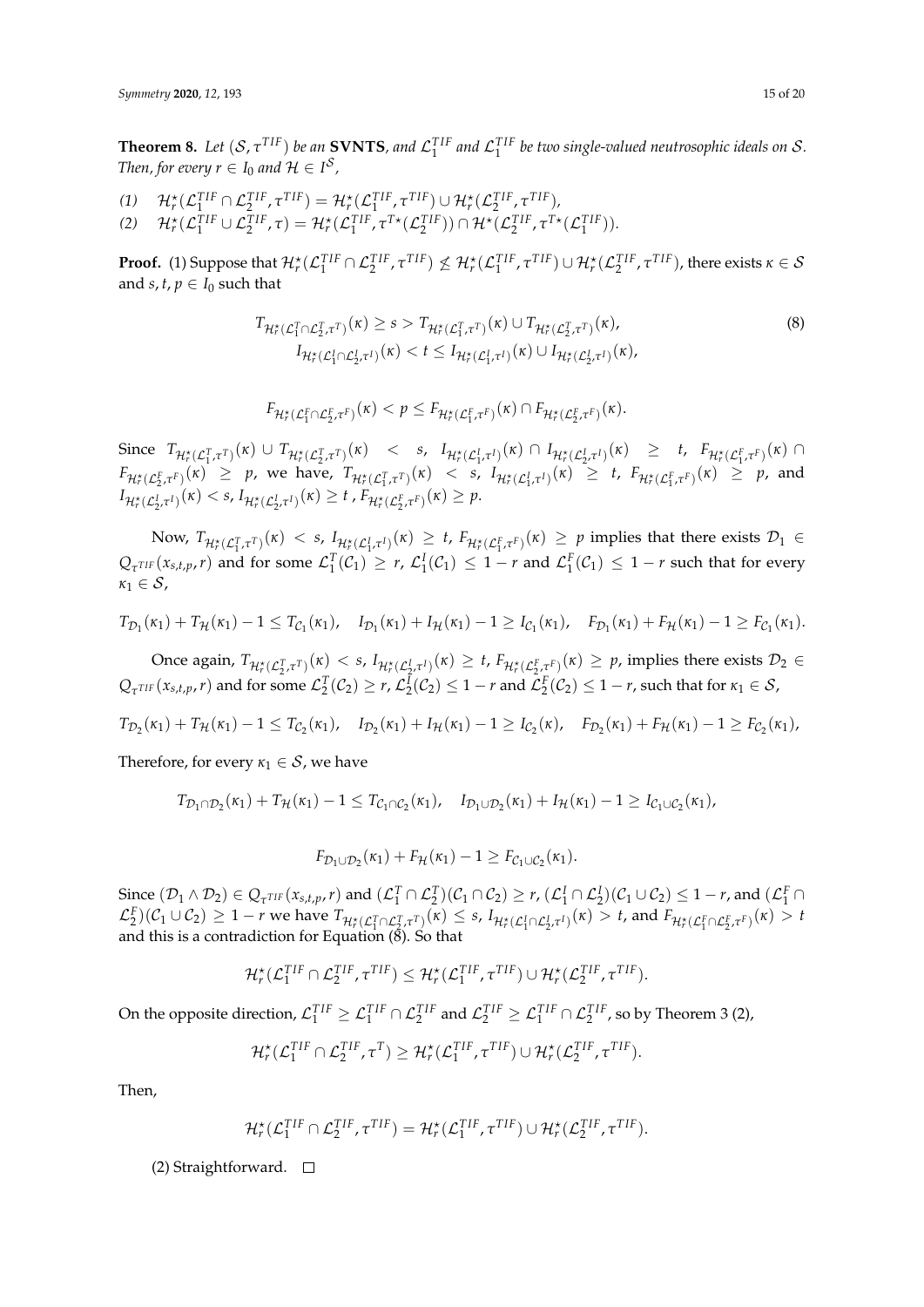The above theorem results in an important consequence.  $\tau^{TIF \star}(\mathcal{L}^{TIF})$  and  $[\tau^{TIF \star}(\mathcal{L}^{TIF})]^\star(\mathcal{L}^{TIF})$ (in short  $\tau^{\star\star}$ ) are equal for any single-valued neutrosophic ideal on  $\mathcal{S}$ .

**Corollary 1.** Let  $(S, \tau^{TIF}, \mathcal{L}^{TIF})$  be an **SVNITS***. For every*  $r \in I_0$  and  $\mathcal{H} \in I^X$ ,  $\mathcal{H}_r^{\star}(\mathcal{L}^{TIF})$  =  $\mathcal{H}_r^{\star}(\mathcal{L}^{TIF}, \tau^{TIF*})$  and  $\tau^{TIF*}(\mathcal{L}^{TIF}) = \tau^{TIF**}$ .

**Proof.** Putting  $\mathcal{L}_1^{TIF} = \mathcal{L}_2^{TIF}$  in Theorem 8 (2), we have the required result.

**Corollary 2.** Let  $(S, \tau^{TIF})$  be an **SVNTS**, and  $\mathcal{L}_1^{TIF}$  and  $\mathcal{L}_1^{TIF}$  be two single-valued neutrosophic ideals on S. *Then, for any*  $H \in I^S$  *and*  $r \in I_0$ *,* 

 $\tau^{T*}(\mathcal{L}_1^{TIF} \cup \mathcal{I}_2^{TIF}) = (\tau^{TIF*}(\mathcal{L}_2^{TIF}))^*(\mathcal{L}_1^{T} = (\tau^{TIF*}(\mathcal{L}_1^{TIF}))^*(\mathcal{L}_2^{T}).$ (2)  $\tau^{T*}(\mathcal{L}_1^{TIF} \cap \mathcal{L}_2^{TIF}) = \tau^{TIF*}(\mathcal{L}_1^{TIF}) \cap \tau^{T*}(\mathcal{L}_2^{TIF}).$ 

**Proof.** Straightforward. □

**Definition 15.** For an SVNTS  $(S, \tau^{TIF})$  with a single-valued neutrosophic ideal  $\mathcal{I}^{TIF}$ ,  $\tau^{TIF}$  is said to be  $s$ ingle-valued neutrosophic ideal open compatible with  $\cal I^{TIF}$  , denoted by  $\tau^{TIF}\sim\cal L^{TIF}$  , if for each  $\cal H, C\in I^S$ and  $x_{s,t,p}\in\mathcal{H}$  with  $\mathcal{L}^T(\mathcal{C})\geq r$ ,  $\mathcal{L}^I(\mathcal{C})\leq 1-r$ , and  $\mathcal{L}^F(\mathcal{C})\leq 1-r$ , there exists  $\mathcal{D}\in Q_{\tau^{TIF}}(x_t,r)$  such that  $T_{\mathcal{D}}(\kappa) + T_{\mathcal{H}}(\kappa) - 1 \leq T_{\mathcal{C}}(\kappa)$ ,  $I_{\mathcal{D}}(\kappa) + I_{\mathcal{H}}(\kappa) - 1 > I_{\mathcal{C}}(\kappa)$ , and  $F_{\mathcal{D}}(\kappa) + F_{\mathcal{H}}(\kappa) - 1 > F_{\mathcal{C}}(\kappa)$  holds for any  $\kappa \in S$ , then  $\mathcal{L}^{T}(\mathcal{H}) \geq r$ ,  $\mathcal{L}^{I}(\mathcal{H}) \leq 1 - r$  and  $\mathcal{L}^{F}(\mathcal{H}) \leq 1 - r$ .

**Definition 16.** Let  $\{\mathcal{R}_j\}_{j\in J}$  be an indexed family of a single-valued neutrosophic set of S such that  $\mathcal{R}_j q$ H for each  $j\in J$ , where  $\mathcal{H}\in I^\mathcal{S}.$  Then,  $\{\mathcal{R}_j\}_{j\in J}$  is said to be a single-valued neutrosophic quasi-cover of  $\mathcal H$  iff  $T_{\mathcal{H}}(\kappa)+T_{\bigvee_{j\in J}(\mathcal{R}_j)}(\kappa)\geq 1$ ,  $I_{\mathcal{H}}(\kappa)+I_{\bigvee_{j\in J}(\mathcal{R}_j)}(\kappa)<1$ , and  $F_{\mathcal{H}}(\kappa)+F_{\bigvee_{j\in J}(\mathcal{R}_j)}(\kappa)<1$ , for every  $\kappa\in\mathcal{S}.$ 

*Further, let*  $(S, \tau^{TIF})$  be an **SVNTS**, for each  $\tau^T(\mathcal{R}_j) \geq r$ ,  $\tau^I(\mathcal{R}_j) \leq 1 - r$ , and  $\tau^F(\mathcal{R}_j) \leq 1 - r$ . Then, any single-valued neutrosophic quasi-cover will be called single-valued neutrosophic quasi open-cover of H.

**Theorem 9.** *Let* (S, *τ T IF*) *be an* **SVNTS** *with single-valued neutrosophic ideal* L *T IF on* S*. Then, the following conditions are equivalent:*

- *(1)*  $\tau \sim \mathcal{L}$ .
- *(2)* If for every  $H ∈ I^S$  has a single-valued neutrosophic quasi open-cover of  $\{R_j\}_{j∈J}$  such that for each j,  $T_{\mathcal{H}}(\kappa) + T_{R_j}(\kappa) - 1 \leq T_{\mathcal{C}}(\kappa)$ ,  $I_{\mathcal{H}}(\kappa) + I_{R_j}(\kappa) - 1 > I_{\mathcal{C}}(\kappa)$ , and  $F_{\mathcal{H}}(\kappa) + F_{R_j}(\kappa) - 1 > F_{\mathcal{C}}(\kappa)$ for every  $\kappa \in \mathcal{S}$  and for some  $\mathcal{L}^T(\mathcal{C}) \geq r$ ,  $\mathcal{L}^I(\mathcal{C}) \leq 1-r$ , and  $\mathcal{L}^F(\mathcal{C}) \leq 1-r$ , then  $\mathcal{L}^T(\mathcal{H}) \geq r$ ,  $\mathcal{L}^{I}(\mathcal{H}) \leq 1 - r$ , and  $\mathcal{L}^{F}(\mathcal{H}) \leq 1 - r$ ,
- *(3) For every*  $H \in I^{\mathcal{S}}$ ,  $H \wedge H_r^* = (0, 1, 1)$  *implies*  $\mathcal{L}^T(\mathcal{H}) \ge r$ ,  $\mathcal{L}^I(\mathcal{H}) \le 1 r$ , and  $\mathcal{L}^F(\mathcal{H}) \le 1 r$ ,
- $(4)$  *For every*  $H \in I^{\mathcal{S}}$ ,  $\mathcal{L}^{\mathsf{T}}(\widetilde{\mathcal{H}}) \geq r$ ,  $\mathcal{L}^{\mathsf{T}}(\widetilde{\mathcal{H}}) \leq 1 r$ , and  $\mathcal{L}^{\mathsf{F}}(\widetilde{\mathcal{H}}) \leq 1 r$ , where  $\widetilde{\mathcal{H}} = \bigvee x_{s,t,p}$  such that  $x_{s,t,p} \in \mathcal{H}$  *but*  $x_{s,t,p} \notin \mathcal{H}_r^*$ ,
- (5) For every  $\tau^{T*}(\mathbf{1}-\mathcal{H}) \geq r$ ,  $\tau^{I*}(\mathbf{1}-\mathcal{H}) \leq 1-r$ , and  $\tau^{F*}(\mathbf{1}-\mathcal{H}) \leq 1-r$  we have  $\mathcal{L}^{T}(\widetilde{\mathcal{H}}) \geq r$ ,  $\mathcal{L}^I(\tilde{\mathcal{H}}) \leq 1 - r$ , and  $\mathcal{L}^F(\tilde{\mathcal{H}}) \leq 1 - r$ ,
- *(6)* For every  $H \in I^{\mathcal{S}}$ , if A contains no  $\mathcal{R} \neq (0, 1, 1)$  with  $\mathcal{R} \leq \mathcal{R}_r^{\star}$ , then  $\mathcal{L}^{T}(\mathcal{H}) \geq r$ ,  $\mathcal{L}^{I}(\mathcal{H}) \leq 1 r$ , and  $\mathcal{L}^F(\mathcal{H}) \leq 1-r$ .

**Proof.** It is proved that most of the equivalent conditions ultimately prove the all the equivalence.

(1)⇒(2): Let  $\{R_j\}_{j\in J}$  be a single-valued neutrosophic quasi open-cover of  $H \in I^S$  such that for  $j\in J$ ,  $T_{\mathcal{H}}(\kappa)+T_{R_j}(\kappa)-1\leq T_{\mathcal{C}}(\kappa)$ ,  $I_{\mathcal{H}}(\kappa)+I_{R_j}(\kappa)-1>I_{\mathcal{C}}(\kappa)$ , and  $F_{\mathcal{H}}(\kappa)+F_{R_j}(\kappa)-1>F_{\mathcal{C}}(\kappa)$  for  $e$ νery *κ* ∈ *R* and for some  $\mathcal{L}^T(\mathcal{C}) ≥ r$ ,  $\mathcal{L}^I(\mathcal{C}) ≤ 1 - r$ , and  $\mathcal{L}^F(\mathcal{C}) ≤ 1 - r$ . Therefore, as  $\{\mathcal{R}_j\}_{j\in J}$  is a single-valued neutrosophic quasi open-cover of  $R$ , for each  $x_{s,t,p} \in H$ , there exists at least one  $R_{j\circ}$ such that  $x_{s,t,p} q \mathcal{R}_{j\circ}$  and for every  $\kappa \in \mathcal{S}$ ,  $T_{\mathcal{H}}(\kappa) + T_{R_{j\circ}}(\kappa) - 1 \leq T_{\mathcal{C}}(\kappa)$ ,  $I_{\mathcal{H}}(\kappa) + I_{R_{j\circ}}(\kappa) - 1 > I_{\mathcal{C}}(\kappa)$ ,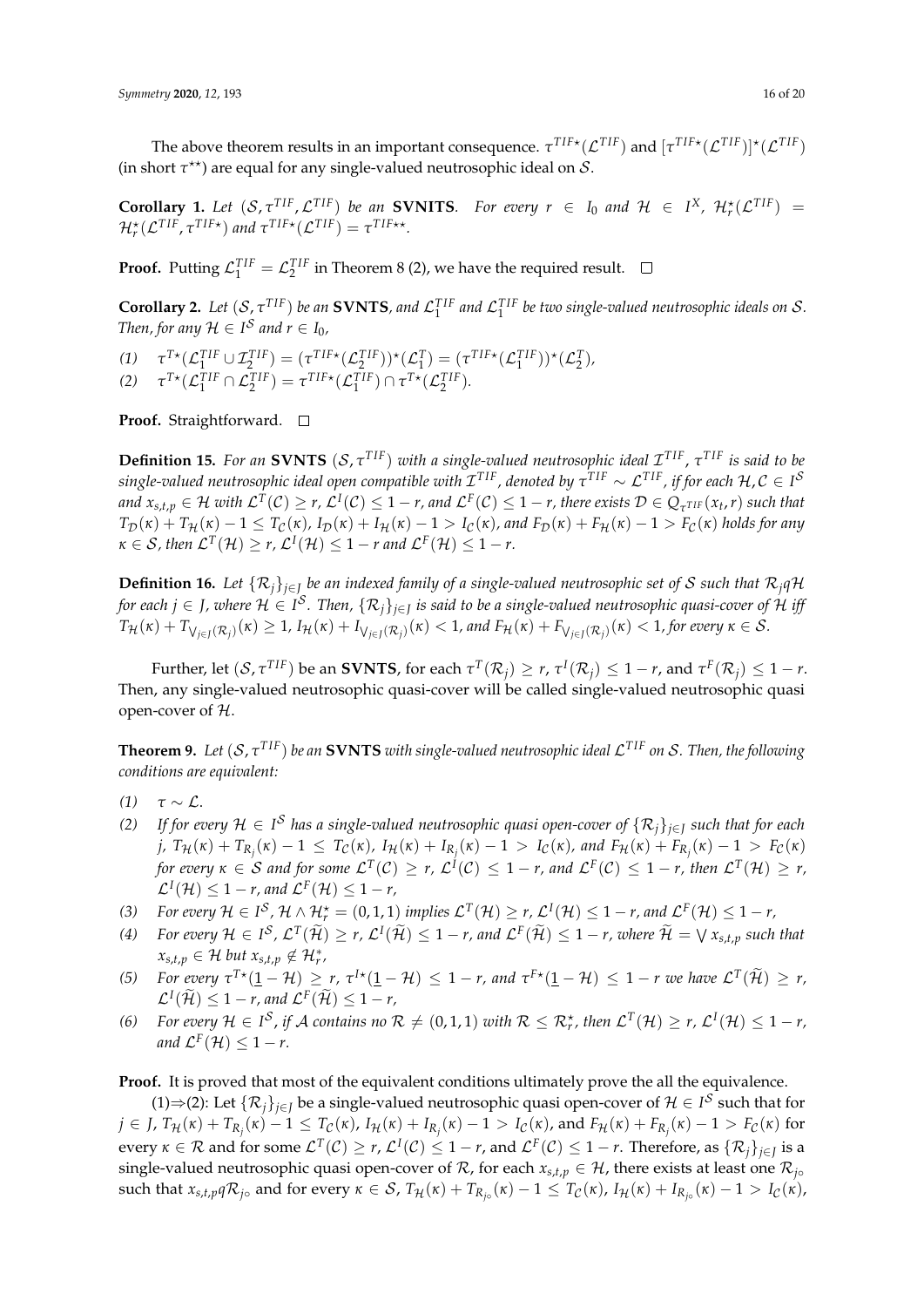and  $F_{\mathcal{H}}(\kappa) + F_{R_{j\circ}}(\kappa) - 1 > F_{\mathcal{C}}(\kappa)$  for every  $\kappa \in \mathcal{S}$  and for some  $\mathcal{L}^{T}(\mathcal{C}) \geq r$ ,  $\mathcal{L}^{I}(\mathcal{C}) \leq 1 - r$  and  $\mathcal{L}^{\text{F}}_{\text{I}}(\mathcal{C}) \leq 1-r$ . Obviously,  $\mathcal{R}_{j0} \in Q_{\tau^{TIF}}(x_{s,t,p}, r)$ . By (1), we have  $\mathcal{L}^{T}(\mathcal{H}) \geq r$ ,  $\mathcal{L}^{I}(\mathcal{H}) \leq 1-r$ , and  $\mathcal{L}^F(\mathcal{H}) \leq 1-r.$ 

(2)⇒(1): Clear from the fact that a collection of  $\{R_j\}_{j\in J}$ , which contains at least one  $\mathcal{R}_{j\circ}$  ∈  $Q_{\tau^{T}IF}(x_{s,t,p},r)$  of each single-valued neutrosophic point of H, constitutes a single-valued neutrosophic quasi-open cover of  $H$ .

(1)⇒(3): Let  $\mathcal{H} \cap \mathcal{H}^{\star} = (0,1,1)$ , for every  $\kappa \in \mathcal{S}$ ,  $x_t \in \mathcal{H}$  implies  $x_{s,t,p} \notin \mathcal{H}^{\star}_r$ . Then, there exists  $\mathcal{D} \in Q_{\tau^{TIF}}(x_{s,t,p}, r)$  and  $\mathcal{L}^{T}(\mathcal{C}) \geq r$ ,  $\mathcal{L}^{I}(\mathcal{C}) \leq 1-r$ ,  $\mathcal{L}^{F}(\mathcal{C}) \leq 1-r$  such that for every  $\kappa \in \mathcal{S}$ , *T*<sub>D</sub>(*κ*) + *T*<sub>H</sub>(*κ*) − 1 ≤ *T*<sub>C</sub>(*κ*), *I*<sub>D</sub>(*κ*) + *I*<sub>H</sub>(*κ*) − 1 > *I*<sub>C</sub>(*κ*), and *F*<sub>D</sub>(*κ*) + *F*<sub>H</sub>(*κ*) − 1 > *F*<sub>C</sub>(*κ*). Since D ∈  $Q_{\tau^{TIF}}(x_{s,t,p}, r)$ , By (1), we have  $\mathcal{L}^{T}(\mathcal{H}) \geq r$ ,  $\mathcal{L}^{I}(\mathcal{H}) \leq 1 - r$ , and  $\mathcal{L}^{F}(\mathcal{H}) \leq 1 - r$ .

 $(3) \Rightarrow (1)$ : For every  $x_{s,t,p} \in H$ , there exists  $D \in Q_{\tau^{TIF}}(x_{s,t,p}, r)$  such that for every  $\kappa \in S$ ,  $T_{\mathcal{D}}(\kappa)$  +  $T_{\mathcal{H}}(\kappa)-1\leq T_{\mathcal{C}}(\kappa)$ ,  $I_{\mathcal{D}}(\kappa)+I_{\mathcal{H}}(\kappa)-1>I_{\mathcal{C}}(\kappa)$ , and  $F_{\mathcal{D}}(\kappa)+F_{\mathcal{H}}(\kappa)-1>F_{\mathcal{C}}(\kappa)$ , for some  $\mathcal{L}^{T}(\mathcal{C})\geq r$ ,  $\mathcal{L}^I(\mathcal{C}) \leq 1-r$ ,  $\mathcal{L}^F(\mathcal{C}) \leq 1-r$ . This implies  $x_{s,t,p} \notin \mathcal{H}^{\star}_r$ . Now, there are two cases: either  $\mathcal{H}^{\star}_r = (0,1,1)$ or  $\mathcal{H}^{\star}_{r} \neq (0, 1, 1)$  but  $s > T_{\mathcal{H}^{\star}_{r}}(\kappa) \neq 0$ ,  $t \leq I_{\mathcal{H}^{\star}_{r}}(\kappa) \neq 1$ , and  $p \leq F_{\mathcal{H}^{\star}_{r}}(\kappa) \neq 1$ . Let, if possible,  $x_{s,t,p} \in \mathcal{H}$  such that  $t > T_{\mathcal{H}^{\star}_r}(\kappa) \neq 0$ ,  $t \leq I_{\mathcal{H}^{\star}_r}(\kappa) \neq 1$ , and  $t \leq F_{\mathcal{H}^{\star}_r}(\kappa) \neq 1$ . Let  $s' = T_{\mathcal{H}^{\star}_r}(\kappa) \neq 0$ ,  $t' = I_{\mathcal{H}^{\star}_r}(\kappa) \neq 1$ , and  $p' = F_{\mathcal{H}^{\star}_r}(\kappa) \neq 1$ . Then,  $x_{s',t',p'} \in \mathcal{H}^{\ast}_r(\kappa)$ . In addition,  $x_{s',t',p'} \in \mathcal{H}$ . Thus, for every  $\mathcal{V} \in Q_{\tau^{TIF}}(x_{s,t,p}, r)$ , for every  $\mathcal{L}^{T}(\mathcal{C}) \geq r$ ,  $\mathcal{L}^{I}(\mathcal{C}) \leq 1-r$ , and  $\mathcal{L}^{F}(\mathcal{C}) \leq 1-r$ , there is at least one  $\kappa \in \mathcal{S}$ such that  $T_V(\kappa) + T_H(\kappa) - 1 > T_C(\kappa)$ ,  $I_V(\kappa) + I_H(\kappa) - 1 \leq I_C(\kappa)$ , and  $F_V(\kappa) + F_H(\kappa) - 1 \leq F_C(\kappa)$ . Since  $x_{s,t,p} \in \mathcal{H}$ , this contradicts the assumption for every single-valued neutrosophic point of  $\mathcal{H}$ . So,  $\mathcal{H}^{\star}_{r} = (0,1,1)$ . That means  $x_{s,t,p} \in \mathcal{H}$  implies  $x_{s,t,p} \notin \mathcal{H}^{\ast}_{r}$ . Now this is true for every  $\mathcal{H} \in I^{\mathcal{S}}$ . So, for any  $H \in I^S$ ,  $H \cap H_r^* = (0,1,1)$ . Hence, by (3), we have  $\mathcal{L}^T(\mathcal{H}) \ge r$ ,  $\mathcal{L}^I(\mathcal{H}) \le 1 - r$ ,  $\mathcal{L}^F(\mathcal{H}) \le 1 - r$ , which implies  $\tau^{TIF} \sim \mathcal{L}^{TIF}$ .

(3)  $\Rightarrow$  (4): Let  $x_{s,t,p}$  in  $\widetilde{\mathcal{H}}$ . Then,  $x_{s,t,p} \in \mathcal{H}$  but  $x_{s,t,p} \notin \mathcal{H}^{\star}_{r}$ . So, there exists a  $\mathcal{D} \in Q_{\tau^{TIF}}(x_{s,t,p}, r)$  such that for every  $\kappa \in S$ ,  $T_{\mathcal{D}}(\kappa) + T_{\mathcal{H}}(\kappa) - 1 \leq T_{\mathcal{C}}(\kappa)$ ,  $I_{\mathcal{D}}(\kappa) + I_{\mathcal{H}}(\kappa) - 1 > I_{\mathcal{C}}(\kappa)$ , and  $F_{\mathcal{D}}(\kappa) + F_{\mathcal{H}}(\kappa) 1 > F_C(\kappa)$ , for some  $\mathcal{L}^T(\mathcal{C}) \ge r$ ,  $\mathcal{L}^I(\mathcal{C}) \le 1 - r$ ,  $\mathcal{L}^F(\mathcal{C}) \le 1 - r$ . Since  $\mathcal{H} \le \mathcal{H}$ , for every  $\kappa \in \mathcal{S}$ ,  $T_{\mathcal{D}}(\kappa) + T_{\widetilde{\mathcal{H}}}(\kappa) - 1 \leq T_{\mathcal{C}}(\kappa)$ ,  $I_{\mathcal{D}}(\kappa) + I_{\widetilde{\mathcal{H}}}(\kappa) - 1 > I_{\mathcal{C}}(\kappa)$ , and  $F_{\mathcal{D}}(\kappa) + F_{\widetilde{\mathcal{H}}}(\kappa) - 1 > F_{\mathcal{C}}(\kappa)$ , for some  $\mathcal{L}^T(\mathcal{C}) \geq r$ ,  $\mathcal{L}^I(\mathcal{C}) \leq 1 - r$  and  $\mathcal{L}^F(\mathcal{C}) \leq 1 - r$ . Therefore,  $x_{s,t,p} \notin \widetilde{\mathcal{H}}_r^*$  implies that  $\widetilde{\mathcal{H}}_r^* = (0,1,1)$  or  $\widetilde{\mathcal{H}}^\star_r\neq (0,1,1)$  but  $s>T_{\widetilde{\mathcal{H}}^\star_r},$   $t\leq I_{\widetilde{\mathcal{H}}^\star_r},$  and  $p\leq F_{\widetilde{\mathcal{H}}^\star_r}.$  Let  $x_{s',t',p'}$  in  $SVNP(\mathcal{S})$  such that  $s'\leq T_{\widetilde{\mathcal{H}}^\star_r}(\kappa)< s$ ,  $t \leq I_{\tilde{\mathcal{A}}_r^{\star}}(\kappa) < t'$ , and  $p \leq F_{\tilde{\mathcal{H}}_r^{\star}}(\kappa) < p'$ , i.e.,  $x_{s',t',p'} \in \tilde{\mathcal{H}}_r^{\star}$ . Then, for each  $V \in Q_{\tau^{TIF}}(x_{s',t',p'}, r)$ and for each  $\mathcal{L}^T(\mathcal{C}) \geq r$ ,  $\mathcal{L}^I(\mathcal{C}) \leq 1-r$ ,  $\mathcal{L}^F(\mathcal{C}) \leq 1-r$ , there is at least one  $\kappa \in \mathcal{S}$  such that  $T_{\mathcal{V}}(\kappa) + T_{\widetilde{\mathcal{H}}}(\kappa) - 1 > T_{\mathcal{C}}(\kappa)$ ,  $I_{\mathcal{V}}(\kappa) + I_{\widetilde{\mathcal{H}}}(\kappa) - 1 \leq I_{\mathcal{C}}(\kappa)$ , and  $F_{\mathcal{V}}(\kappa) + F_{\widetilde{\mathcal{H}}}(\kappa) - 1 \leq F_{\mathcal{C}}(\kappa)$ . Since  $\widetilde{\mathcal{H}} \leq$  $\mathcal{H}$ , then for each  $\mathcal{V} \in Q_{\tau^{TIF}}(x_{s',t',p'},r)$  and for each  $\mathcal{L}^{T}(\mathcal{C}) \geq r$ ,  $\mathcal{L}^{I}(\mathcal{C}) \leq 1-r$ ,  $\mathcal{L}^{F}(\mathcal{C}) \leq 1-r$ , there is at least one  $\kappa \in S$  such that  $T_V(\kappa) + T_H(\kappa) - 1 > T_C(\kappa)$ ,  $I_V(\kappa) + I_H(\kappa) - 1 \leq I_C(\kappa)$ , and  $F_{\mathcal{V}}(\kappa)+F_{\mathcal{H}}(\kappa)-1\leq F_{\mathcal{C}}(\kappa).$  This implies  $x_{s',t',p'}\in \mathcal{H}^{\star}_{r}.$  But as  $s'< s,$   $t'< t,$  and  $p'< p,$   $x_{s,t,p}\in \widetilde{\mathcal{H}}$ implies  $x_{s',t',p'} \in \mathcal{H}$ , and therefore,  $x_{s',t',p'} \notin \mathcal{H}^{\star}_{r}$ . This is a contradiction. Hence,  $\mathcal{H}^{\star}_{r} = (0,1,1)$ , so that  $x_{s,t,p} \in \widetilde{\mathcal{H}}$  implies  $x_{s,t,p} \notin \widetilde{\mathcal{H}}_r^{\star}$  with  $\widetilde{\mathcal{H}}_r^{\star} = (0,1,1)$ . Thus,  $\widetilde{\mathcal{H}} \cap \widetilde{\mathcal{H}}_r^{\ast} = \underline{0}$ , for every  $\mathcal{H} \in I^X$ . Hence, by (3),  $\mathcal{L}^T(\widetilde{\mathcal{H}}) \ge r$ ,  $\mathcal{L}^I(\widetilde{\mathcal{H}}) \le 1 - r$ , and  $\mathcal{L}^F(\widetilde{\mathcal{H}}) \le 1 - r$ .

(4)⇒(5): Straightforward.

(4)⇒(6): Let  $H \in I^S$  and  $H \le R \ne (0, 1, 1)$  with  $R \le R_r^*$ . Then, for any  $H \in I^S$ ,  $H =$  $\widetilde{\mathcal{H}} \cup (\mathcal{H} \cap \mathcal{H}_r^{\star})$ . Therefore,  $\mathcal{H}_r^{\star} = (\widetilde{\mathcal{A}} \cup (\mathcal{H} \cap \mathcal{H}_r^{\star}))_r^{\star} = \widetilde{\mathcal{H}}_r^{\star} \cup (\mathcal{H} \cap \mathcal{H}_r^{\star})_r^{\star}$ . by Theorem 3 (5).

Now, by (4), we have  $\mathcal{L}^T(\widetilde{\mathcal{H}}) \ge r$ ,  $\mathcal{L}^I(\widetilde{\mathcal{H}}) \le 1-r$ , and  $\mathcal{L}^F(\widetilde{\mathcal{H}}) \le 1-r$ , then  $\widetilde{\mathcal{H}}_r^* = (0,1,1)$ . Hence,  $(\mathcal{H} \cap \mathcal{H}_r^{\star})_r^{\star} = \mathcal{H}_r^{\star}$  but  $\mathcal{H} \cap \mathcal{H}_r^{\star} \leq \mathcal{H}_r^{\star}$ , then  $\mathcal{H} \cap \mathcal{A}_r^{\star} \leq (\mathcal{H} \cap \mathcal{H}_r^{\star})_r^{\star}$ . This contradicts the hypothesis about every single-valued neutrosophic set  $H \in I^{\mathcal{S}}$ , if  $(0,1,1) \neq \mathcal{R} \leq \mathcal{H}$  with  $\mathcal{R} \leq \mathcal{R}_{r}^{\star}$ . Therefore,  $\mathcal{H} \cap \mathcal{H}_r^* = (0, 1, 1)$ , so that  $\mathcal{H} = \widetilde{\mathcal{H}}$  by (4), we have  $\mathcal{L}^T(\mathcal{H}) \ge r$ ,  $\mathcal{L}^I(\mathcal{H}) \le 1 - r$ , and  $\mathcal{L}^F(\mathcal{H}) \le 1 - r$ .

(6)⇒(4): Since, for every  $H \in I^S$ ,  $H \cap H_r^* = (0,1,1)$ . Therefore, by (6), as H contains no non-empty single-valued neutrosophic subset  $R$  with  $R \leq R_r^{\star}$ ,  $\mathcal{L}^T(\mathcal{H}) \geq r$ ,  $\mathcal{L}^I(\mathcal{H}) \leq 1-r$ , and  $\mathcal{L}^F(\mathcal{H}) \leq 1-r.$ 

 $(5) \Rightarrow (1)$ : For every  $\mathcal{H} \in I^{\mathcal{S}}$ ,  $x_{s,t,p} \in \mathcal{H}$ , there exists an  $\mathcal{D} \in Q_{\tau^{TIF}}(x_{s,t,p}, r)$  such that  $T_{\mathcal{D}}(\kappa)$  +  $T_H(\kappa) - 1 \leq T_C(\kappa)$ ,  $I_D(\kappa) + I_H(\kappa) - 1 > I_C(\kappa)$ , and  $F_D(\kappa) + F_H(\kappa) - 1 > F_C(\kappa)$  holds for every  $\kappa \in S$ and for some  $\mathcal{L}^T(\mathcal{H}) \geq r$ ,  $\mathcal{L}^I(\mathcal{H}) \leq 1 - r$ , and  $\mathcal{L}^F(\mathcal{H}) \leq 1 - r$ . This implies  $x_{s,t,p} \notin \mathcal{H}^{\star}_r$ . Let  $\mathcal{R} =$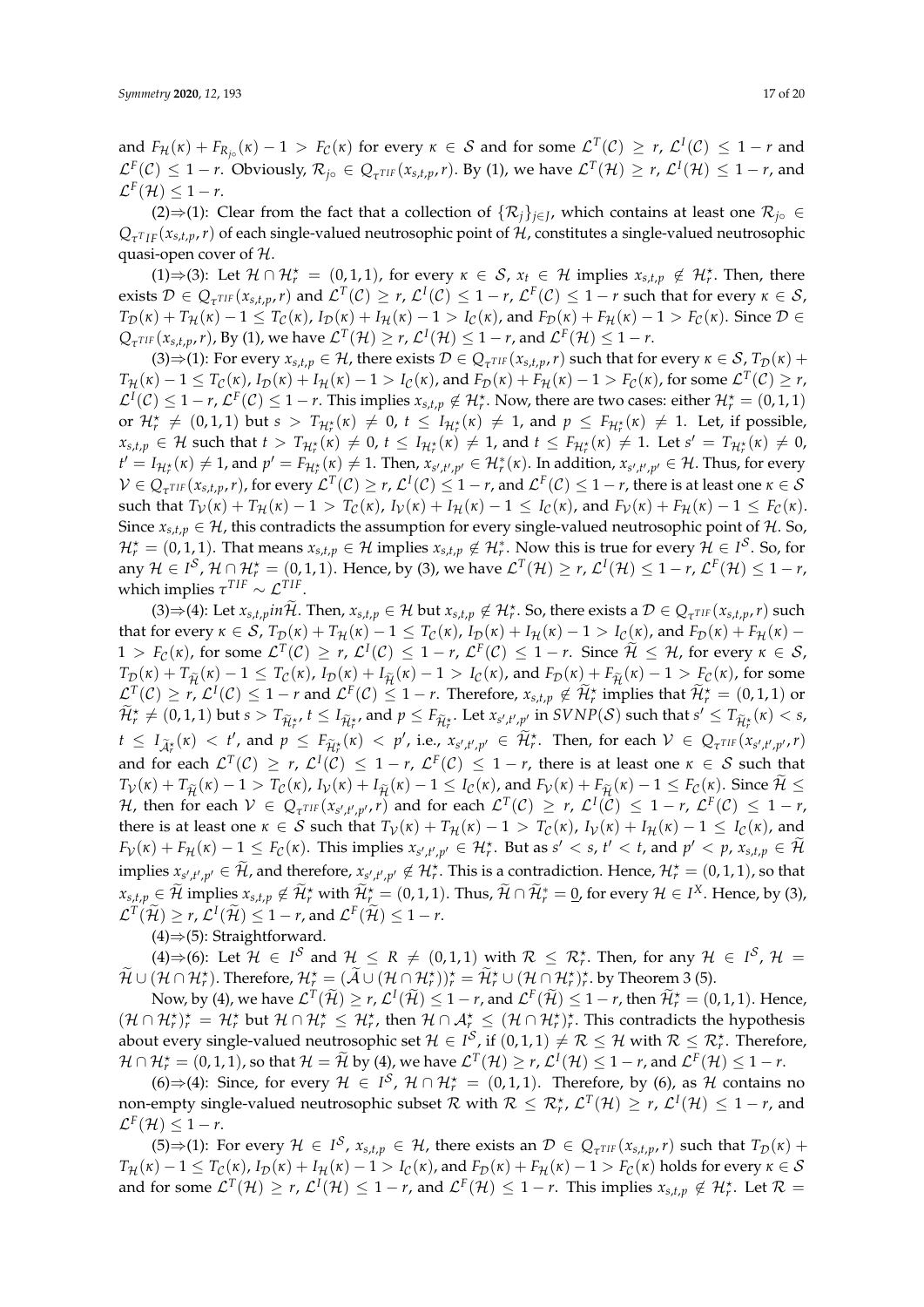$\mathcal{H}\cup\mathcal{H}_r^*$ . Then,  $\mathcal{R}_r^*=(\mathcal{H}\cup\mathcal{H}_r^*)_r^{\star}=\mathcal{H}_r^{\star}\cup(\mathcal{H}_r^{\star})_r^{\star}=\mathcal{H}_r^{\star}$  by Theorem 3(4). So,  $C_{\tau}^{\star}$  $\frac{1}{\tau}$ *TIF*  $(R, r) = R \cup R_r^* = R.$ That means  $\tau^{T\star}(1-\mathcal{R})\geq r$ ,  $\tau^{I\star}(1-\mathcal{R})\leq 1-r$ , and  $\tau^{F\star}(1-\mathcal{R})\leq 1-r.$  Therefore, by (5), we have  $\mathcal{L}^{T}(\mathcal{R})\geq$   $r$ ,  $\mathcal{L}^{I}(\mathcal{R})\leq1-r$ , and  $\mathcal{L}^{F}(\mathcal{R})\leq1-r$ .

**Once again**, for any  $x_{s,t,p}$  in  $SVNP(X)$ ,  $x_{s,t,p} \notin \widetilde{\mathcal{R}}_r^*$  implies  $x_{s,t,p} \in \mathcal{R}$  but  $x_{s,t,p} \notin \mathcal{R}_r^* = \mathcal{H}_r^*$  So, as  $B = H \vee H_r^{\star}$ ,  $x_{s,t,p} \in H$ . Now, by hypothesis about H. Then, for any  $x_{s,t,p} \in H_r^{\star}$ . So,  $\widetilde{\mathcal{R}} = H$ . Hence,  $\mathcal{L}^{T}(\mathcal{H}) \geq r$ ,  $\mathcal{L}^{I}(\mathcal{H}) \leq 1-r$ , and  $\mathcal{L}^{F}(\mathcal{H}) \leq 1-r$ , i.e.,  $\tau^{TIF} \sim \mathcal{L}^{TIF}$ .

**Theorem 10.** *Let* (S, *τ T IF*) *be an* **SVNTS** *with single-valued neutrosophic ideal* L *T IF on* S*. Then, the following are equivalent and implied by*  $\tau \sim \mathcal{L}$ *.* 

- *(1) For every*  $H \in I^{\mathcal{S}}, \mathcal{H} \wedge \mathcal{H}_{r}^{\star} = (0,1,1)$  *implies*  $\mathcal{H}_{r}^{\ast} = (0,1,1)$ *;*
- (2) *For any*  $\mathcal{H} \in I^{\mathcal{S}}$ ,  $\widetilde{\mathcal{H}}_r^{\star} = (0,1,1);$
- *(3) For every*  $\mathcal{H} \in I^{\mathcal{S}}$ ,  $\mathcal{H} \wedge \mathcal{H}_{r}^{\star} = \mathcal{H}_{r}^{\star}$ .

**Proof.** Clear from Theorem 9. □

The following corollary is an important consequence of Theorem 10.

**Corollary 3.** Let  $\tau^{TIF} \sim \mathcal{L}^{TIF}$ . Then,  $\beta(\tau^{TIF}, \mathcal{L}^{TIF})$  is a base for  $\tau^{TIF*}$  and also  $\beta(\tau^{TIF}, \mathcal{L}^{TIF}) = \tau^{TIF*}$ .

**Definition 17.** Let  $H, R \in$  **SVNS** on S. If H is a single-valued neutrosophic relation on a set S, then H is *called a single-valued neutrosophic relation on B if, for every*  $\kappa, \kappa_1 \in S$ ,

 $T_{\mathcal{R}}(\kappa,\kappa_1) \leq \min(T_{\mathcal{H}}(\kappa), T_{\mathcal{H}}(\kappa_1)),$  $I_{\mathcal{R}}(\kappa,\kappa_1) \geq \max(I_{\mathcal{H}}(\kappa), I_{\mathcal{H}}(\kappa_1))$ *, and*  $F_{\mathcal{R}}(\kappa,\kappa_1) \geq \max(F_{\mathcal{H}}(\kappa), F_{\mathcal{H}}(\kappa_1)).$ 

*A* single-valued neutrosophic relation H on S is called symmetric if, for every  $\kappa, \kappa_1 \in S$ ,

 $T_H(\kappa, \kappa_1) = T_H(\kappa_1, \kappa)$ ,  $I_H(\kappa, \kappa_1) = I_H(\kappa_1, \kappa)$ ,  $F_H(\kappa, \kappa_1) = F_H(\kappa_1, \kappa)$ ; and

 $T_{\mathcal{R}}(\kappa, \kappa_1) = T_{\mathcal{R}}(\kappa_1, \kappa) \quad I_{\mathcal{R}}(\kappa, \kappa_1) = I_{\mathcal{R}}(\kappa_1, \kappa), \quad F_{\mathcal{R}}(\kappa, \kappa_1) = F_{\mathcal{R}}(\kappa_1, \kappa).$ 

In the purpose of symmetry, we can replace Definition 3 with Definition 17.

#### **5. Conclusions**

In this paper, we defined a single-valued neutrosophic closure space and single-valued neutrosophic ideal to study some characteristics of neutrosophic sets and obtained some of their basic properties. Next, the single-valued neutrosophic ideal open local function, single-valued neutrosophic ideal closure, single-valued neutrosophic ideal interior, single-valued neutrosophic ideal open compatible, and ordinary single-valued neutrosophic base were introduced and studied.

#### **Discussion for further works:**

We can apply the following ideas to the notion of single-valued ideal topological spaces.

- (a) The collection of bounded single-valued sets [\[53\]](#page-19-22);
- (b) The concept of fuzzy bornology [\[54\]](#page-19-23);
- (c) The notion of boundedness in topological spaces. [\[54\]](#page-19-23).

**Author Contributions:** This paper was organized by the idea of Y.S., F.A. analyzed the related papers with this research, and F.S. checked the overall contents and mathematical accuracy. All authors have read and agreed to the published version of the manuscript.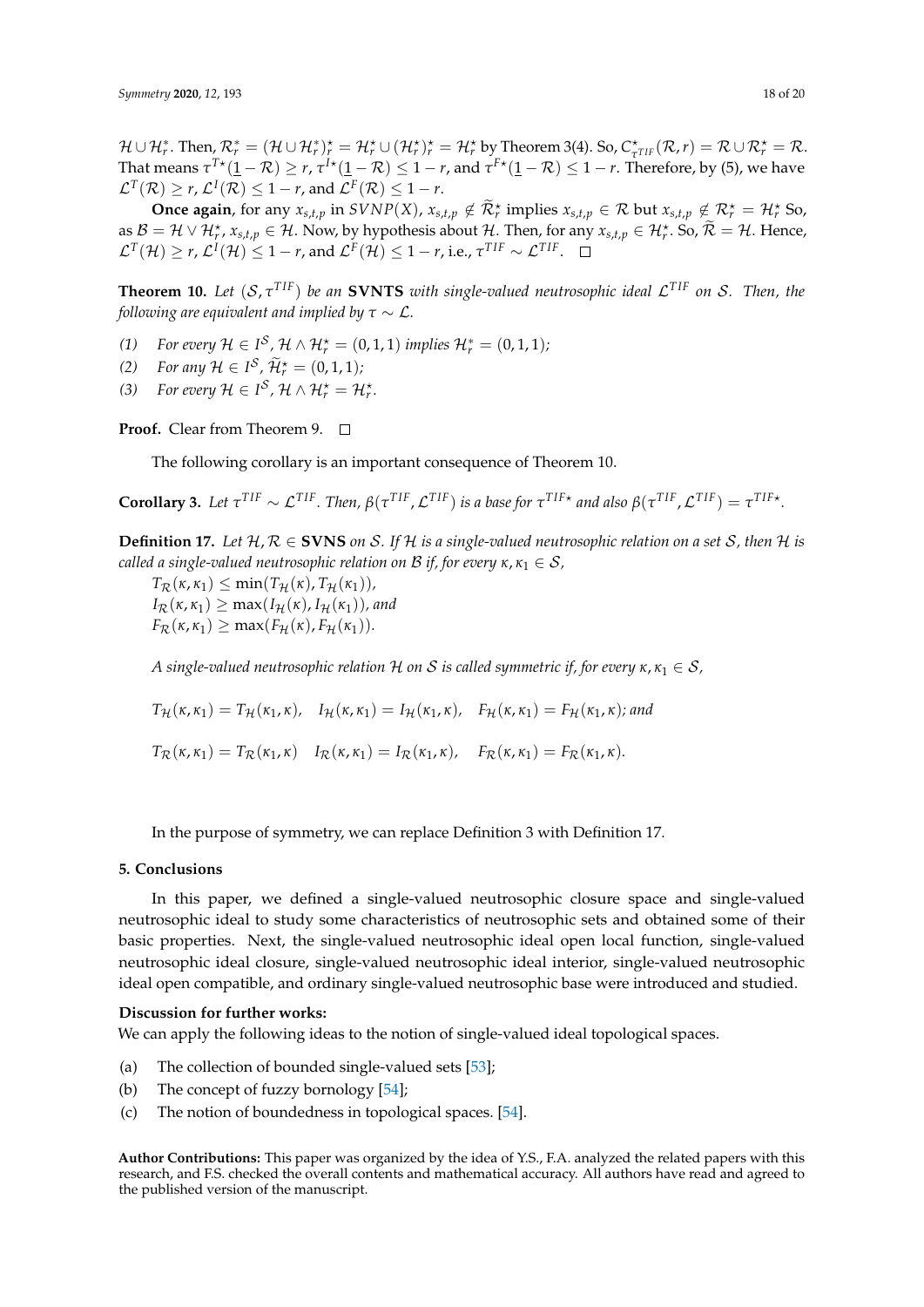**Funding:** This research was supported by Majmaah University.

**Acknowledgments:** The authors would like to thank Deanship of Scientific Research at Majmaah University for supporting this work under Project Number No: R-1441-62. The authors would also like to express their sincere thanks to the referees for their useful suggestions and comments.

**Conflicts of Interest:** The authors declare no conflict of interest.

## **References**

- <span id="page-18-0"></span>1. Zadeh, L.A. Fuzzy sets. *Inf. Control* **1965**, *8*, 338–353.
- <span id="page-18-1"></span>2. Chang, C.L. Fuzzy topological spaces. *J. Math. Anal. Appl.* **1968**, *24*, 182–190.
- <span id="page-18-2"></span>3. El-Gayyar, M.K.; Kerre, E.E.; Ramadan, A.A. On smooth topological space II: Separation axioms. *Fuzzy Sets Syst.* **2001**, *119*, 495–504.
- 4. Ghanim, M.H.; Kerre, E.E.; Mashhour, A.S. Separation axioms, subspaces and sums in fuzzy topology. *J. Math. Anal. Appl.* **1984**, *102*, 189–202.
- 5. Kandil, A.; El Etriby, A.M. On separation axioms in fuzzy topological space. *Tamkang J. Math.* **1987**, *18*, 49–59.
- 6. Kandil, A.; Elshafee, M.E. Regularity axioms in fuzzy topological space and FRi-proximities. *Fuzzy Sets Syst.* **1988**, *27*, 217–231.
- 7. Kerre, E.E. Characterizations of normality in fuzzy topological space. *Simon Steven* **1979**, *53*, 239–248.
- 8. Lowen, R. Fuzzy topological spaces and fuzzy compactness. *J. Math. Anal. Appl.* **1976**, *56*, 621–633.
- 9. Lowen, R. A comparison of different compactness notions in fuzzy topological spaces. *J. Math. Anal.* **1978**, *64*, 446–454.
- 10. Lowen, R. Initial and final fuzzy topologies and the fuzzy Tychonoff Theorem. *J. Math. Anal.* **1977**, *58*, 11–21.
- 11. Pu, P.M.; Liu, Y.M. Fuzzy topology I. Neighborhood structure of a fuzzy point. *J. Math. Anal. Appl.* **1982**, *76*, 571–599.
- 12. Pu, P.M.; Liu, Y.M. Fuzzy topology II. Products and quotient spaces. *J. Math. Anal. Appl.* **1980**, *77*, 20–37.
- <span id="page-18-3"></span>13. Yalvac, T.H. Fuzzy sets and functions on fuzzy spaces. *J. Math. Anal.* **1987**, *126*, 409–423.
- <span id="page-18-4"></span>14. Chattopadhyay, K.C.; Hazra, R.N.; Samanta, S.K. Gradation of openness: Fuzzy topology. *Fuzzy Sets Syst.* **1992**, *49*, 237–242.
- <span id="page-18-5"></span>15. Hazra, R.N.; Samanta, S.K.; Chattopadhyay, K.C. Fuzzy topology redefined. *Fuzzy Sets Syst*. **1992**, *45*, 79–82.
- <span id="page-18-6"></span>16. Ramaden, A.A. Smooth topological spaces. *Fuzzy Sets Syst.* **1992**, *48*, 371–375.
- <span id="page-18-7"></span>17. Demirci, M. Neighborhood structures of smooth topological spaces. *Fuzzy Sets Syst.* **1997**, *92*, 123–128.
- <span id="page-18-8"></span>18. Chattopadhyay, K.C.; Samanta, S.K. Fuzzy topology: Fuzzy closure operator, fuzzy compactness and fuzzy connectedness. *Fuzzy Sets Syst.* **1993**, *54*, 207–212.
- <span id="page-18-9"></span>19. Peeters, W. Subspaces of smooth fuzzy topologies and initial smooth fuzzy structures. *Fuzzy Sets Syst.* **1999**, *104*, 423–433.
- <span id="page-18-10"></span>20. Peeters, W. The complete lattice  $(S(X), \preceq)$  of smooth fuzzy topologies. *Fuzzy Sets Syst.* **2002**, 125, 145–152.
- <span id="page-18-11"></span>21. Onasanya, B.O.; Hošková-Mayerová, Š. Some topological and algebraic properties of *α*-level subsets' topology of a fuzzy subset. *An. Univ. Ovidius Constanta* **2018**, *26*, 213–227.
- <span id="page-18-12"></span>22. Çoker, D.; Demirci, M. An introduction to intuitionistic fuzzy topological spaces in Šostak's sense. *Busefal* **1996**, *67*, 67–76.
- <span id="page-18-13"></span>23. Samanta, S.K.; Mondal, T.K. Intuitionistic gradation of openness: Intuitionistic fuzzy topology. *Busefal* **1997**, *73*, 8–17.
- <span id="page-18-14"></span>24. Samanta, S.K.; Mondal, T.K. On intuitionistic gradation of openness. *Fuzzy Sets Syst.* **2002**, *131*, 323–336.
- <span id="page-18-15"></span>25. Šostak, A. On a fuzzy topological structure. In *Circolo Matematico di Palermo, Palermo; Rendiconti del Circolo Matematico di Palermo, Proceedings of the 13th Winter School on Abstract Analysis, Section of Topology, Srni, Czech Republic, 5–12 January 1985* Circolo Matematico di Palermo: Palermo, Italy, 1985; pp. 89–103.
- <span id="page-18-16"></span>26. Atanassov, K. Intuitionistic fuzzy sets. *Fuzzy Sets Syst.* **1986**, *20*, 87–96.
- <span id="page-18-17"></span>27. Lim, P.K.; Kim, S.R.; Hur, K. Intuitionisic smooth topological spaces. *J. Korean Inst. Intell. Syst.* **2010**, *20*, 875–883.
- <span id="page-18-18"></span>28. Kim, S.R.; Lim, P.K.; Kim, J.; Hur, K. Continuities and neighborhood structures in intuitionistic fuzzy smooth topological spaces. *Ann. Fuzzy Math. Inform.* **2018**, *16*, 33–54.
- <span id="page-18-19"></span>29. Choi, J.Y.; Kim, S.R.; Hur, K. Interval-valued smooth topological spaces. *Honam Math. J.* **2010**, *32*, 711–738.